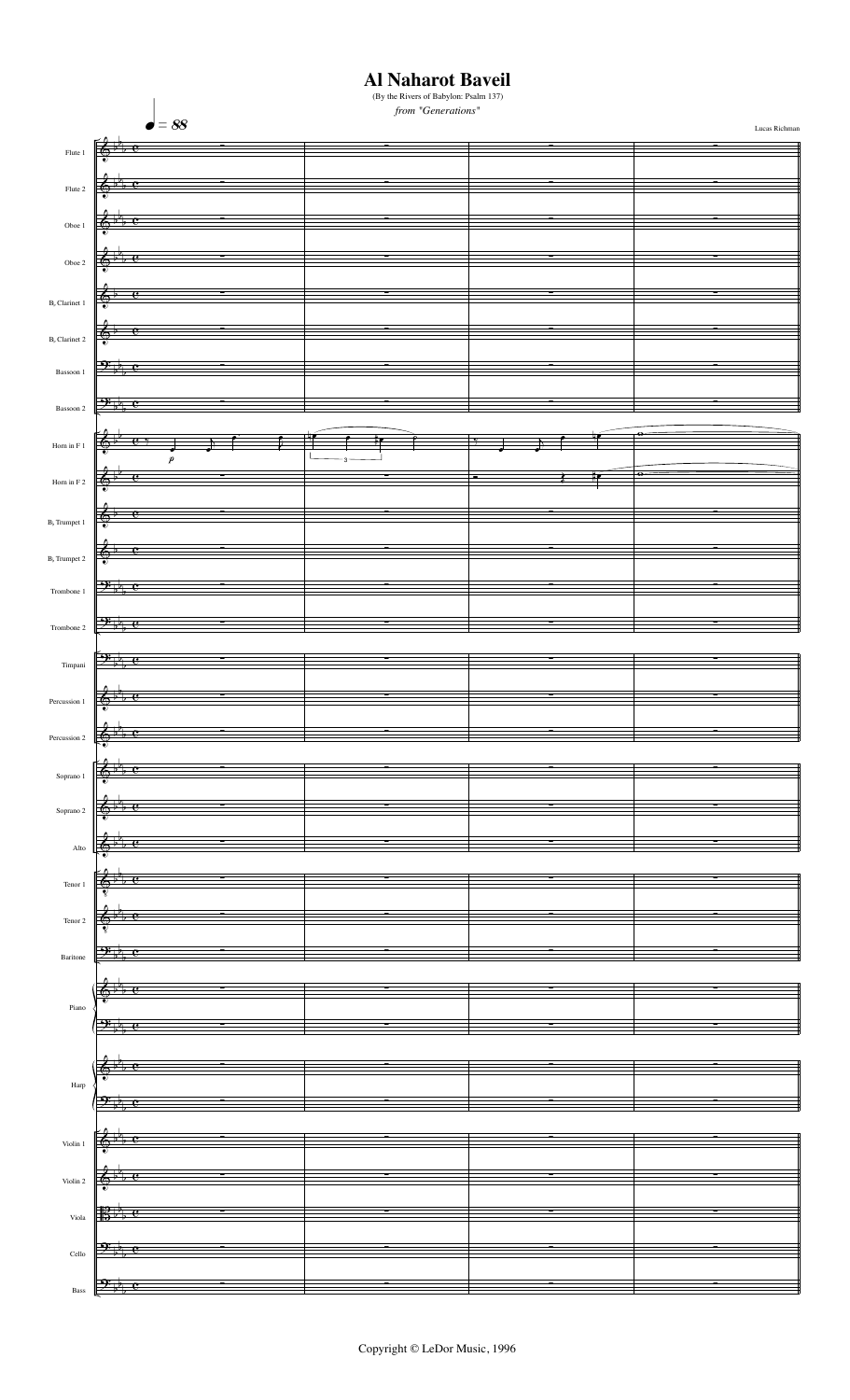| $\overline{5}$         |                                                                                                                                                                                                                                                                                                                                                     | (play only if necessary)                                                                                                                                                                                                                                                                                                                                                                                             |                                                                                                                                                                                                                                                                                                                                                           |               |                                           |                                                                                  |                                                         |
|------------------------|-----------------------------------------------------------------------------------------------------------------------------------------------------------------------------------------------------------------------------------------------------------------------------------------------------------------------------------------------------|----------------------------------------------------------------------------------------------------------------------------------------------------------------------------------------------------------------------------------------------------------------------------------------------------------------------------------------------------------------------------------------------------------------------|-----------------------------------------------------------------------------------------------------------------------------------------------------------------------------------------------------------------------------------------------------------------------------------------------------------------------------------------------------------|---------------|-------------------------------------------|----------------------------------------------------------------------------------|---------------------------------------------------------|
| $\rm{Fl.1}$            |                                                                                                                                                                                                                                                                                                                                                     |                                                                                                                                                                                                                                                                                                                                                                                                                      |                                                                                                                                                                                                                                                                                                                                                           | ত             |                                           |                                                                                  |                                                         |
|                        | $\boldsymbol{p}$                                                                                                                                                                                                                                                                                                                                    | $(play\ only\ if\ necessary)$                                                                                                                                                                                                                                                                                                                                                                                        |                                                                                                                                                                                                                                                                                                                                                           |               |                                           |                                                                                  |                                                         |
| F1.2                   |                                                                                                                                                                                                                                                                                                                                                     |                                                                                                                                                                                                                                                                                                                                                                                                                      |                                                                                                                                                                                                                                                                                                                                                           |               |                                           |                                                                                  | ਨ                                                       |
| Ob.1                   |                                                                                                                                                                                                                                                                                                                                                     |                                                                                                                                                                                                                                                                                                                                                                                                                      |                                                                                                                                                                                                                                                                                                                                                           |               |                                           |                                                                                  |                                                         |
|                        |                                                                                                                                                                                                                                                                                                                                                     |                                                                                                                                                                                                                                                                                                                                                                                                                      |                                                                                                                                                                                                                                                                                                                                                           |               |                                           |                                                                                  |                                                         |
| $_{\rm Ob.2}$          |                                                                                                                                                                                                                                                                                                                                                     |                                                                                                                                                                                                                                                                                                                                                                                                                      |                                                                                                                                                                                                                                                                                                                                                           |               |                                           |                                                                                  |                                                         |
|                        |                                                                                                                                                                                                                                                                                                                                                     |                                                                                                                                                                                                                                                                                                                                                                                                                      | (play only if necessary)                                                                                                                                                                                                                                                                                                                                  |               |                                           |                                                                                  |                                                         |
| CL1                    |                                                                                                                                                                                                                                                                                                                                                     |                                                                                                                                                                                                                                                                                                                                                                                                                      |                                                                                                                                                                                                                                                                                                                                                           |               |                                           |                                                                                  |                                                         |
| Cl.2                   |                                                                                                                                                                                                                                                                                                                                                     |                                                                                                                                                                                                                                                                                                                                                                                                                      |                                                                                                                                                                                                                                                                                                                                                           |               |                                           |                                                                                  |                                                         |
| $_{\rm Bsn.1}$         |                                                                                                                                                                                                                                                                                                                                                     |                                                                                                                                                                                                                                                                                                                                                                                                                      |                                                                                                                                                                                                                                                                                                                                                           |               |                                           |                                                                                  |                                                         |
| Bsn.2                  |                                                                                                                                                                                                                                                                                                                                                     |                                                                                                                                                                                                                                                                                                                                                                                                                      |                                                                                                                                                                                                                                                                                                                                                           |               |                                           |                                                                                  |                                                         |
|                        |                                                                                                                                                                                                                                                                                                                                                     |                                                                                                                                                                                                                                                                                                                                                                                                                      |                                                                                                                                                                                                                                                                                                                                                           |               |                                           |                                                                                  |                                                         |
| Hn.1                   |                                                                                                                                                                                                                                                                                                                                                     |                                                                                                                                                                                                                                                                                                                                                                                                                      |                                                                                                                                                                                                                                                                                                                                                           |               |                                           |                                                                                  |                                                         |
| Hn.2                   |                                                                                                                                                                                                                                                                                                                                                     |                                                                                                                                                                                                                                                                                                                                                                                                                      |                                                                                                                                                                                                                                                                                                                                                           |               |                                           |                                                                                  |                                                         |
|                        |                                                                                                                                                                                                                                                                                                                                                     |                                                                                                                                                                                                                                                                                                                                                                                                                      |                                                                                                                                                                                                                                                                                                                                                           |               |                                           |                                                                                  |                                                         |
| $_\mathrm{Tpt.1}$      |                                                                                                                                                                                                                                                                                                                                                     |                                                                                                                                                                                                                                                                                                                                                                                                                      |                                                                                                                                                                                                                                                                                                                                                           |               |                                           |                                                                                  |                                                         |
| $\operatorname{Tpt.2}$ |                                                                                                                                                                                                                                                                                                                                                     |                                                                                                                                                                                                                                                                                                                                                                                                                      |                                                                                                                                                                                                                                                                                                                                                           |               |                                           |                                                                                  |                                                         |
| Tbn.1                  |                                                                                                                                                                                                                                                                                                                                                     |                                                                                                                                                                                                                                                                                                                                                                                                                      |                                                                                                                                                                                                                                                                                                                                                           |               |                                           |                                                                                  |                                                         |
|                        |                                                                                                                                                                                                                                                                                                                                                     |                                                                                                                                                                                                                                                                                                                                                                                                                      |                                                                                                                                                                                                                                                                                                                                                           |               |                                           |                                                                                  |                                                         |
| Tbn.2                  |                                                                                                                                                                                                                                                                                                                                                     |                                                                                                                                                                                                                                                                                                                                                                                                                      |                                                                                                                                                                                                                                                                                                                                                           |               |                                           |                                                                                  |                                                         |
| Timp.                  | $\frac{1}{2}$                                                                                                                                                                                                                                                                                                                                       |                                                                                                                                                                                                                                                                                                                                                                                                                      |                                                                                                                                                                                                                                                                                                                                                           |               |                                           |                                                                                  |                                                         |
|                        |                                                                                                                                                                                                                                                                                                                                                     |                                                                                                                                                                                                                                                                                                                                                                                                                      |                                                                                                                                                                                                                                                                                                                                                           |               |                                           |                                                                                  |                                                         |
| Perc. 1                |                                                                                                                                                                                                                                                                                                                                                     |                                                                                                                                                                                                                                                                                                                                                                                                                      |                                                                                                                                                                                                                                                                                                                                                           |               |                                           |                                                                                  |                                                         |
| Perc.2 $\qquad$        |                                                                                                                                                                                                                                                                                                                                                     |                                                                                                                                                                                                                                                                                                                                                                                                                      |                                                                                                                                                                                                                                                                                                                                                           |               |                                           |                                                                                  |                                                         |
| $\overline{S1}$        |                                                                                                                                                                                                                                                                                                                                                     |                                                                                                                                                                                                                                                                                                                                                                                                                      | $\begin{array}{ c c c c c }\n\hline\n\text{P Al} & \text{na - ha -} & \text{rot} & \text{ba - } \text{veil}\n\hline\n\end{array}$                                                                                                                                                                                                                         |               |                                           |                                                                                  | $\mathbf{o}$                                            |
|                        |                                                                                                                                                                                                                                                                                                                                                     |                                                                                                                                                                                                                                                                                                                                                                                                                      |                                                                                                                                                                                                                                                                                                                                                           |               | $\mathop{\rm Al}\nolimits$<br>$na - ha -$ | ba -<br> rot                                                                     | veil                                                    |
| S <sub>2</sub>         |                                                                                                                                                                                                                                                                                                                                                     |                                                                                                                                                                                                                                                                                                                                                                                                                      | $\begin{array}{ c c c c c c c c c } \hline \begin{array}{c} \mathbf{a} & \mathbf{b} & \mathbf{b} & \mathbf{c} & \mathbf{c} & \mathbf{c} \\ \hline \mathbf{b} & \mathbf{b} & \mathbf{c} & \mathbf{c} & \mathbf{c} & \mathbf{c} \\ \hline \mathbf{c} & \mathbf{b} & \mathbf{c} & \mathbf{c} & \mathbf{c} & \mathbf{c} & \mathbf{c} \end{array} \end{array}$ |               | ${\rm Al}$<br>$na - ha - rot$             | $ba -$ veil                                                                      | $\mathbf{o}$                                            |
| $\mathbf A$            |                                                                                                                                                                                                                                                                                                                                                     |                                                                                                                                                                                                                                                                                                                                                                                                                      | $\equiv$ $\pm$                                                                                                                                                                                                                                                                                                                                            | $\rightarrow$ |                                           | ₹                                                                                |                                                         |
|                        |                                                                                                                                                                                                                                                                                                                                                     |                                                                                                                                                                                                                                                                                                                                                                                                                      | $\pmb{p}$ Al<br>na - ha - rot                                                                                                                                                                                                                                                                                                                             | ba - veil     |                                           | $\overrightarrow{n}$ $\overrightarrow{n}$ $\overrightarrow{n}$<br>$\frac{1}{A1}$ | $\sum_{\text{ba}}$<br>$\overrightarrow{e}_{\text{rel}}$ |
| $\rm T1$               |                                                                                                                                                                                                                                                                                                                                                     | $\frac{1}{\sqrt{1-\frac{1}{2}}\sqrt{1-\frac{1}{2}}\sqrt{1-\frac{1}{2}}\sqrt{1-\frac{1}{2}}\sqrt{1-\frac{1}{2}}\sqrt{1-\frac{1}{2}}\sqrt{1-\frac{1}{2}}\sqrt{1-\frac{1}{2}}\sqrt{1-\frac{1}{2}}\sqrt{1-\frac{1}{2}}\sqrt{1-\frac{1}{2}}\sqrt{1-\frac{1}{2}}\sqrt{1-\frac{1}{2}}\sqrt{1-\frac{1}{2}}\sqrt{1-\frac{1}{2}}\sqrt{1-\frac{1}{2}}\sqrt{1-\frac{1}{2}}\sqrt{1-\frac{1}{2}}\sqrt{1-\frac{1}{2}}\sqrt{1-\frac$ |                                                                                                                                                                                                                                                                                                                                                           |               |                                           |                                                                                  |                                                         |
|                        | $T2$ $\left[\begin{array}{ccc} \frac{1}{2} & \frac{1}{2} \\ \frac{1}{2} & \frac{1}{2} \end{array}\right]$                                                                                                                                                                                                                                           |                                                                                                                                                                                                                                                                                                                                                                                                                      |                                                                                                                                                                                                                                                                                                                                                           |               |                                           |                                                                                  |                                                         |
|                        | $\mathbb{P}_{\mathbb{H}}$                                                                                                                                                                                                                                                                                                                           |                                                                                                                                                                                                                                                                                                                                                                                                                      |                                                                                                                                                                                                                                                                                                                                                           |               |                                           |                                                                                  |                                                         |
| $\, {\bf B}$           |                                                                                                                                                                                                                                                                                                                                                     |                                                                                                                                                                                                                                                                                                                                                                                                                      |                                                                                                                                                                                                                                                                                                                                                           |               |                                           |                                                                                  |                                                         |
|                        | $\begin{picture}(120,10) \put(0,0){\line(1,0){15}} \put(15,0){\line(1,0){15}} \put(15,0){\line(1,0){15}} \put(15,0){\line(1,0){15}} \put(15,0){\line(1,0){15}} \put(15,0){\line(1,0){15}} \put(15,0){\line(1,0){15}} \put(15,0){\line(1,0){15}} \put(15,0){\line(1,0){15}} \put(15,0){\line(1,0){15}} \put(15,0){\line(1,0){15}} \put(15,0){\line($ | <u>startin</u>                                                                                                                                                                                                                                                                                                                                                                                                       |                                                                                                                                                                                                                                                                                                                                                           |               |                                           |                                                                                  |                                                         |
| $\mathbf{Pno.}$        | $\mathbb{P}$                                                                                                                                                                                                                                                                                                                                        |                                                                                                                                                                                                                                                                                                                                                                                                                      |                                                                                                                                                                                                                                                                                                                                                           |               |                                           |                                                                                  |                                                         |
|                        |                                                                                                                                                                                                                                                                                                                                                     |                                                                                                                                                                                                                                                                                                                                                                                                                      |                                                                                                                                                                                                                                                                                                                                                           |               |                                           |                                                                                  |                                                         |
|                        | $\frac{2}{3}$                                                                                                                                                                                                                                                                                                                                       |                                                                                                                                                                                                                                                                                                                                                                                                                      |                                                                                                                                                                                                                                                                                                                                                           |               |                                           |                                                                                  |                                                         |
| $_{\rm Hp.}$           |                                                                                                                                                                                                                                                                                                                                                     |                                                                                                                                                                                                                                                                                                                                                                                                                      |                                                                                                                                                                                                                                                                                                                                                           |               |                                           |                                                                                  |                                                         |
|                        | $\bigl($ ): $\bigl _+$                                                                                                                                                                                                                                                                                                                              |                                                                                                                                                                                                                                                                                                                                                                                                                      |                                                                                                                                                                                                                                                                                                                                                           |               |                                           |                                                                                  |                                                         |
|                        | Vln.1                                                                                                                                                                                                                                                                                                                                               |                                                                                                                                                                                                                                                                                                                                                                                                                      |                                                                                                                                                                                                                                                                                                                                                           |               |                                           |                                                                                  |                                                         |
|                        |                                                                                                                                                                                                                                                                                                                                                     |                                                                                                                                                                                                                                                                                                                                                                                                                      |                                                                                                                                                                                                                                                                                                                                                           |               |                                           |                                                                                  |                                                         |
|                        | Vln.2                                                                                                                                                                                                                                                                                                                                               | ÷                                                                                                                                                                                                                                                                                                                                                                                                                    |                                                                                                                                                                                                                                                                                                                                                           |               |                                           |                                                                                  |                                                         |
| $Vla$ .                | $\mathbb{B}^+$                                                                                                                                                                                                                                                                                                                                      |                                                                                                                                                                                                                                                                                                                                                                                                                      |                                                                                                                                                                                                                                                                                                                                                           |               |                                           |                                                                                  |                                                         |
|                        | $9:_{\mathbb{P}_1}$                                                                                                                                                                                                                                                                                                                                 |                                                                                                                                                                                                                                                                                                                                                                                                                      |                                                                                                                                                                                                                                                                                                                                                           |               |                                           |                                                                                  |                                                         |
| $\rm{Vc}.$             |                                                                                                                                                                                                                                                                                                                                                     |                                                                                                                                                                                                                                                                                                                                                                                                                      |                                                                                                                                                                                                                                                                                                                                                           |               |                                           |                                                                                  |                                                         |
| $\mathrm{Cb.}$         | $9:_{\mathbb{R}}$<br>片<br>$\overline{p}$                                                                                                                                                                                                                                                                                                            |                                                                                                                                                                                                                                                                                                                                                                                                                      |                                                                                                                                                                                                                                                                                                                                                           |               |                                           |                                                                                  |                                                         |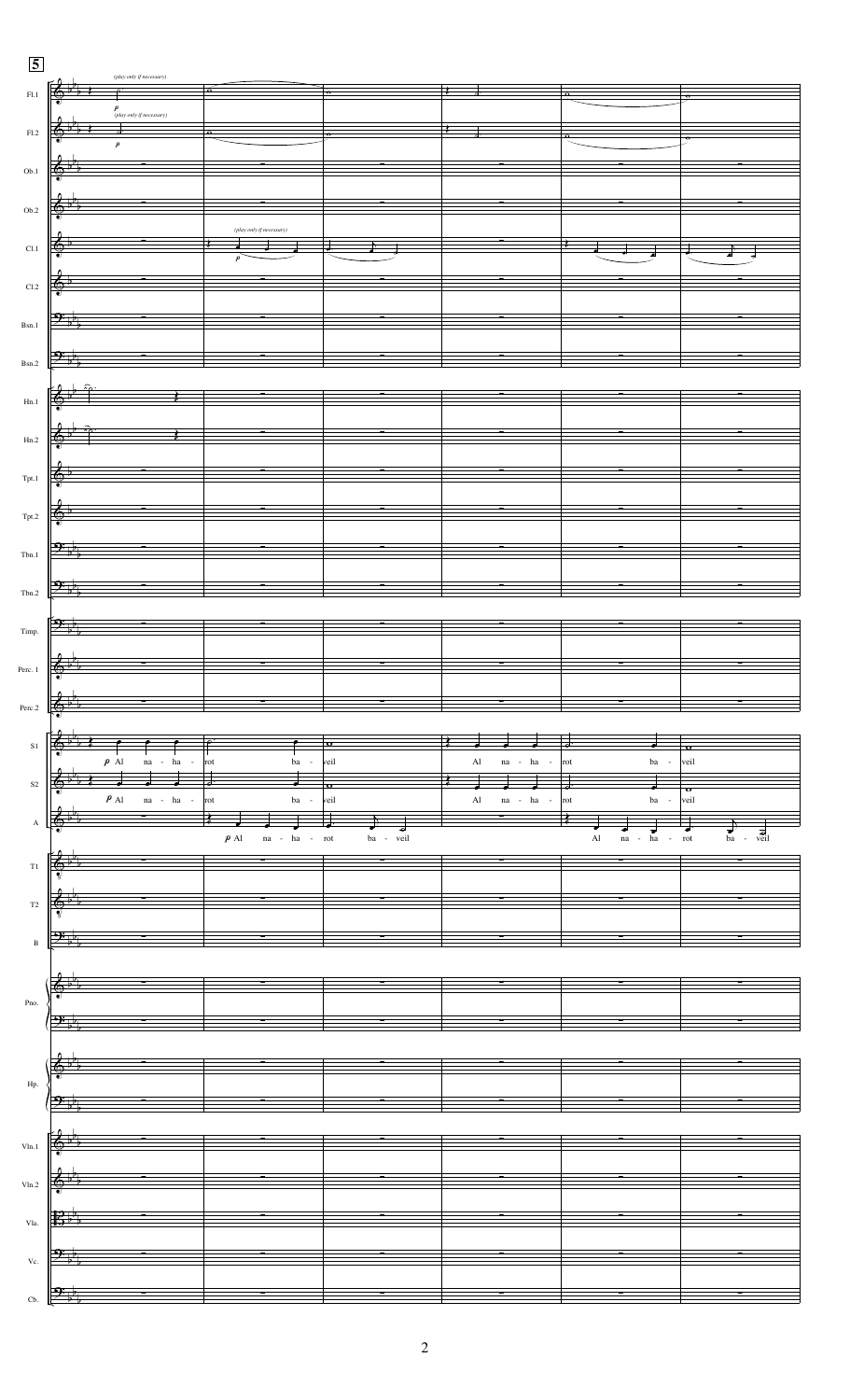| $\overline{11}$                     |                                                                                                                                                                                                                                                                                                                                                                                                                   |                                    |                 |                               |               |               |                                        |
|-------------------------------------|-------------------------------------------------------------------------------------------------------------------------------------------------------------------------------------------------------------------------------------------------------------------------------------------------------------------------------------------------------------------------------------------------------------------|------------------------------------|-----------------|-------------------------------|---------------|---------------|----------------------------------------|
|                                     | $F_{\text{L1}}$ $\left[\begin{array}{ccc} \left\{ \begin{array}{ccc} 1 & \frac{1}{2} & \frac{1}{2} & \frac{1}{2} & \frac{1}{2} & \frac{1}{2} & \frac{1}{2} & \frac{1}{2} & \frac{1}{2} & \frac{1}{2} & \frac{1}{2} & \frac{1}{2} & \frac{1}{2} & \frac{1}{2} & \frac{1}{2} & \frac{1}{2} & \frac{1}{2} & \frac{1}{2} & \frac{1}{2} & \frac{1}{2} & \frac{1}{2} & \frac{1}{2} & \frac{1}{2} & \frac{1}{2} & \frac$ |                                    |                 |                               | $\Rightarrow$ |               |                                        |
|                                     | F1.2                                                                                                                                                                                                                                                                                                                                                                                                              |                                    |                 |                               |               |               |                                        |
|                                     | $_{\text{Ob.1}}$ $\phi$                                                                                                                                                                                                                                                                                                                                                                                           | $\overline{\phantom{a}}$           |                 |                               |               |               |                                        |
|                                     |                                                                                                                                                                                                                                                                                                                                                                                                                   |                                    |                 |                               |               |               |                                        |
|                                     | $0b$ 2 $\frac{1}{2}$ $\frac{1}{2}$ $\frac{1}{2}$ $\frac{1}{2}$ $\frac{1}{2}$ $\frac{1}{2}$ $\frac{1}{2}$ $\frac{1}{2}$ $\frac{1}{2}$ $\frac{1}{2}$ $\frac{1}{2}$ $\frac{1}{2}$ $\frac{1}{2}$ $\frac{1}{2}$ $\frac{1}{2}$ $\frac{1}{2}$ $\frac{1}{2}$ $\frac{1}{2}$ $\frac{1}{2}$ $\frac{1}{2}$ $\frac{1}{2}$                                                                                                      |                                    |                 |                               |               |               |                                        |
|                                     |                                                                                                                                                                                                                                                                                                                                                                                                                   |                                    |                 |                               |               |               |                                        |
|                                     |                                                                                                                                                                                                                                                                                                                                                                                                                   |                                    |                 |                               |               | $\frac{1}{2}$ | $\overline{\phantom{a}}^{\phantom{a}}$ |
|                                     |                                                                                                                                                                                                                                                                                                                                                                                                                   |                                    |                 |                               |               |               |                                        |
| $_{\rm Bsn.1}$                      | $\mathcal{F}_{\mathfrak{p}'_{\mathfrak{p}}}$ -                                                                                                                                                                                                                                                                                                                                                                    |                                    |                 |                               |               |               |                                        |
| Bsn.2                               | $\mathbf{P}_{\mathbf{p}}$                                                                                                                                                                                                                                                                                                                                                                                         |                                    |                 |                               |               |               |                                        |
|                                     | $H_{\text{B}}$ . $\left(\frac{1}{2}, \frac{1}{2}\right)$                                                                                                                                                                                                                                                                                                                                                          |                                    |                 |                               |               |               |                                        |
|                                     | $Hn.2$ $\frac{2}{\sqrt{2}}$ $\frac{1}{\sqrt{2}}$ $\frac{1}{\sqrt{2}}$ $\frac{1}{\sqrt{2}}$ $\frac{1}{\sqrt{2}}$ $\frac{1}{\sqrt{2}}$ $\frac{1}{\sqrt{2}}$ $\frac{1}{\sqrt{2}}$ $\frac{1}{\sqrt{2}}$ $\frac{1}{\sqrt{2}}$ $\frac{1}{\sqrt{2}}$ $\frac{1}{\sqrt{2}}$ $\frac{1}{\sqrt{2}}$ $\frac{1}{\sqrt{2}}$ $\frac{1}{\sqrt{2}}$ $\frac{1}{\sqrt{2}}$ $\frac{1}{$                                                |                                    |                 |                               |               |               |                                        |
|                                     |                                                                                                                                                                                                                                                                                                                                                                                                                   |                                    |                 |                               |               |               |                                        |
|                                     | $T_{\text{pt},1}$ $\left  \bigoplus_{i=1}^{n} \frac{1}{i} \right $                                                                                                                                                                                                                                                                                                                                                |                                    |                 |                               |               |               |                                        |
|                                     | $Tpt.2$ $\downarrow$                                                                                                                                                                                                                                                                                                                                                                                              |                                    |                 |                               |               |               |                                        |
| T <sub>bn.1</sub>                   | $2 +$                                                                                                                                                                                                                                                                                                                                                                                                             |                                    |                 |                               |               |               |                                        |
|                                     | $\mathbf{P}$                                                                                                                                                                                                                                                                                                                                                                                                      |                                    |                 |                               |               |               |                                        |
| Tbn.2                               |                                                                                                                                                                                                                                                                                                                                                                                                                   |                                    |                 |                               |               |               |                                        |
| Timp.                               | $9\frac{1}{2}$                                                                                                                                                                                                                                                                                                                                                                                                    |                                    |                 |                               |               |               |                                        |
|                                     |                                                                                                                                                                                                                                                                                                                                                                                                                   |                                    |                 |                               |               |               |                                        |
|                                     | 87                                                                                                                                                                                                                                                                                                                                                                                                                |                                    |                 |                               |               |               |                                        |
|                                     |                                                                                                                                                                                                                                                                                                                                                                                                                   |                                    |                 |                               |               |               |                                        |
|                                     |                                                                                                                                                                                                                                                                                                                                                                                                                   |                                    |                 |                               |               |               |                                        |
| Perc. 1<br>Perc.2<br>S <sub>1</sub> | sham<br>ya -                                                                                                                                                                                                                                                                                                                                                                                                      | $\mathop{\rm nu}\nolimits$<br>shav | ba<br>gam       | chi<br>$\mathbf{n}\mathbf{u}$ | ba            | chrei<br>nu   | Tzi                                    |
| S <sub>2</sub>                      |                                                                                                                                                                                                                                                                                                                                                                                                                   |                                    |                 |                               |               |               |                                        |
| $\overline{A}$                      | ya -                                                                                                                                                                                                                                                                                                                                                                                                              | $\mathbf{n}$ u<br>shav             | gam             | chi<br>nu                     | ba            | chrei<br>nu   | Tzi<br>et                              |
|                                     | $sh\overline{am}$<br>ya - shav                                                                                                                                                                                                                                                                                                                                                                                    | $\mathbf{n}\mathbf{u}$             | gam<br>ba - chi | $\rm{nu}$                     | zo<br>ba      | chrei<br>nu   | Tzi<br>${\it et}$                      |
| $\overline{11}$                     |                                                                                                                                                                                                                                                                                                                                                                                                                   |                                    |                 |                               |               |               |                                        |
| T2                                  |                                                                                                                                                                                                                                                                                                                                                                                                                   |                                    |                 |                               |               |               |                                        |
|                                     |                                                                                                                                                                                                                                                                                                                                                                                                                   |                                    |                 |                               |               |               |                                        |
|                                     |                                                                                                                                                                                                                                                                                                                                                                                                                   |                                    |                 |                               |               |               |                                        |
| Pno.                                |                                                                                                                                                                                                                                                                                                                                                                                                                   |                                    |                 |                               |               |               |                                        |
|                                     |                                                                                                                                                                                                                                                                                                                                                                                                                   |                                    |                 |                               |               |               |                                        |
|                                     |                                                                                                                                                                                                                                                                                                                                                                                                                   |                                    |                 |                               |               |               |                                        |
| Hp.                                 |                                                                                                                                                                                                                                                                                                                                                                                                                   |                                    |                 |                               |               |               |                                        |
|                                     |                                                                                                                                                                                                                                                                                                                                                                                                                   |                                    |                 |                               |               |               |                                        |
|                                     |                                                                                                                                                                                                                                                                                                                                                                                                                   |                                    |                 |                               |               |               |                                        |
| Vln.1<br>Vln.2                      |                                                                                                                                                                                                                                                                                                                                                                                                                   |                                    |                 |                               |               |               |                                        |
|                                     |                                                                                                                                                                                                                                                                                                                                                                                                                   |                                    |                 |                               |               |               |                                        |
| Vla.                                |                                                                                                                                                                                                                                                                                                                                                                                                                   |                                    |                 |                               |               |               |                                        |
| Vc.                                 |                                                                                                                                                                                                                                                                                                                                                                                                                   |                                    |                 |                               |               |               |                                        |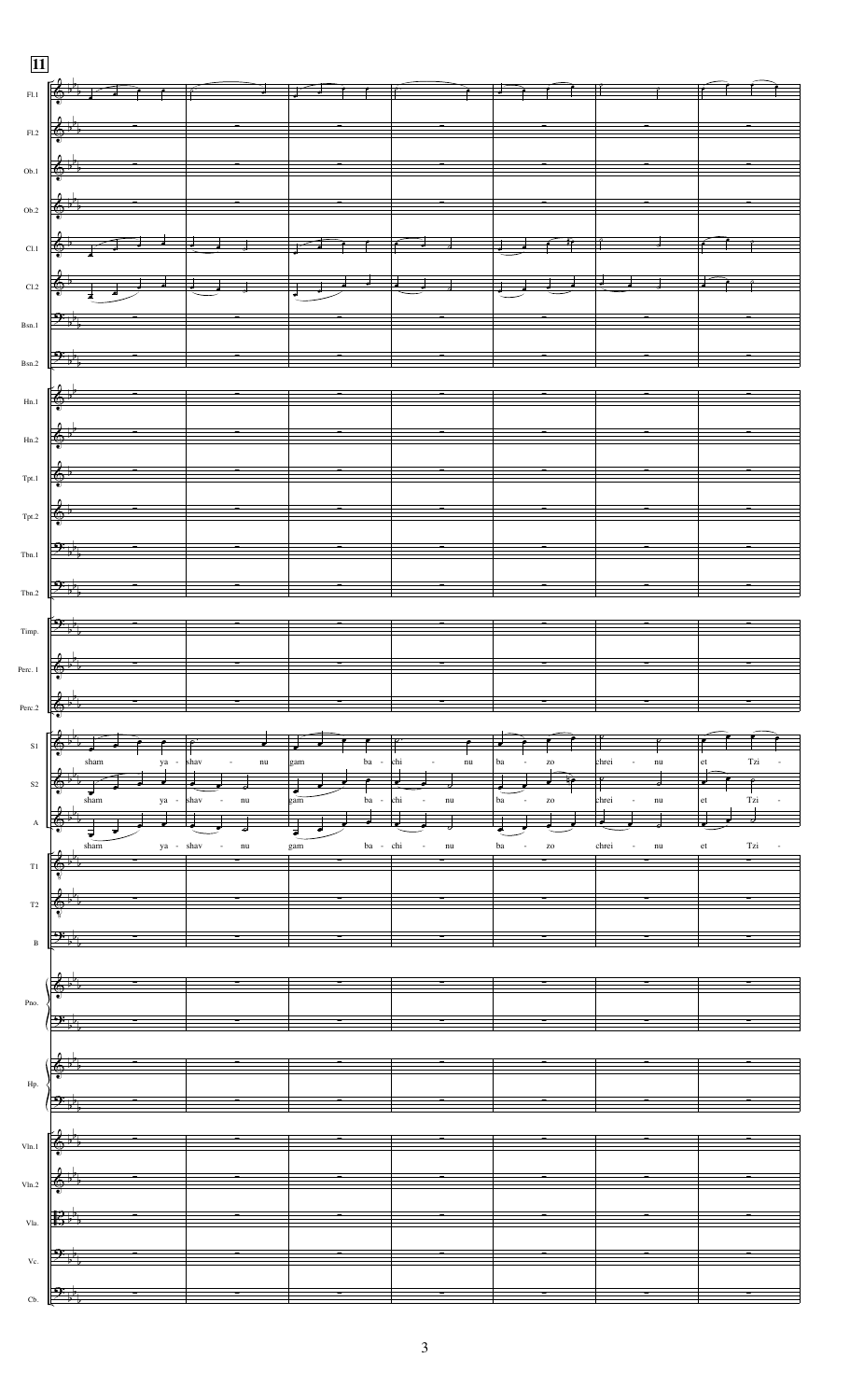| $\overline{18}$               |                                                                |                                |                                                 |                      |
|-------------------------------|----------------------------------------------------------------|--------------------------------|-------------------------------------------------|----------------------|
| $\rm{F}l.1$                   | $\frac{1}{2}$                                                  |                                |                                                 | $\bullet$            |
|                               |                                                                |                                | p                                               |                      |
| F1.2                          |                                                                |                                |                                                 | $\overline{\bullet}$ |
|                               |                                                                |                                | $\boldsymbol{p}$                                |                      |
| Ob.1                          |                                                                |                                |                                                 |                      |
|                               |                                                                |                                |                                                 |                      |
|                               | $0b.2$ $\phi$ <sup><math>\phi</math></sup>                     |                                |                                                 |                      |
|                               |                                                                |                                |                                                 |                      |
| CL1                           |                                                                | $\rightarrow$<br>$\mathbb{P}$  |                                                 |                      |
|                               |                                                                | $\frac{1}{2}$ .                |                                                 |                      |
| $\rm Cl{.2}$                  |                                                                |                                | $\frac{1}{p}$                                   | $\overline{\bullet}$ |
| Bsn.1                         | $\mathcal{P} \not\models_{\mathbb{Z}}$                         |                                |                                                 | $\mathbf{o}$         |
|                               |                                                                |                                | $\boldsymbol{p}$                                |                      |
| Bsn.2                         | $\mathbf{P}$                                                   |                                | $\frac{\sqrt{1-\epsilon}}{p}$                   | $\mathbf{o}$         |
|                               |                                                                |                                |                                                 |                      |
| Hn.1                          | $\frac{2}{9}$                                                  |                                |                                                 |                      |
|                               |                                                                |                                |                                                 |                      |
|                               | Hn.2                                                           |                                |                                                 |                      |
|                               |                                                                |                                |                                                 |                      |
| $T_{\text{pt.1}}$             |                                                                |                                |                                                 |                      |
|                               | $\phi$                                                         |                                |                                                 |                      |
| $\mathop{\rm Tpt}\nolimits.2$ |                                                                |                                |                                                 |                      |
| Tbn.1                         | $2\frac{1}{2}$                                                 |                                |                                                 |                      |
|                               |                                                                |                                |                                                 |                      |
| Tbn.2                         | $2 +$                                                          |                                |                                                 |                      |
|                               |                                                                |                                |                                                 |                      |
| Timp.                         |                                                                |                                |                                                 |                      |
|                               |                                                                |                                |                                                 |                      |
| Perc. 1                       |                                                                |                                |                                                 |                      |
|                               |                                                                |                                |                                                 |                      |
| Perc. $2$                     |                                                                |                                |                                                 |                      |
|                               |                                                                |                                |                                                 |                      |
| S <sub>1</sub>                |                                                                |                                | Al                                              |                      |
| S <sub>2</sub>                |                                                                |                                |                                                 |                      |
|                               |                                                                |                                | ${\rm Al}$<br>ha<br>na                          | ba                   |
| $\mathbf A$                   |                                                                |                                |                                                 |                      |
|                               | on.                                                            |                                |                                                 | Al<br>na             |
| $\rm Ti$                      | $\frac{2}{\frac{1}{2}}$                                        |                                |                                                 |                      |
|                               |                                                                |                                | $p_{\rm Al}$                                    | ba                   |
| $\mathsf{T2}$                 |                                                                |                                |                                                 |                      |
|                               |                                                                |                                | $p_{\text{Al}}$                                 | ba                   |
| $\overline{B}$                |                                                                |                                |                                                 |                      |
|                               |                                                                |                                | Al                                              | rot                  |
|                               |                                                                |                                |                                                 |                      |
| Pno.                          |                                                                |                                |                                                 |                      |
|                               |                                                                |                                |                                                 |                      |
|                               |                                                                |                                |                                                 |                      |
| Hp.                           | $\frac{1}{2}$                                                  | $\frac{8}{3}$<br>$\frac{8}{5}$ |                                                 | $\frac{1}{3}$        |
|                               | $\left  \frac{\partial ^{2} \psi }{\partial \varphi } \right $ |                                |                                                 |                      |
|                               |                                                                |                                |                                                 |                      |
|                               |                                                                |                                |                                                 |                      |
|                               |                                                                |                                |                                                 |                      |
|                               |                                                                |                                |                                                 |                      |
|                               |                                                                |                                |                                                 |                      |
|                               |                                                                | フラディ ロワード ロミ                   |                                                 |                      |
| Vla.                          |                                                                |                                | $\begin{array}{c c c c c c} \hline \end{array}$ |                      |
| $\mbox{\rm Vc}.$              | $\overline{\cdot}$                                             | $\overrightarrow{P}$           | $\Box$                                          | $\leftarrow$         |
|                               |                                                                |                                |                                                 |                      |
|                               | Cb. $\frac{9!p}{p}$                                            | $\mathbf{o}$                   | $\overline{\circ}$                              | $\mathbf{o}$         |
|                               |                                                                |                                |                                                 |                      |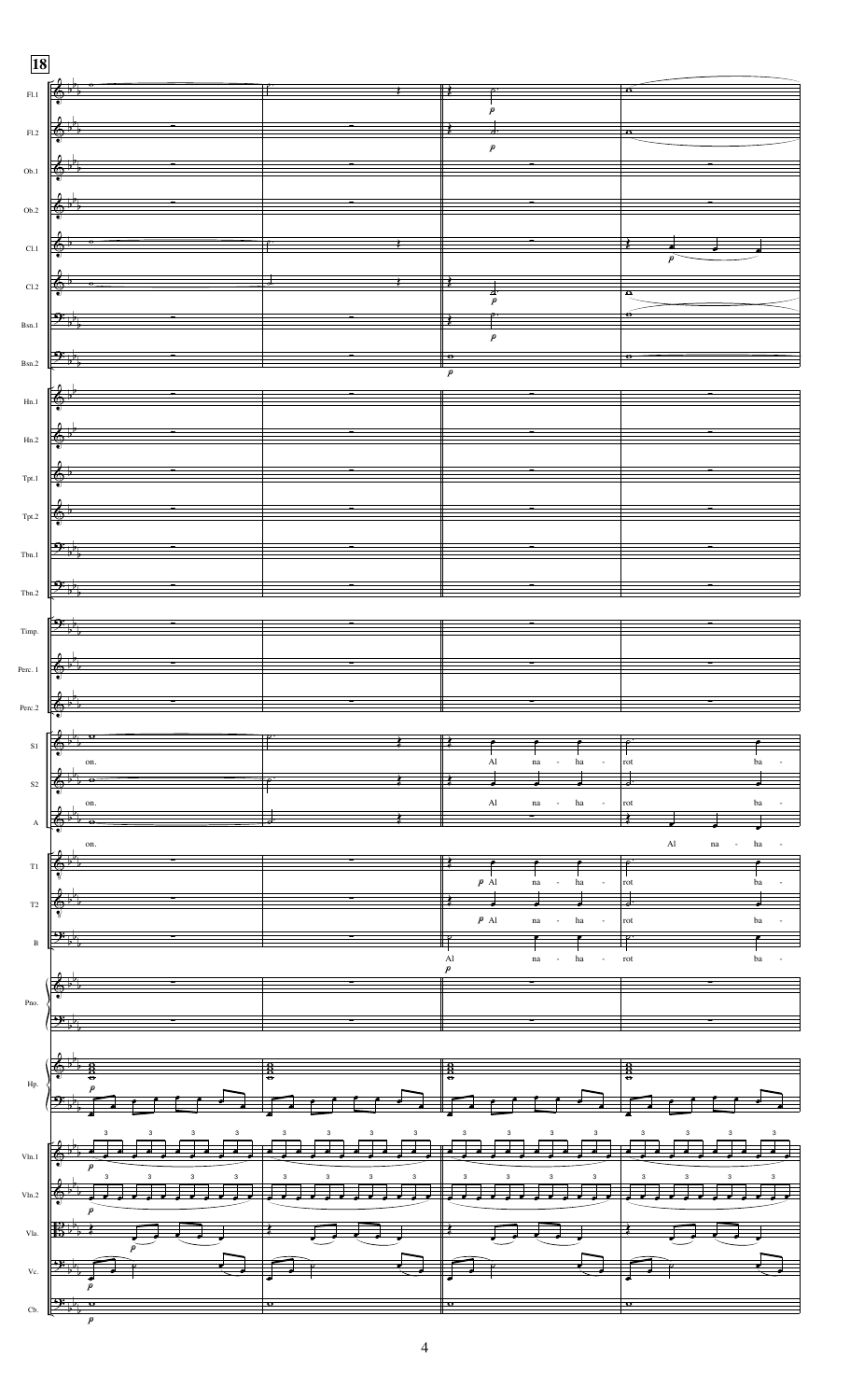| $\overline{22}$ |                                                                                      |                                                          |                                                                   |                                          |
|-----------------|--------------------------------------------------------------------------------------|----------------------------------------------------------|-------------------------------------------------------------------|------------------------------------------|
|                 | F1.1                                                                                 | $\overline{\mathbf{R}}$                                  | $\overline{\bullet}$                                              |                                          |
|                 |                                                                                      | $\overline{\mathbf{R}}$                                  |                                                                   |                                          |
| F1.2            |                                                                                      |                                                          |                                                                   |                                          |
| Ob.1            |                                                                                      |                                                          |                                                                   |                                          |
|                 | 0 <sub>b.2</sub>                                                                     |                                                          |                                                                   |                                          |
| $\text{C}1.1$   | $\frac{1}{\frac{1}{2}}$<br>$\rightarrow$                                             |                                                          | ₹                                                                 |                                          |
|                 |                                                                                      |                                                          |                                                                   | ♪                                        |
|                 | C1.2                                                                                 | ₹<br>$\frac{1}{e}$                                       | $\frac{1}{\sqrt{\overline{e}}\sqrt{\overline{e}}}$                | $\overline{\sigma}$                      |
| $_{\rm Bsn.1}$  | $\mathcal{P}_{\mathfrak{p}}$ o                                                       | $\overline{\mathcal{X}}$                                 | $\overline{\mathbf{o}}$                                           | $\bullet$                                |
| Bsn.2           | $\mathbf{P}_{\mathbf{p}}$ o                                                          | $\overline{\mathbf{v}}$                                  | $\mathbf{o}$                                                      |                                          |
|                 | Hn.1                                                                                 |                                                          |                                                                   |                                          |
|                 |                                                                                      |                                                          |                                                                   |                                          |
|                 | Hn.2                                                                                 |                                                          |                                                                   |                                          |
|                 | $T_{\text{pt.1}}$                                                                    |                                                          |                                                                   |                                          |
| $_{\rm Tpt.2}$  | $\frac{2}{9}$                                                                        |                                                          |                                                                   |                                          |
|                 |                                                                                      |                                                          |                                                                   |                                          |
| Tbn.1           | $2\frac{1}{2}$                                                                       |                                                          |                                                                   |                                          |
| Tbn.2           | $\mathbf{P}$                                                                         |                                                          |                                                                   |                                          |
| Timp.           |                                                                                      |                                                          |                                                                   |                                          |
| Perc. 1         |                                                                                      |                                                          |                                                                   |                                          |
|                 | $\bullet$                                                                            |                                                          |                                                                   |                                          |
| Perc.2          |                                                                                      |                                                          |                                                                   |                                          |
| $\mathbf{S}1$   | veil                                                                                 | $\mathbf{A}$ l<br>ha<br>$\mathbf{n}\mathbf{a}$           | rot<br>ba                                                         | veil                                     |
| S <sub>2</sub>  |                                                                                      | $\rm Al$                                                 |                                                                   |                                          |
| $\mathbf A$     | veil                                                                                 | $_{\rm ha}$<br>$\mathbf{n}\mathbf{a}$                    | ba<br>rot                                                         | veil                                     |
|                 | ba - veil<br>rot                                                                     |                                                          | Al<br>na                                                          | $\frac{1}{\sqrt{2}}$<br>ba - veil<br>rot |
| $\rm T1$        | veil                                                                                 | ${\rm Al}$<br>ha<br>na                                   | ba<br>rot                                                         | $\mathbf \sigma$<br>veil                 |
| $\mathrm{T}2$   | veil                                                                                 | ${\rm Al}$<br>na<br>ha                                   | ba<br>rot                                                         | veil                                     |
| $\, {\bf B}$    |                                                                                      |                                                          |                                                                   |                                          |
|                 | veil<br>$6\frac{1}{2}$                                                               | A <sub>1</sub><br>ha<br>na                               | ba<br>rot                                                         | veil                                     |
| Pno.            |                                                                                      |                                                          |                                                                   |                                          |
|                 |                                                                                      |                                                          |                                                                   |                                          |
|                 | $\frac{2}{\sqrt{2}}$                                                                 | $\frac{8}{6}$                                            | $\frac{1}{\sqrt{\frac{2}{5}}\sqrt{\frac{2}{5}}}$                  | $\frac{1}{9}$                            |
| $_{\rm{Hp.}}$   | $\left( \frac{\partial \mathbf{F}}{\partial \mathbf{F}}\right) _{x}$<br>$\mathbf{F}$ |                                                          |                                                                   |                                          |
|                 |                                                                                      |                                                          | $\mathbf{3}$<br>$\mathbf{3}$                                      | $\mathbf{3}$                             |
| $_{\rm Vln.1}$  |                                                                                      | $\frac{1}{2}$                                            |                                                                   |                                          |
| Vln.2           |                                                                                      |                                                          |                                                                   |                                          |
| Vla.            |                                                                                      | $\overline{\mathbf{r}}$<br>$\overline{\phantom{a}}$<br>戸 | $\overline{\phantom{a}}$ , $\overline{\phantom{a}}$<br>$\sqrt{a}$ |                                          |
|                 |                                                                                      |                                                          |                                                                   |                                          |
| $\rm{Vc.}$      |                                                                                      | <u>star</u>                                              | $\frac{1}{\sqrt{2}}$<br>$\overline{\mathbf{1}}$                   |                                          |
|                 | $_{\text{Cb.}}$ $\left[\frac{9:10}{10}\right]$ o                                     | $\overline{\phantom{0}}$                                 | $\circ$                                                           | $\overline{\mathbf{o}}$                  |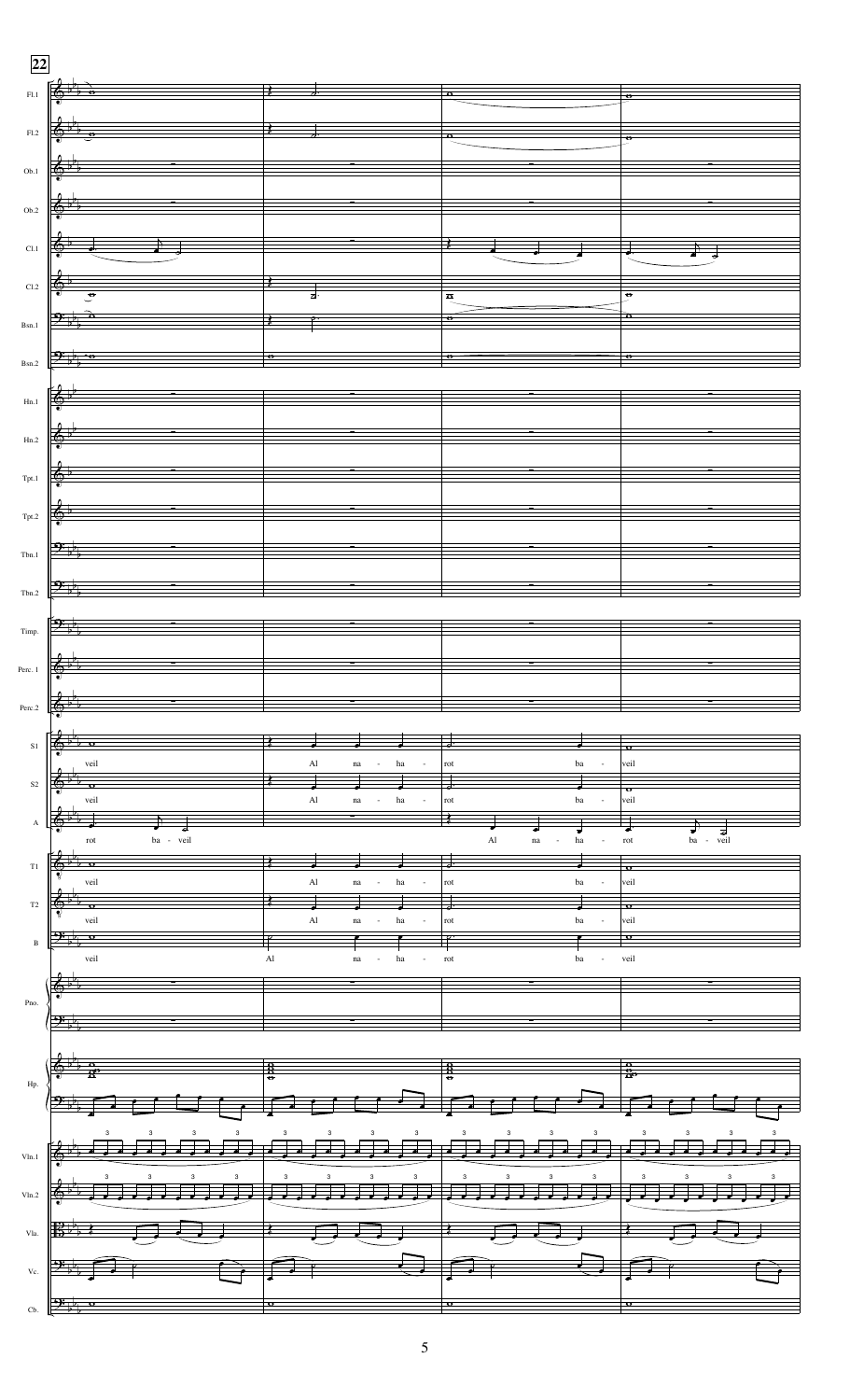| 26                             |                                                                                                                                                                                                         |                                                                                                 |                                                                                                                       |                                                 |                                 |                          |                                                                      |    |
|--------------------------------|---------------------------------------------------------------------------------------------------------------------------------------------------------------------------------------------------------|-------------------------------------------------------------------------------------------------|-----------------------------------------------------------------------------------------------------------------------|-------------------------------------------------|---------------------------------|--------------------------|----------------------------------------------------------------------|----|
|                                | FIN $\begin{pmatrix} 1 & 1 & 1 \\ 1 & 1 & 1 \\ 1 & 1 & 1 \end{pmatrix}$                                                                                                                                 |                                                                                                 |                                                                                                                       |                                                 |                                 | $\int$                   |                                                                      |    |
|                                | $F1.2$ $\left(\frac{3}{2}\right)^{\frac{1}{2}}$                                                                                                                                                         |                                                                                                 | <u>e de la construcción de la construcción de la construcción de la construcción de la construcción de la constru</u> |                                                 |                                 |                          |                                                                      |    |
|                                |                                                                                                                                                                                                         |                                                                                                 |                                                                                                                       |                                                 |                                 |                          |                                                                      |    |
|                                | $_{\text{Ob.1}}$ $\phi$                                                                                                                                                                                 |                                                                                                 |                                                                                                                       |                                                 |                                 |                          |                                                                      |    |
|                                | $0b.2$ $\left(\frac{1}{2}b\right)$                                                                                                                                                                      |                                                                                                 |                                                                                                                       | $\blacksquare$ . The contract of $\blacksquare$ |                                 |                          |                                                                      |    |
|                                |                                                                                                                                                                                                         |                                                                                                 |                                                                                                                       |                                                 |                                 |                          |                                                                      |    |
|                                | $\frac{1}{2}$                                                                                                                                                                                           |                                                                                                 |                                                                                                                       |                                                 |                                 | $\cdot$                  | $\overline{\phantom{a}}$                                             |    |
|                                |                                                                                                                                                                                                         |                                                                                                 |                                                                                                                       |                                                 |                                 |                          |                                                                      |    |
| Bsn.1                          |                                                                                                                                                                                                         |                                                                                                 |                                                                                                                       |                                                 |                                 |                          |                                                                      |    |
|                                | $B_{\rm Sn.2}$ $\left[\frac{\partial \cdot \phi}{\partial \phi}\right]$<br>$\overline{\phantom{0}}$                                                                                                     | $\overrightarrow{a}$ and $\overrightarrow{a}$ and $\overrightarrow{a}$ and $\overrightarrow{a}$ |                                                                                                                       |                                                 |                                 | $\overline{\phantom{a}}$ | $\overline{\phantom{a}}$                                             |    |
|                                | $Hn.1$ $\downarrow$ $\downarrow$ $\downarrow$                                                                                                                                                           |                                                                                                 |                                                                                                                       |                                                 |                                 |                          |                                                                      |    |
|                                | $Hn.2$ $\left(\frac{1}{2}\right)^{\frac{1}{2}}$                                                                                                                                                         |                                                                                                 |                                                                                                                       |                                                 |                                 |                          |                                                                      |    |
|                                | $T_{\text{pt.1}}$<br>$\overline{\phantom{a}}$ , and the set of $\overline{\phantom{a}}$                                                                                                                 |                                                                                                 |                                                                                                                       | Ξ                                               |                                 |                          |                                                                      |    |
|                                |                                                                                                                                                                                                         |                                                                                                 |                                                                                                                       |                                                 |                                 |                          |                                                                      |    |
|                                | Tpt.2                                                                                                                                                                                                   |                                                                                                 |                                                                                                                       |                                                 |                                 |                          |                                                                      |    |
| T <sub>bn.1</sub>              | $9\frac{1}{2}$                                                                                                                                                                                          |                                                                                                 |                                                                                                                       | $\blacksquare$                                  |                                 |                          |                                                                      |    |
| Tbn.2                          | 9:1                                                                                                                                                                                                     |                                                                                                 |                                                                                                                       |                                                 |                                 |                          |                                                                      |    |
| Timp.                          |                                                                                                                                                                                                         |                                                                                                 |                                                                                                                       |                                                 |                                 |                          |                                                                      |    |
|                                | Perc. 1 $\left\lfloor \begin{array}{ccc} \begin{array}{ccc} \end{array} & \begin{array}{ccc} \end{array} & \begin{array}{ccc} \end{array} & \begin{array}{ccc} \end{array} & \end{array} \right\rfloor$ |                                                                                                 |                                                                                                                       |                                                 |                                 |                          |                                                                      |    |
|                                |                                                                                                                                                                                                         |                                                                                                 |                                                                                                                       |                                                 |                                 |                          |                                                                      |    |
| $\ensuremath{\mathsf{Perc}}.2$ |                                                                                                                                                                                                         |                                                                                                 |                                                                                                                       |                                                 |                                 |                          |                                                                      |    |
| $\mathbf{S}1$                  |                                                                                                                                                                                                         |                                                                                                 |                                                                                                                       |                                                 |                                 |                          |                                                                      |    |
| S <sub>2</sub>                 |                                                                                                                                                                                                         |                                                                                                 | shav                                                                                                                  | nu                                              | gam                             |                          |                                                                      | nu |
| $\mathbf A$                    |                                                                                                                                                                                                         | ya                                                                                              |                                                                                                                       | nu                                              | gam                             |                          | nu                                                                   |    |
|                                |                                                                                                                                                                                                         |                                                                                                 |                                                                                                                       | nu                                              | gam                             |                          | chi<br>nu                                                            |    |
| $\rm T1$                       | sham                                                                                                                                                                                                    | ya                                                                                              | shav                                                                                                                  | $\mathop{\rm nu}\nolimits$                      | gam                             |                          | chi<br>nu                                                            |    |
| $\mathrm{T}2$                  |                                                                                                                                                                                                         |                                                                                                 |                                                                                                                       |                                                 |                                 |                          |                                                                      |    |
| $\, {\bf B}$                   | sham                                                                                                                                                                                                    |                                                                                                 | shav                                                                                                                  | $\mathop{\rm nu}\nolimits$                      |                                 |                          |                                                                      | nu |
|                                | sham                                                                                                                                                                                                    |                                                                                                 | shav                                                                                                                  |                                                 | gam                             |                          | chi<br>nu                                                            |    |
| Pno.                           |                                                                                                                                                                                                         |                                                                                                 |                                                                                                                       |                                                 |                                 |                          |                                                                      |    |
|                                |                                                                                                                                                                                                         |                                                                                                 |                                                                                                                       |                                                 |                                 |                          |                                                                      |    |
|                                |                                                                                                                                                                                                         |                                                                                                 | $\overline{\mathbf{1}}$                                                                                               |                                                 | $\frac{2}{9}$                   |                          |                                                                      |    |
| Hp.                            |                                                                                                                                                                                                         |                                                                                                 |                                                                                                                       |                                                 |                                 |                          |                                                                      |    |
|                                |                                                                                                                                                                                                         |                                                                                                 |                                                                                                                       |                                                 |                                 |                          |                                                                      |    |
| Vln.1                          | $\phi$ , $\overline{17}$ , $\overline{17}$ , $\overline{17}$ , $\overline{17}$ , $\overline{17}$                                                                                                        |                                                                                                 |                                                                                                                       |                                                 | <u> انتشار انداز انجام است.</u> |                          |                                                                      |    |
| Vln.2                          | $6^{3}$                                                                                                                                                                                                 |                                                                                                 |                                                                                                                       |                                                 |                                 |                          | الفانقا تفاحون والمناقل القانقان أقذا فقا تطاحون والمال لقاء لالأولة |    |
|                                | من من المنابعة والمن المن المنابعة المن المنابعة المنابعة المنابعة المنابعة والمنابعة المنابعة المنابعة المنابعة                                                                                        |                                                                                                 |                                                                                                                       |                                                 |                                 |                          |                                                                      |    |
| $_{\rm Vla.}$                  |                                                                                                                                                                                                         |                                                                                                 |                                                                                                                       |                                                 |                                 |                          |                                                                      |    |
| $\mathrm{Vc}.$                 |                                                                                                                                                                                                         |                                                                                                 | $\rightarrow$ $\rightarrow$                                                                                           | $\rightarrow$<br>$\rightarrow$                  |                                 | $\partial$ , $\partial$  |                                                                      |    |
| $\mathbb{C}$ b.                | $\mathcal{P}_{\mathfrak{p}}$ o                                                                                                                                                                          |                                                                                                 | $\overline{\phantom{a}}$                                                                                              | $\overline{\mathbf{O}}$                         |                                 |                          | $\Omega$                                                             |    |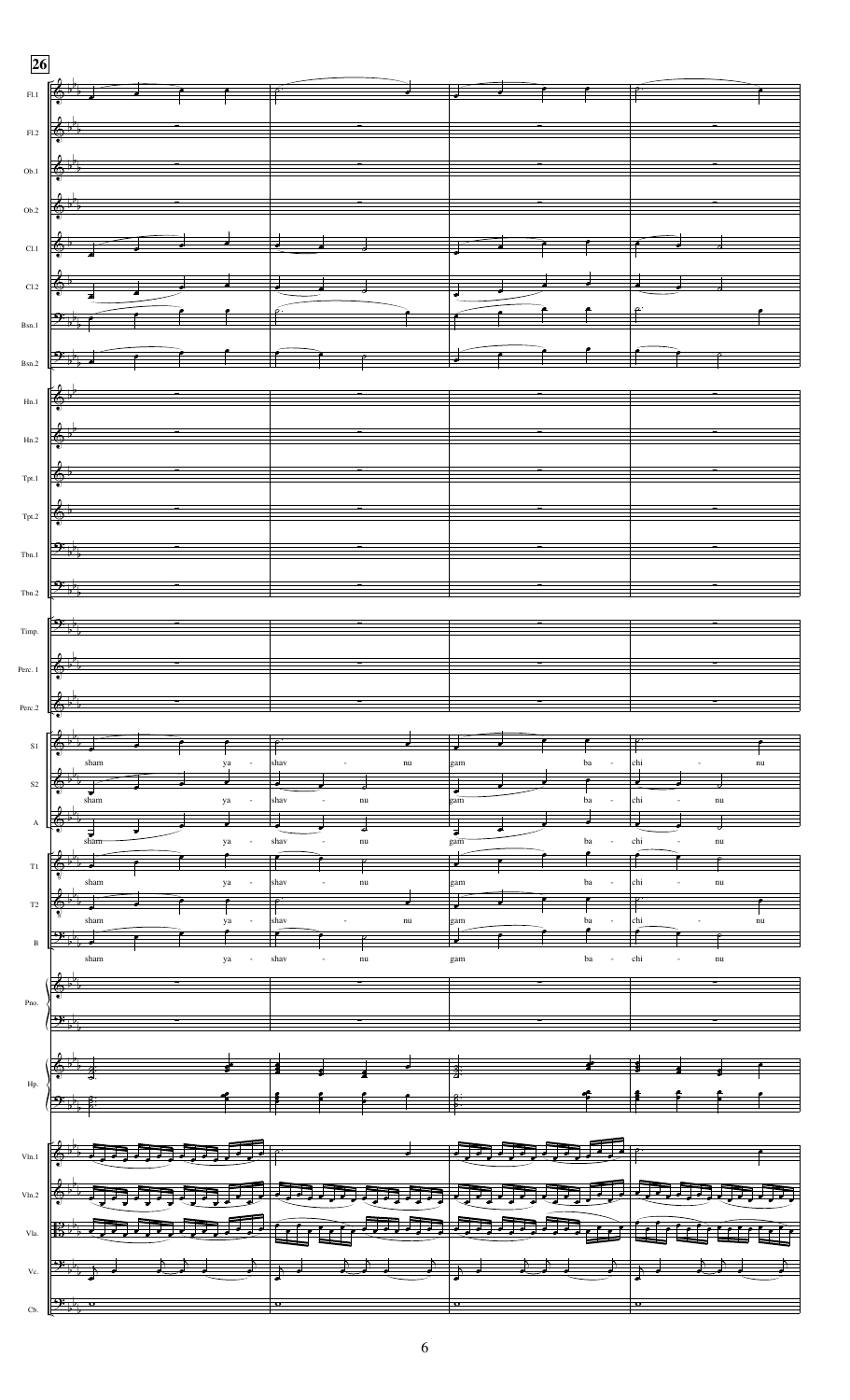| 30                |                                                                                                                       |                          |                                                                                                                                                                                                                                                                                                                     |                                                                                                                                                                                                                                                                                                                                                     |                        |            |     |  |
|-------------------|-----------------------------------------------------------------------------------------------------------------------|--------------------------|---------------------------------------------------------------------------------------------------------------------------------------------------------------------------------------------------------------------------------------------------------------------------------------------------------------------|-----------------------------------------------------------------------------------------------------------------------------------------------------------------------------------------------------------------------------------------------------------------------------------------------------------------------------------------------------|------------------------|------------|-----|--|
|                   | F1.1<br>$\rightarrow$                                                                                                 | $\overline{\phantom{a}}$ |                                                                                                                                                                                                                                                                                                                     | $\begin{array}{ccc} \circ & \circ & \circ \\ \circ & \circ & \circ \end{array}$                                                                                                                                                                                                                                                                     |                        |            |     |  |
|                   |                                                                                                                       |                          |                                                                                                                                                                                                                                                                                                                     |                                                                                                                                                                                                                                                                                                                                                     |                        |            |     |  |
| F1.2              |                                                                                                                       |                          |                                                                                                                                                                                                                                                                                                                     | <u> Espainia e a contra de la contra de la contra de la contra de la contra de la contra de la contra de la con</u>                                                                                                                                                                                                                                 |                        |            |     |  |
| Ob.1              |                                                                                                                       |                          | <u> 1989 - Johann Barbara, martxa a shekara 1989 - An tsa a shekara 1989 - An tsa a shekara 1989 - An tsa a sheka</u>                                                                                                                                                                                               |                                                                                                                                                                                                                                                                                                                                                     |                        |            |     |  |
|                   |                                                                                                                       |                          |                                                                                                                                                                                                                                                                                                                     |                                                                                                                                                                                                                                                                                                                                                     |                        |            |     |  |
|                   | $0b.2$ $\left  \begin{array}{c} 2 & b \\ 0 & 0 \end{array} \right $                                                   |                          |                                                                                                                                                                                                                                                                                                                     |                                                                                                                                                                                                                                                                                                                                                     |                        |            |     |  |
|                   |                                                                                                                       |                          | $\frac{1}{2}$ $\frac{1}{2}$ $\frac{1}{2}$ $\frac{1}{2}$ $\frac{1}{2}$ $\frac{1}{2}$ $\frac{1}{2}$ $\frac{1}{2}$ $\frac{1}{2}$ $\frac{1}{2}$ $\frac{1}{2}$ $\frac{1}{2}$ $\frac{1}{2}$ $\frac{1}{2}$ $\frac{1}{2}$ $\frac{1}{2}$ $\frac{1}{2}$ $\frac{1}{2}$ $\frac{1}{2}$ $\frac{1}{2}$ $\frac{1}{2}$ $\frac{1}{2}$ |                                                                                                                                                                                                                                                                                                                                                     |                        |            |     |  |
| CL1               | $\spadesuit$                                                                                                          |                          |                                                                                                                                                                                                                                                                                                                     |                                                                                                                                                                                                                                                                                                                                                     |                        |            |     |  |
| C1.2              |                                                                                                                       |                          | $\overline{\phantom{a}}$                                                                                                                                                                                                                                                                                            | $\overline{\phantom{a}}$                                                                                                                                                                                                                                                                                                                            |                        |            |     |  |
|                   |                                                                                                                       |                          |                                                                                                                                                                                                                                                                                                                     | $\begin{picture}(180,10) \put(0,0){\line(1,0){10}} \put(10,0){\line(1,0){10}} \put(10,0){\line(1,0){10}} \put(10,0){\line(1,0){10}} \put(10,0){\line(1,0){10}} \put(10,0){\line(1,0){10}} \put(10,0){\line(1,0){10}} \put(10,0){\line(1,0){10}} \put(10,0){\line(1,0){10}} \put(10,0){\line(1,0){10}} \put(10,0){\line(1,0){10}} \put(10,0){\line($ |                        |            |     |  |
| Bsn.1             | $\mathbf{P}_{\mathbf{p}}$                                                                                             |                          |                                                                                                                                                                                                                                                                                                                     |                                                                                                                                                                                                                                                                                                                                                     |                        |            |     |  |
| Bsn.2             | $\overline{\phantom{0}}$<br>$\mathcal{P}$                                                                             |                          |                                                                                                                                                                                                                                                                                                                     | €                                                                                                                                                                                                                                                                                                                                                   |                        |            |     |  |
|                   |                                                                                                                       |                          |                                                                                                                                                                                                                                                                                                                     |                                                                                                                                                                                                                                                                                                                                                     |                        |            |     |  |
| $_{\text{Hn.1}}$  | $\frac{2}{3}$                                                                                                         |                          |                                                                                                                                                                                                                                                                                                                     |                                                                                                                                                                                                                                                                                                                                                     |                        |            |     |  |
| Hn.2              | $\frac{\phi}{2}$                                                                                                      |                          |                                                                                                                                                                                                                                                                                                                     |                                                                                                                                                                                                                                                                                                                                                     |                        |            |     |  |
|                   |                                                                                                                       |                          |                                                                                                                                                                                                                                                                                                                     |                                                                                                                                                                                                                                                                                                                                                     |                        |            |     |  |
| $T_{\text{pt.1}}$ |                                                                                                                       |                          |                                                                                                                                                                                                                                                                                                                     |                                                                                                                                                                                                                                                                                                                                                     |                        |            |     |  |
|                   | $\frac{2}{9}$                                                                                                         |                          |                                                                                                                                                                                                                                                                                                                     |                                                                                                                                                                                                                                                                                                                                                     |                        |            |     |  |
| Tpt.2             |                                                                                                                       |                          |                                                                                                                                                                                                                                                                                                                     |                                                                                                                                                                                                                                                                                                                                                     |                        |            |     |  |
| Tbn.1             |                                                                                                                       |                          |                                                                                                                                                                                                                                                                                                                     |                                                                                                                                                                                                                                                                                                                                                     |                        |            |     |  |
|                   |                                                                                                                       |                          |                                                                                                                                                                                                                                                                                                                     |                                                                                                                                                                                                                                                                                                                                                     |                        |            |     |  |
| Tbn.2             |                                                                                                                       |                          |                                                                                                                                                                                                                                                                                                                     |                                                                                                                                                                                                                                                                                                                                                     |                        |            |     |  |
| Timp.             |                                                                                                                       |                          |                                                                                                                                                                                                                                                                                                                     |                                                                                                                                                                                                                                                                                                                                                     |                        |            |     |  |
|                   |                                                                                                                       |                          |                                                                                                                                                                                                                                                                                                                     |                                                                                                                                                                                                                                                                                                                                                     |                        |            |     |  |
| Perc. 1           | $\bullet$                                                                                                             |                          |                                                                                                                                                                                                                                                                                                                     |                                                                                                                                                                                                                                                                                                                                                     |                        |            |     |  |
|                   | Perc. 2 $\left($                                                                                                      |                          |                                                                                                                                                                                                                                                                                                                     |                                                                                                                                                                                                                                                                                                                                                     |                        |            |     |  |
|                   |                                                                                                                       |                          |                                                                                                                                                                                                                                                                                                                     |                                                                                                                                                                                                                                                                                                                                                     |                        |            |     |  |
| S <sub>1</sub>    |                                                                                                                       |                          |                                                                                                                                                                                                                                                                                                                     | chrei                                                                                                                                                                                                                                                                                                                                               | nu                     | et         | Tzi |  |
| $\mathbf{S2}$     |                                                                                                                       |                          |                                                                                                                                                                                                                                                                                                                     |                                                                                                                                                                                                                                                                                                                                                     |                        |            |     |  |
|                   |                                                                                                                       | ZO                       |                                                                                                                                                                                                                                                                                                                     | chrei                                                                                                                                                                                                                                                                                                                                               | $\mathbf{n}\mathbf{u}$ | et         | Tzi |  |
|                   |                                                                                                                       | ZO                       |                                                                                                                                                                                                                                                                                                                     | chrei                                                                                                                                                                                                                                                                                                                                               | nu                     | et         | Tzi |  |
|                   |                                                                                                                       |                          |                                                                                                                                                                                                                                                                                                                     |                                                                                                                                                                                                                                                                                                                                                     |                        |            |     |  |
| $\rm T1$          |                                                                                                                       | ZO                       |                                                                                                                                                                                                                                                                                                                     | chrei                                                                                                                                                                                                                                                                                                                                               | nu                     | et         | Tzi |  |
| $\mathrm{T}2$     | $4 - 1$                                                                                                               |                          |                                                                                                                                                                                                                                                                                                                     |                                                                                                                                                                                                                                                                                                                                                     |                        |            |     |  |
|                   |                                                                                                                       | ZO                       |                                                                                                                                                                                                                                                                                                                     | chrei<br>P                                                                                                                                                                                                                                                                                                                                          | nu                     | et         | Tzi |  |
| $\, {\bf B}$      | ba                                                                                                                    | ZO                       |                                                                                                                                                                                                                                                                                                                     | chrei                                                                                                                                                                                                                                                                                                                                               | nu                     | ${\it et}$ | Tzi |  |
|                   | 侍                                                                                                                     |                          |                                                                                                                                                                                                                                                                                                                     |                                                                                                                                                                                                                                                                                                                                                     |                        |            |     |  |
| Pno.              |                                                                                                                       |                          |                                                                                                                                                                                                                                                                                                                     |                                                                                                                                                                                                                                                                                                                                                     |                        |            |     |  |
|                   | $\frac{1}{2}$                                                                                                         |                          |                                                                                                                                                                                                                                                                                                                     |                                                                                                                                                                                                                                                                                                                                                     |                        |            |     |  |
|                   |                                                                                                                       |                          |                                                                                                                                                                                                                                                                                                                     |                                                                                                                                                                                                                                                                                                                                                     |                        |            |     |  |
| Hp.               | 16                                                                                                                    |                          |                                                                                                                                                                                                                                                                                                                     |                                                                                                                                                                                                                                                                                                                                                     |                        |            |     |  |
|                   |                                                                                                                       |                          |                                                                                                                                                                                                                                                                                                                     | ऻ                                                                                                                                                                                                                                                                                                                                                   |                        |            |     |  |
|                   |                                                                                                                       |                          |                                                                                                                                                                                                                                                                                                                     |                                                                                                                                                                                                                                                                                                                                                     |                        |            |     |  |
|                   |                                                                                                                       |                          |                                                                                                                                                                                                                                                                                                                     |                                                                                                                                                                                                                                                                                                                                                     |                        |            |     |  |
|                   |                                                                                                                       |                          |                                                                                                                                                                                                                                                                                                                     |                                                                                                                                                                                                                                                                                                                                                     |                        |            |     |  |
| Vln.2             | والموالي والمستور والتواري والتواريخ والمستور والمستور والمستور والمستور والمستورة والمرادة                           |                          |                                                                                                                                                                                                                                                                                                                     |                                                                                                                                                                                                                                                                                                                                                     |                        |            |     |  |
| $_{\rm Vla.}$     | <b>Basic Common Common Common Common Common Common Common Common Common Common Common Common Common Common Common</b> |                          |                                                                                                                                                                                                                                                                                                                     |                                                                                                                                                                                                                                                                                                                                                     |                        |            |     |  |
|                   |                                                                                                                       |                          |                                                                                                                                                                                                                                                                                                                     |                                                                                                                                                                                                                                                                                                                                                     |                        |            |     |  |
| Vc.               |                                                                                                                       |                          |                                                                                                                                                                                                                                                                                                                     |                                                                                                                                                                                                                                                                                                                                                     |                        |            |     |  |
|                   | Cb. $\left[\begin{array}{ccc} \bullet & \bullet \\ \bullet & \bullet \\ \bullet & \bullet \end{array}\right]$         | ٠                        |                                                                                                                                                                                                                                                                                                                     | bè<br>₱                                                                                                                                                                                                                                                                                                                                             |                        |            |     |  |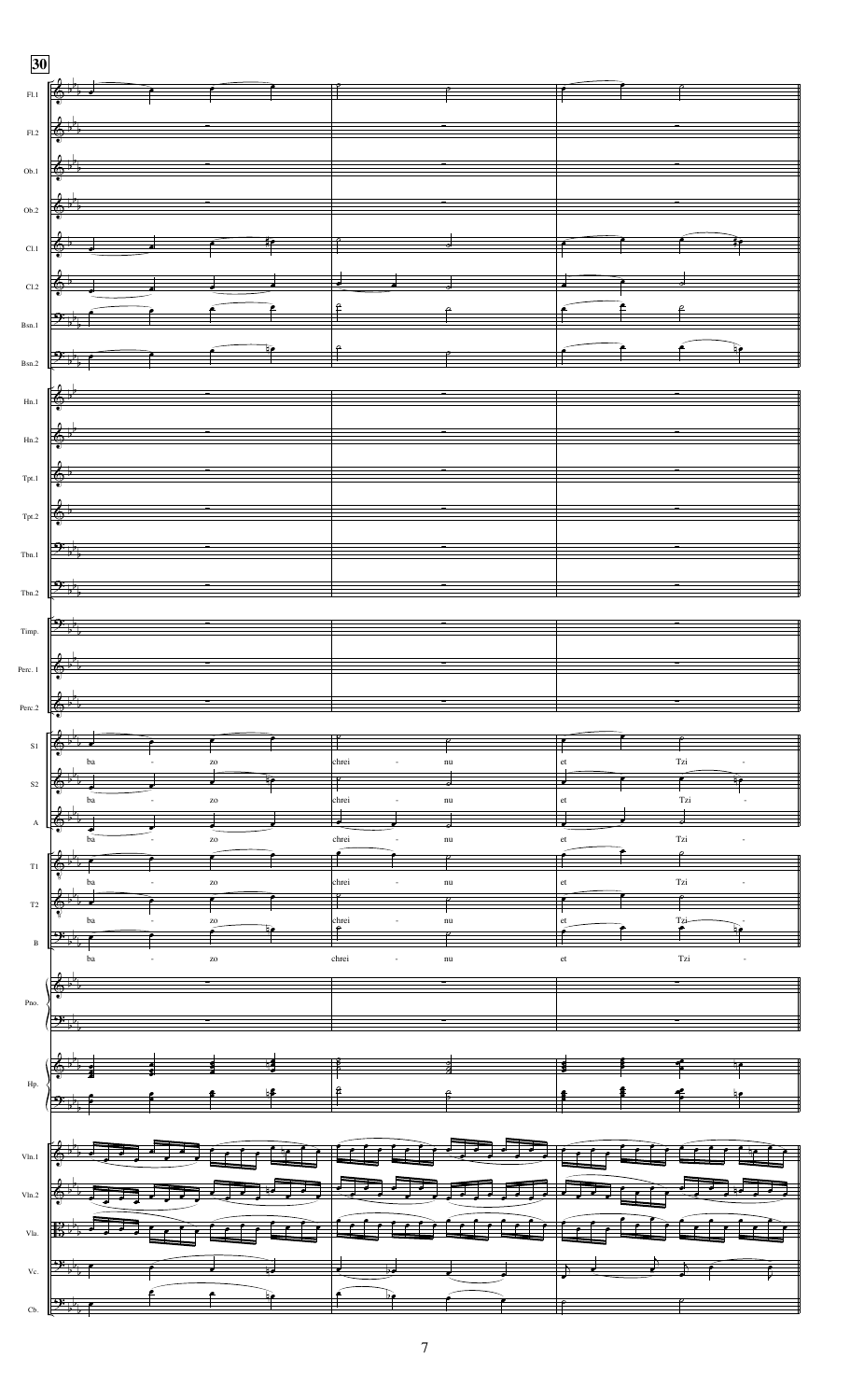| $\boxed{33}$        |                                                                                                                                                                                                                                                                                                                                                                                                                       |                                                                                                                                                                                                                                                                                                                                                                                                                                                               |                                                          |                                                                                                                                                                                                                                                                                                                                                                                                                           |
|---------------------|-----------------------------------------------------------------------------------------------------------------------------------------------------------------------------------------------------------------------------------------------------------------------------------------------------------------------------------------------------------------------------------------------------------------------|---------------------------------------------------------------------------------------------------------------------------------------------------------------------------------------------------------------------------------------------------------------------------------------------------------------------------------------------------------------------------------------------------------------------------------------------------------------|----------------------------------------------------------|---------------------------------------------------------------------------------------------------------------------------------------------------------------------------------------------------------------------------------------------------------------------------------------------------------------------------------------------------------------------------------------------------------------------------|
|                     | FLI $\left[\begin{array}{ccc} 1 & 1 & 1 \\ 0 & 1 & 1 \end{array}\right]$                                                                                                                                                                                                                                                                                                                                              |                                                                                                                                                                                                                                                                                                                                                                                                                                                               |                                                          | $\overline{\mathbf{0}}$                                                                                                                                                                                                                                                                                                                                                                                                   |
|                     |                                                                                                                                                                                                                                                                                                                                                                                                                       |                                                                                                                                                                                                                                                                                                                                                                                                                                                               |                                                          |                                                                                                                                                                                                                                                                                                                                                                                                                           |
| F1.2                | $\oint$ $\phi^2$<br>$\overline{\phantom{a}}$                                                                                                                                                                                                                                                                                                                                                                          | $\mathcal{L}$                                                                                                                                                                                                                                                                                                                                                                                                                                                 |                                                          | $\boxed{\circ}$                                                                                                                                                                                                                                                                                                                                                                                                           |
|                     |                                                                                                                                                                                                                                                                                                                                                                                                                       | cresc.<br>$\overline{\phantom{a}}$                                                                                                                                                                                                                                                                                                                                                                                                                            |                                                          |                                                                                                                                                                                                                                                                                                                                                                                                                           |
| Ob.1                | $\frac{1}{p}$<br>cresc.                                                                                                                                                                                                                                                                                                                                                                                               |                                                                                                                                                                                                                                                                                                                                                                                                                                                               |                                                          |                                                                                                                                                                                                                                                                                                                                                                                                                           |
|                     | $0b.2$ $\left(\frac{b}{c}\right)^{p}$<br>$\overline{\phantom{a}}$                                                                                                                                                                                                                                                                                                                                                     | $\frac{1}{\sigma}$                                                                                                                                                                                                                                                                                                                                                                                                                                            |                                                          |                                                                                                                                                                                                                                                                                                                                                                                                                           |
|                     | $\boldsymbol{p}$ cresc.                                                                                                                                                                                                                                                                                                                                                                                               |                                                                                                                                                                                                                                                                                                                                                                                                                                                               |                                                          |                                                                                                                                                                                                                                                                                                                                                                                                                           |
| $_{\rm Cl.1}$       | $\frac{1}{\frac{1}{2}}$<br>$\overrightarrow{ }$<br>Ξ<br>$\cdot$                                                                                                                                                                                                                                                                                                                                                       | $rac{1}{\sqrt{1-\frac{1}{c}}}\frac{1}{\sqrt{1-\frac{1}{c}}}\frac{1}{\sqrt{1-\frac{1}{c}}}\frac{1}{\sqrt{1-\frac{1}{c}}}\frac{1}{\sqrt{1-\frac{1}{c}}}\frac{1}{\sqrt{1-\frac{1}{c}}}\frac{1}{\sqrt{1-\frac{1}{c}}}\frac{1}{\sqrt{1-\frac{1}{c}}}\frac{1}{\sqrt{1-\frac{1}{c}}}\frac{1}{\sqrt{1-\frac{1}{c}}}\frac{1}{\sqrt{1-\frac{1}{c}}}\frac{1}{\sqrt{1-\frac{1}{c}}}\frac{1}{\sqrt{1-\frac{1}{c}}}\frac{1}{\sqrt{1-\frac{1$                                | $\overline{\overline{J}}$<br>$\overline{\phantom{a}}$    | $\overline{\mathbf{o}}$                                                                                                                                                                                                                                                                                                                                                                                                   |
|                     | $C1.2$ $\downarrow$<br>$\overrightarrow{ }$                                                                                                                                                                                                                                                                                                                                                                           |                                                                                                                                                                                                                                                                                                                                                                                                                                                               |                                                          |                                                                                                                                                                                                                                                                                                                                                                                                                           |
|                     |                                                                                                                                                                                                                                                                                                                                                                                                                       | $\begin{array}{c c c c} \hline \textbf{1} & \textbf{2} & \textbf{3} & \textbf{4} & \textbf{5} \\ \hline \textbf{2} & \textbf{3} & \textbf{5} & \textbf{6} & \textbf{7} & \textbf{8} & \textbf{8} \\ \hline \textbf{3} & \textbf{6} & \textbf{7} & \textbf{8} & \textbf{8} & \textbf{8} & \textbf{8} & \textbf{8} & \textbf{8} & \textbf{8} & \textbf{8} \\ \hline \textbf{4} & \textbf{5} & \textbf{8} & \textbf{8} & \textbf{8}$<br>$\overline{\phantom{a}}$ | $\frac{1}{3}$<br>$\frac{\phantom{aaaa}}{\phantom{aaaa}}$ | $\frac{\frac{1}{1-\frac{1}{1-\frac{1}{1-\frac{1}{1-\frac{1}{1-\frac{1}{1-\frac{1}{1-\frac{1}{1-\frac{1}{1-\frac{1}{1-\frac{1}{1-\frac{1}{1-\frac{1}{1-\frac{1}{1-\frac{1}{1-\frac{1}{1-\frac{1}{1-\frac{1}{1-\frac{1}{1-\frac{1}{1-\frac{1}{1-\frac{1}{1-\frac{1}{1-\frac{1}{1-\frac{1}{1-\frac{1}{1-\frac{1}{1-\frac{1}{1-\frac{1}{1-\frac{1}{1-\frac{1}{1-\frac{1}{1-\frac{1}{1-\frac{1}{1-\frac{1}{1-\frac{1}{1-\frac$ |
|                     | $B_{\text{sn.1}}$ $\begin{array}{ c c c c c }\n\hline\n\text{1} & \text{1} & \text{1} & \text{1} \\ \hline\n\text{2} & \text{1} & \text{1} & \text{1} & \text{1} \\ \hline\n\text{3} & \text{1} & \text{1} & \text{1} & \text{1} \\ \hline\n\text{4} & \text{1} & \text{1} & \text{1} & \text{1} \\ \hline\n\text{5} & \text{1} & \text{1} & \text{1} & \text{1} \\ \hline\n\text{6} & \text{1} & \text{1} & \text{1$ | 子                                                                                                                                                                                                                                                                                                                                                                                                                                                             |                                                          | $\sim$ $\sim$                                                                                                                                                                                                                                                                                                                                                                                                             |
|                     | cresc.                                                                                                                                                                                                                                                                                                                                                                                                                |                                                                                                                                                                                                                                                                                                                                                                                                                                                               |                                                          |                                                                                                                                                                                                                                                                                                                                                                                                                           |
| Bsn.2               | $\mathcal{P} \models_{\flat} \mathsf{f}$                                                                                                                                                                                                                                                                                                                                                                              | $\equiv \epsilon$ . The set of $\bar{\epsilon}$<br>$  \cdot  $                                                                                                                                                                                                                                                                                                                                                                                                |                                                          |                                                                                                                                                                                                                                                                                                                                                                                                                           |
|                     | $H_{\text{B,1}}$ $\left[\begin{array}{c} 1 & \frac{1}{2} \\ \frac{1}{2} & \frac{1}{2} \end{array}\right]$                                                                                                                                                                                                                                                                                                             |                                                                                                                                                                                                                                                                                                                                                                                                                                                               |                                                          |                                                                                                                                                                                                                                                                                                                                                                                                                           |
|                     |                                                                                                                                                                                                                                                                                                                                                                                                                       |                                                                                                                                                                                                                                                                                                                                                                                                                                                               |                                                          |                                                                                                                                                                                                                                                                                                                                                                                                                           |
|                     | $Hn.2$ $\bigotimes_{i=1}^{n}$ $\bigotimes_{i=1}^{n}$                                                                                                                                                                                                                                                                                                                                                                  |                                                                                                                                                                                                                                                                                                                                                                                                                                                               |                                                          |                                                                                                                                                                                                                                                                                                                                                                                                                           |
|                     |                                                                                                                                                                                                                                                                                                                                                                                                                       |                                                                                                                                                                                                                                                                                                                                                                                                                                                               |                                                          |                                                                                                                                                                                                                                                                                                                                                                                                                           |
|                     | $T_{\text{pt.1}}$                                                                                                                                                                                                                                                                                                                                                                                                     |                                                                                                                                                                                                                                                                                                                                                                                                                                                               |                                                          |                                                                                                                                                                                                                                                                                                                                                                                                                           |
| $_{\rm Tpt.2}$      | $\left \left\langle \cdot\right\rangle \right $                                                                                                                                                                                                                                                                                                                                                                       | $\blacksquare$                                                                                                                                                                                                                                                                                                                                                                                                                                                |                                                          |                                                                                                                                                                                                                                                                                                                                                                                                                           |
|                     |                                                                                                                                                                                                                                                                                                                                                                                                                       |                                                                                                                                                                                                                                                                                                                                                                                                                                                               |                                                          |                                                                                                                                                                                                                                                                                                                                                                                                                           |
| Tbn.1               | $\mathbf{P}$                                                                                                                                                                                                                                                                                                                                                                                                          |                                                                                                                                                                                                                                                                                                                                                                                                                                                               |                                                          |                                                                                                                                                                                                                                                                                                                                                                                                                           |
|                     |                                                                                                                                                                                                                                                                                                                                                                                                                       |                                                                                                                                                                                                                                                                                                                                                                                                                                                               |                                                          |                                                                                                                                                                                                                                                                                                                                                                                                                           |
| Tbn.2               | $\mathcal{P}$<br>$\blacksquare$                                                                                                                                                                                                                                                                                                                                                                                       |                                                                                                                                                                                                                                                                                                                                                                                                                                                               |                                                          |                                                                                                                                                                                                                                                                                                                                                                                                                           |
| Timp.               | $\blacksquare$                                                                                                                                                                                                                                                                                                                                                                                                        |                                                                                                                                                                                                                                                                                                                                                                                                                                                               |                                                          |                                                                                                                                                                                                                                                                                                                                                                                                                           |
|                     |                                                                                                                                                                                                                                                                                                                                                                                                                       |                                                                                                                                                                                                                                                                                                                                                                                                                                                               |                                                          |                                                                                                                                                                                                                                                                                                                                                                                                                           |
| Perc. 1             | $\bullet$                                                                                                                                                                                                                                                                                                                                                                                                             |                                                                                                                                                                                                                                                                                                                                                                                                                                                               |                                                          |                                                                                                                                                                                                                                                                                                                                                                                                                           |
|                     |                                                                                                                                                                                                                                                                                                                                                                                                                       |                                                                                                                                                                                                                                                                                                                                                                                                                                                               |                                                          |                                                                                                                                                                                                                                                                                                                                                                                                                           |
|                     |                                                                                                                                                                                                                                                                                                                                                                                                                       |                                                                                                                                                                                                                                                                                                                                                                                                                                                               |                                                          |                                                                                                                                                                                                                                                                                                                                                                                                                           |
|                     |                                                                                                                                                                                                                                                                                                                                                                                                                       |                                                                                                                                                                                                                                                                                                                                                                                                                                                               |                                                          |                                                                                                                                                                                                                                                                                                                                                                                                                           |
| $\mathbf{S}1$       | o                                                                                                                                                                                                                                                                                                                                                                                                                     |                                                                                                                                                                                                                                                                                                                                                                                                                                                               | $\sim$ 3.                                                |                                                                                                                                                                                                                                                                                                                                                                                                                           |
| Perc.2              | on.                                                                                                                                                                                                                                                                                                                                                                                                                   | Al a - ra - vim<br>$b' - to$<br>$\sim$<br>$\mathit{cresc}.$                                                                                                                                                                                                                                                                                                                                                                                                   | $ki - no - ro$<br>chah<br>$ta - li - nu$                 | tei -<br>nu                                                                                                                                                                                                                                                                                                                                                                                                               |
| S <sub>2</sub>      |                                                                                                                                                                                                                                                                                                                                                                                                                       |                                                                                                                                                                                                                                                                                                                                                                                                                                                               |                                                          |                                                                                                                                                                                                                                                                                                                                                                                                                           |
|                     | ${\rm Al}$<br>on.<br>$\mathbf{a}$<br>$_{\rm ra}$<br>$\overline{\phantom{a}}$<br>$\mathit{cres}c.$                                                                                                                                                                                                                                                                                                                     | vim<br>$b' -$<br>to<br>$\sim$                                                                                                                                                                                                                                                                                                                                                                                                                                 | chah<br>$ta - li - nu$<br>$ki - no - ro$                 | Al<br>tei<br>nu<br>ra<br>a<br>$\sim$                                                                                                                                                                                                                                                                                                                                                                                      |
| A                   | Al<br>$^{\rm ra}$<br>on.<br>a<br>$\sim$<br>$\sim$                                                                                                                                                                                                                                                                                                                                                                     | vim<br>- to - chah<br>b'                                                                                                                                                                                                                                                                                                                                                                                                                                      | $ta - li - nu$<br>ki - no - ro - tei                     | Al<br>nu<br>$\sim$<br>$a - -$<br>ra                                                                                                                                                                                                                                                                                                                                                                                       |
|                     | cresc.                                                                                                                                                                                                                                                                                                                                                                                                                |                                                                                                                                                                                                                                                                                                                                                                                                                                                               | -3<br>-                                                  |                                                                                                                                                                                                                                                                                                                                                                                                                           |
| $\rm T1$            | on.                                                                                                                                                                                                                                                                                                                                                                                                                   | Al<br>$a - -$<br>ra - vim<br>$b' -$<br>to<br>$\sim$<br>cresc.                                                                                                                                                                                                                                                                                                                                                                                                 | $ki - no - ro$<br>chah<br>$ta - li - nu$                 | tei -<br>nu                                                                                                                                                                                                                                                                                                                                                                                                               |
| $\operatorname{T2}$ |                                                                                                                                                                                                                                                                                                                                                                                                                       |                                                                                                                                                                                                                                                                                                                                                                                                                                                               |                                                          |                                                                                                                                                                                                                                                                                                                                                                                                                           |
|                     | on.<br>Al $_{\mathit{cresc.}}$ a<br>ra<br>$\sim$                                                                                                                                                                                                                                                                                                                                                                      | $b' - to -$<br>vim                                                                                                                                                                                                                                                                                                                                                                                                                                            | chah<br>$ta - li - nu$<br>ki - no - ro                   | Al<br>tei<br>nu<br>$a -$<br>ra                                                                                                                                                                                                                                                                                                                                                                                            |
| $\, {\bf B}$        | Al<br>$_{\rm ra}$<br>$\sim$ $\sim$<br>on.<br>$\sim$                                                                                                                                                                                                                                                                                                                                                                   | vim<br>b' - to - chah                                                                                                                                                                                                                                                                                                                                                                                                                                         | $ta - li - nu$<br>ki - no - ro - tei                     | Al<br>nu<br>ra<br>$\sim$<br>a<br>$\sim$                                                                                                                                                                                                                                                                                                                                                                                   |
|                     | $_{\textit{cresc.}}$ a<br>$\blacksquare$                                                                                                                                                                                                                                                                                                                                                                              |                                                                                                                                                                                                                                                                                                                                                                                                                                                               |                                                          |                                                                                                                                                                                                                                                                                                                                                                                                                           |
| Pno.                |                                                                                                                                                                                                                                                                                                                                                                                                                       |                                                                                                                                                                                                                                                                                                                                                                                                                                                               |                                                          |                                                                                                                                                                                                                                                                                                                                                                                                                           |
|                     |                                                                                                                                                                                                                                                                                                                                                                                                                       |                                                                                                                                                                                                                                                                                                                                                                                                                                                               |                                                          |                                                                                                                                                                                                                                                                                                                                                                                                                           |
|                     |                                                                                                                                                                                                                                                                                                                                                                                                                       |                                                                                                                                                                                                                                                                                                                                                                                                                                                               |                                                          |                                                                                                                                                                                                                                                                                                                                                                                                                           |
|                     |                                                                                                                                                                                                                                                                                                                                                                                                                       |                                                                                                                                                                                                                                                                                                                                                                                                                                                               |                                                          | $\overline{\mathbf{o}}$<br>$\frac{3}{2}$                                                                                                                                                                                                                                                                                                                                                                                  |
| Hp.                 | mp                                                                                                                                                                                                                                                                                                                                                                                                                    |                                                                                                                                                                                                                                                                                                                                                                                                                                                               |                                                          | $\mathfrak{m}p$<br>$\mathbf{o}$                                                                                                                                                                                                                                                                                                                                                                                           |
|                     |                                                                                                                                                                                                                                                                                                                                                                                                                       |                                                                                                                                                                                                                                                                                                                                                                                                                                                               |                                                          | $\overline{\mathbf{e}}$<br>$\overline{\bullet}$                                                                                                                                                                                                                                                                                                                                                                           |
|                     |                                                                                                                                                                                                                                                                                                                                                                                                                       |                                                                                                                                                                                                                                                                                                                                                                                                                                                               |                                                          |                                                                                                                                                                                                                                                                                                                                                                                                                           |
| Vln.1               |                                                                                                                                                                                                                                                                                                                                                                                                                       |                                                                                                                                                                                                                                                                                                                                                                                                                                                               |                                                          | mp                                                                                                                                                                                                                                                                                                                                                                                                                        |
| Vln.2               |                                                                                                                                                                                                                                                                                                                                                                                                                       |                                                                                                                                                                                                                                                                                                                                                                                                                                                               |                                                          |                                                                                                                                                                                                                                                                                                                                                                                                                           |
|                     |                                                                                                                                                                                                                                                                                                                                                                                                                       |                                                                                                                                                                                                                                                                                                                                                                                                                                                               |                                                          | $\boldsymbol{\mathit{qp}}$                                                                                                                                                                                                                                                                                                                                                                                                |
| Vla.                |                                                                                                                                                                                                                                                                                                                                                                                                                       |                                                                                                                                                                                                                                                                                                                                                                                                                                                               |                                                          |                                                                                                                                                                                                                                                                                                                                                                                                                           |
|                     | $\cdot$ ): $\cdot$<br>-0                                                                                                                                                                                                                                                                                                                                                                                              |                                                                                                                                                                                                                                                                                                                                                                                                                                                               |                                                          | mp<br>$\overline{\mathbf{v}}$                                                                                                                                                                                                                                                                                                                                                                                             |
| Vc.                 |                                                                                                                                                                                                                                                                                                                                                                                                                       |                                                                                                                                                                                                                                                                                                                                                                                                                                                               |                                                          | $\bullet$<br>$\mathfrak{m}p$                                                                                                                                                                                                                                                                                                                                                                                              |
|                     | $\mathcal{O}$ $\left\{ \frac{\partial \mathbf{F}}{\partial \mathbf{p}}\right\}$ $\mathbf{0}$                                                                                                                                                                                                                                                                                                                          |                                                                                                                                                                                                                                                                                                                                                                                                                                                               |                                                          | $\mathbf{o}$<br>$\overline{mp}$                                                                                                                                                                                                                                                                                                                                                                                           |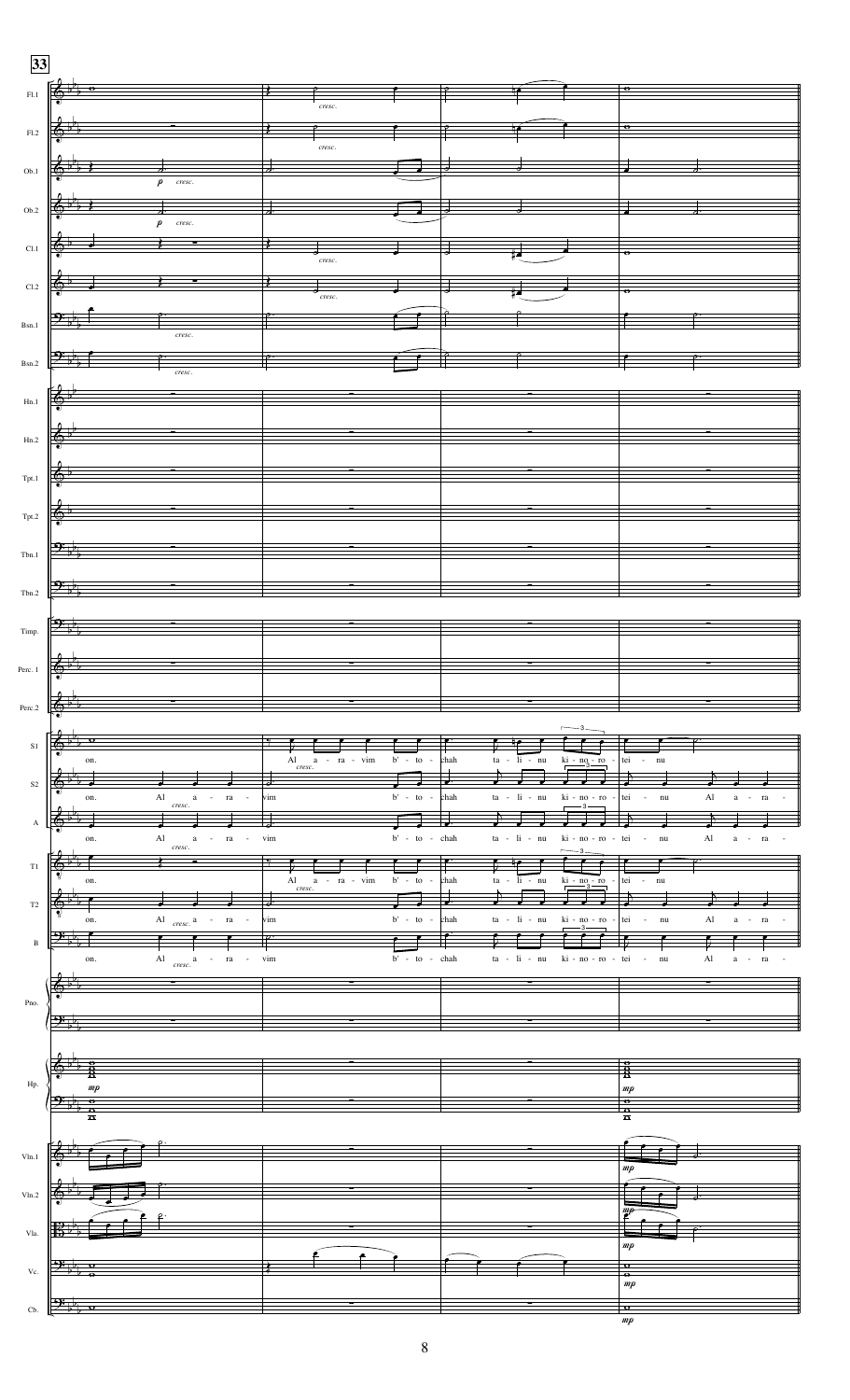| 37                  | ※                                                                                                                                                                                                                                                                                                                                                                                                                                                                                                                                                  |                             |                                      |                          |          |                          |                            |                               |                                  |                          |
|---------------------|----------------------------------------------------------------------------------------------------------------------------------------------------------------------------------------------------------------------------------------------------------------------------------------------------------------------------------------------------------------------------------------------------------------------------------------------------------------------------------------------------------------------------------------------------|-----------------------------|--------------------------------------|--------------------------|----------|--------------------------|----------------------------|-------------------------------|----------------------------------|--------------------------|
|                     | F1.1<br>$\sim$                                                                                                                                                                                                                                                                                                                                                                                                                                                                                                                                     | $\frac{}{\uparrow}$         | 氒                                    | ╨                        |          |                          |                            |                               |                                  | $\frac{9}{2}$            |
|                     |                                                                                                                                                                                                                                                                                                                                                                                                                                                                                                                                                    |                             |                                      | $m\!f$                   |          |                          |                            |                               |                                  |                          |
|                     | F1.2                                                                                                                                                                                                                                                                                                                                                                                                                                                                                                                                               |                             | 覀                                    | $\frac{1}{\sqrt{2}}$     |          |                          | $\frac{1}{2}$<br>$-\rho$ . |                               |                                  | 圭                        |
|                     |                                                                                                                                                                                                                                                                                                                                                                                                                                                                                                                                                    |                             |                                      | m f                      |          |                          |                            |                               |                                  |                          |
|                     | $_{\text{Ob.1}}$ $\downarrow$ $\downarrow$                                                                                                                                                                                                                                                                                                                                                                                                                                                                                                         |                             |                                      | $\overline{\phantom{a}}$ |          |                          |                            | $\overline{\phantom{a}}$      |                                  | $\frac{q}{l}$            |
|                     |                                                                                                                                                                                                                                                                                                                                                                                                                                                                                                                                                    |                             |                                      | $\it mf$                 |          |                          |                            |                               |                                  |                          |
|                     |                                                                                                                                                                                                                                                                                                                                                                                                                                                                                                                                                    |                             |                                      |                          |          |                          |                            |                               |                                  |                          |
|                     | $\frac{1}{2}$ $\frac{1}{2}$ $\frac{1}{2}$ $\frac{1}{2}$ $\frac{1}{2}$ $\frac{1}{2}$ $\frac{1}{2}$ $\frac{1}{2}$ $\frac{1}{2}$ $\frac{1}{2}$ $\frac{1}{2}$ $\frac{1}{2}$ $\frac{1}{2}$ $\frac{1}{2}$ $\frac{1}{2}$ $\frac{1}{2}$ $\frac{1}{2}$ $\frac{1}{2}$ $\frac{1}{2}$ $\frac{1}{2}$ $\frac{1}{2}$ $\frac{1}{2}$                                                                                                                                                                                                                                | $\sqrt{2}$                  |                                      | 幕                        |          |                          |                            | ⅌<br>$\overline{\phantom{a}}$ |                                  |                          |
|                     |                                                                                                                                                                                                                                                                                                                                                                                                                                                                                                                                                    |                             |                                      | mf                       |          |                          |                            |                               |                                  |                          |
| CL1                 | $\overrightarrow{a}$                                                                                                                                                                                                                                                                                                                                                                                                                                                                                                                               |                             |                                      | $\overline{\phantom{a}}$ | $\equiv$ |                          |                            | $\frac{1}{2}$                 | $\mathbf{r}$<br>∱                | $\overline{\phantom{a}}$ |
|                     |                                                                                                                                                                                                                                                                                                                                                                                                                                                                                                                                                    |                             |                                      |                          |          |                          |                            |                               |                                  |                          |
|                     | $C1.2$ $\bigoplus_{i=1}^{n}$ $\bigoplus_{i=1}^{n}$                                                                                                                                                                                                                                                                                                                                                                                                                                                                                                 | $\frac{1}{\sqrt{2}}$        | $\overline{\phantom{a}}$             |                          |          | $\overline{\phantom{a}}$ | $\star$                    | $\Box$                        | ⋕                                | $\overline{\mathbf{t}}$  |
|                     |                                                                                                                                                                                                                                                                                                                                                                                                                                                                                                                                                    |                             |                                      | $\frac{12}{1}$           |          | $\tilde{\mathbf{f}}$     | $\tilde{\mathbb{P}}$       |                               |                                  |                          |
| Bsn.1               | $\mathcal{P}_{\mathbb{P}^1}$                                                                                                                                                                                                                                                                                                                                                                                                                                                                                                                       |                             |                                      |                          |          |                          | $\mathbb{B}$ $\rightarrow$ |                               |                                  |                          |
|                     |                                                                                                                                                                                                                                                                                                                                                                                                                                                                                                                                                    |                             |                                      | m f                      |          |                          |                            |                               |                                  |                          |
| Bsn.2               | $\frac{1}{2}$                                                                                                                                                                                                                                                                                                                                                                                                                                                                                                                                      | 行                           |                                      |                          |          |                          |                            |                               |                                  |                          |
|                     |                                                                                                                                                                                                                                                                                                                                                                                                                                                                                                                                                    |                             |                                      | $\it mf$                 |          |                          |                            |                               |                                  |                          |
|                     | Hn.1                                                                                                                                                                                                                                                                                                                                                                                                                                                                                                                                               |                             |                                      |                          |          |                          | ₹<br>×                     | Ť                             |                                  |                          |
|                     |                                                                                                                                                                                                                                                                                                                                                                                                                                                                                                                                                    |                             |                                      |                          |          |                          |                            | m f                           |                                  |                          |
| Hn.2                | $\frac{2}{9}$<br>$\overline{\phantom{a}}$                                                                                                                                                                                                                                                                                                                                                                                                                                                                                                          |                             |                                      |                          | ÷        |                          | $\overline{\mathcal{F}}$   |                               |                                  | $\mathbb{P}$             |
|                     |                                                                                                                                                                                                                                                                                                                                                                                                                                                                                                                                                    |                             |                                      |                          |          |                          |                            | $\frac{1}{\frac{m}{m}}$       |                                  |                          |
| Tpt.1               |                                                                                                                                                                                                                                                                                                                                                                                                                                                                                                                                                    |                             |                                      |                          |          |                          |                            |                               |                                  |                          |
|                     |                                                                                                                                                                                                                                                                                                                                                                                                                                                                                                                                                    |                             |                                      |                          |          | mf                       |                            |                               |                                  |                          |
| Tpt.2               |                                                                                                                                                                                                                                                                                                                                                                                                                                                                                                                                                    |                             |                                      |                          |          |                          |                            |                               |                                  |                          |
|                     |                                                                                                                                                                                                                                                                                                                                                                                                                                                                                                                                                    |                             |                                      |                          |          |                          |                            |                               |                                  |                          |
|                     | $\mathbf{P}_{\mathbf{p}_{1}}$                                                                                                                                                                                                                                                                                                                                                                                                                                                                                                                      |                             |                                      |                          |          | 暫                        |                            |                               |                                  |                          |
| Tbn.1               |                                                                                                                                                                                                                                                                                                                                                                                                                                                                                                                                                    |                             |                                      |                          |          | $\mathfrak{m}$ f         |                            |                               |                                  |                          |
|                     |                                                                                                                                                                                                                                                                                                                                                                                                                                                                                                                                                    |                             |                                      |                          |          |                          |                            |                               |                                  |                          |
| Tbn.2               | $\mathbf{P}$                                                                                                                                                                                                                                                                                                                                                                                                                                                                                                                                       |                             |                                      |                          |          | m f                      |                            |                               |                                  |                          |
|                     |                                                                                                                                                                                                                                                                                                                                                                                                                                                                                                                                                    |                             |                                      |                          |          |                          |                            |                               |                                  |                          |
| Timp.               | [2:]                                                                                                                                                                                                                                                                                                                                                                                                                                                                                                                                               |                             |                                      |                          |          |                          | Ħ,                         |                               |                                  |                          |
|                     |                                                                                                                                                                                                                                                                                                                                                                                                                                                                                                                                                    |                             |                                      |                          |          |                          | $\int_{m}^{r}$             |                               |                                  |                          |
|                     | Perc. 1 $\left\{ \begin{array}{ccc} \left\{ \begin{array}{ccc} \left\{ \begin{array}{ccc} \left\{ \begin{array}{ccc} \left\{ \begin{array}{ccc} \left\{ \begin{array}{ccc} \left\{ \begin{array}{ccc} \left\{ \begin{array}{ccc} \left\{ \begin{array}{ccc} \left\{ \begin{array}{ccc} \left\{ \begin{array}{ccc} \left\{ \begin{array}{ccc} \left\{ \begin{array}{ccc} \left\{ \begin{array}{ccc} \left\{ \begin{array}{ccc} \left\{ \begin{array} \left\{ \begin{array} \left\{ \begin{array} \left\{ \begin{array} \left\{ \begin{array} \left$ |                             |                                      |                          |          |                          |                            |                               |                                  |                          |
|                     |                                                                                                                                                                                                                                                                                                                                                                                                                                                                                                                                                    |                             |                                      |                          |          |                          |                            |                               |                                  |                          |
| Perc.2              |                                                                                                                                                                                                                                                                                                                                                                                                                                                                                                                                                    |                             |                                      |                          |          |                          |                            |                               |                                  |                          |
|                     |                                                                                                                                                                                                                                                                                                                                                                                                                                                                                                                                                    |                             |                                      |                          |          |                          |                            |                               |                                  |                          |
| ${\bf S1}$          |                                                                                                                                                                                                                                                                                                                                                                                                                                                                                                                                                    |                             |                                      |                          |          |                          |                            |                               |                                  |                          |
|                     | $a - ra - vim$ $b' - to - chah$<br>Al                                                                                                                                                                                                                                                                                                                                                                                                                                                                                                              |                             | ki - no - ro<br>$ta - li - nu$       | tei - nu                 |          | ki                       | sham                       | she' - e                      | lu<br>$\mathop{\rm nu}\nolimits$ | sho                      |
| ${\bf S2}$          |                                                                                                                                                                                                                                                                                                                                                                                                                                                                                                                                                    |                             |                                      |                          |          |                          |                            |                               |                                  |                          |
|                     | vim                                                                                                                                                                                                                                                                                                                                                                                                                                                                                                                                                | chah<br>$b' - to$<br>$\sim$ | $ta - li - nu$<br>ki - no - ro       | tei - nu                 |          | ki                       | sham                       | $she2$ e                      | $\ddot{\mathbf{n}}$ u<br>lu      | sho                      |
| A                   |                                                                                                                                                                                                                                                                                                                                                                                                                                                                                                                                                    |                             |                                      |                          |          |                          |                            |                               |                                  |                          |
|                     | vim<br>p,                                                                                                                                                                                                                                                                                                                                                                                                                                                                                                                                          | - chah<br>$-$ to            | ta - li - nu ki - no - ro - tei - nu |                          |          |                          | ki sham                    |                               | she'<br>$\sim$                   | $e - lu - nu$            |
|                     |                                                                                                                                                                                                                                                                                                                                                                                                                                                                                                                                                    |                             | $\sim$ 3-                            |                          |          |                          |                            |                               |                                  |                          |
| $\rm T1$            |                                                                                                                                                                                                                                                                                                                                                                                                                                                                                                                                                    |                             | ₩                                    |                          |          |                          |                            |                               |                                  |                          |
|                     | $a - ra - vim$ $b' - to$<br>Al                                                                                                                                                                                                                                                                                                                                                                                                                                                                                                                     | - chah                      | ki - no - ro<br>$ta - li - nu$       | tei - nu                 |          | ki                       | sham                       | she' - e                      | lu<br>$\mathbf{n}\mathbf{u}$     | sho                      |
| $\operatorname{T2}$ |                                                                                                                                                                                                                                                                                                                                                                                                                                                                                                                                                    |                             |                                      |                          |          |                          |                            |                               |                                  |                          |
|                     | vim                                                                                                                                                                                                                                                                                                                                                                                                                                                                                                                                                | $b' - to$<br>$-$ chah       | ta - li - nu ki - no - ro            | tei - nu                 |          | ki                       | sham                       | $she - e$                     | lu<br>nu                         | sho                      |
| $\, {\bf B}$        |                                                                                                                                                                                                                                                                                                                                                                                                                                                                                                                                                    |                             |                                      |                          |          |                          |                            |                               |                                  |                          |
|                     | vim                                                                                                                                                                                                                                                                                                                                                                                                                                                                                                                                                | b' - to - chah              | ta - li - nu ki - no - ro - tei - nu |                          |          |                          | ki sham<br>宇               |                               | she'<br>e                        | $ \ln - \ln$             |
|                     |                                                                                                                                                                                                                                                                                                                                                                                                                                                                                                                                                    |                             |                                      |                          |          |                          | ₫ρ                         |                               |                                  |                          |
| Pno.                |                                                                                                                                                                                                                                                                                                                                                                                                                                                                                                                                                    |                             |                                      |                          |          |                          | $m\!f$                     |                               |                                  |                          |
|                     |                                                                                                                                                                                                                                                                                                                                                                                                                                                                                                                                                    |                             |                                      |                          |          |                          | 单                          |                               |                                  |                          |
|                     |                                                                                                                                                                                                                                                                                                                                                                                                                                                                                                                                                    |                             |                                      |                          |          |                          |                            |                               |                                  |                          |
|                     |                                                                                                                                                                                                                                                                                                                                                                                                                                                                                                                                                    |                             |                                      |                          |          |                          | ባዶ                         |                               |                                  |                          |
|                     |                                                                                                                                                                                                                                                                                                                                                                                                                                                                                                                                                    |                             |                                      | $\it mf$                 |          |                          |                            |                               |                                  |                          |
| Hp.                 |                                                                                                                                                                                                                                                                                                                                                                                                                                                                                                                                                    |                             |                                      | $\bullet$                |          |                          | 忰                          |                               |                                  |                          |
|                     |                                                                                                                                                                                                                                                                                                                                                                                                                                                                                                                                                    |                             |                                      | $\frac{10}{10}$          |          |                          |                            |                               |                                  |                          |
|                     |                                                                                                                                                                                                                                                                                                                                                                                                                                                                                                                                                    |                             |                                      |                          |          |                          |                            |                               |                                  |                          |
|                     |                                                                                                                                                                                                                                                                                                                                                                                                                                                                                                                                                    |                             |                                      |                          |          |                          |                            |                               |                                  |                          |
| Vln.1               |                                                                                                                                                                                                                                                                                                                                                                                                                                                                                                                                                    |                             |                                      |                          | m f      |                          |                            |                               |                                  |                          |
|                     |                                                                                                                                                                                                                                                                                                                                                                                                                                                                                                                                                    |                             |                                      |                          |          |                          |                            |                               |                                  |                          |
| Vln.2               |                                                                                                                                                                                                                                                                                                                                                                                                                                                                                                                                                    |                             |                                      | тf                       |          |                          |                            |                               |                                  |                          |
|                     |                                                                                                                                                                                                                                                                                                                                                                                                                                                                                                                                                    |                             |                                      |                          |          |                          |                            |                               |                                  |                          |
| Vla.                |                                                                                                                                                                                                                                                                                                                                                                                                                                                                                                                                                    |                             |                                      |                          | m f      |                          |                            |                               |                                  |                          |
|                     |                                                                                                                                                                                                                                                                                                                                                                                                                                                                                                                                                    |                             |                                      | ĮО                       |          |                          |                            |                               |                                  |                          |
| Vc.                 | $\mathit{cresc}.$                                                                                                                                                                                                                                                                                                                                                                                                                                                                                                                                  |                             |                                      | $\overline{mf}$          |          |                          |                            |                               |                                  |                          |
|                     |                                                                                                                                                                                                                                                                                                                                                                                                                                                                                                                                                    |                             |                                      |                          |          |                          |                            |                               |                                  |                          |
|                     | $\mathcal{O}$ .                                                                                                                                                                                                                                                                                                                                                                                                                                                                                                                                    |                             |                                      | $\it mf$                 |          |                          |                            |                               | $\overline{\phantom{a}}$         |                          |
|                     |                                                                                                                                                                                                                                                                                                                                                                                                                                                                                                                                                    |                             |                                      |                          |          |                          |                            |                               |                                  |                          |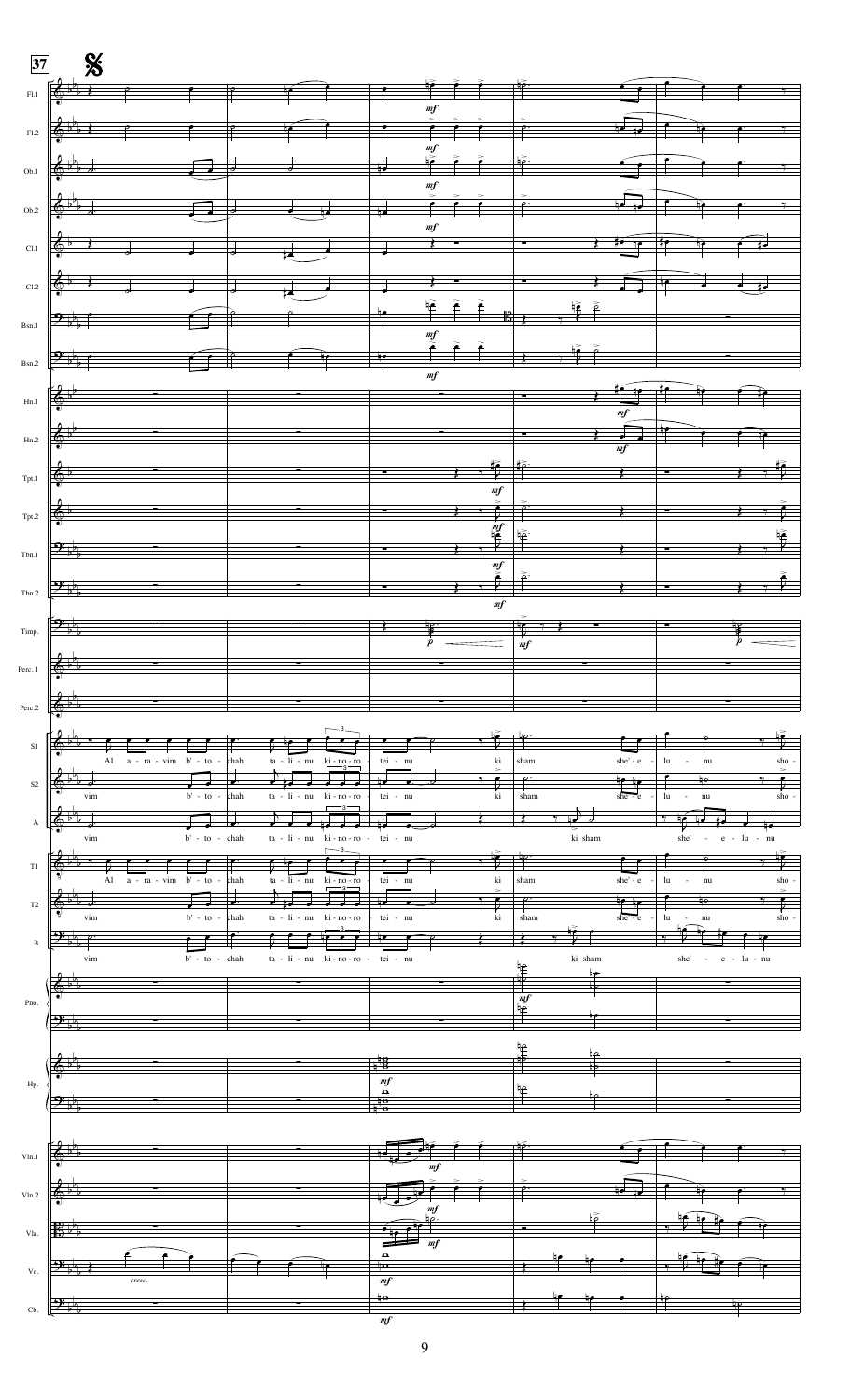| $\overline{42}$        |                                                         |                                         | <b>Accelerando</b>                           |                                                                                                                                            |                                   |
|------------------------|---------------------------------------------------------|-----------------------------------------|----------------------------------------------|--------------------------------------------------------------------------------------------------------------------------------------------|-----------------------------------|
| $\rm{Fl.1}$            |                                                         |                                         |                                              |                                                                                                                                            | $\overline{\mathbf{e}}$           |
|                        |                                                         |                                         | cresc.                                       |                                                                                                                                            |                                   |
| F1.2                   |                                                         |                                         |                                              |                                                                                                                                            | ¢                                 |
|                        |                                                         |                                         | cresc.                                       |                                                                                                                                            | $\overline{\mathbf{c}}$           |
| $_{\rm Ob.1}$          |                                                         |                                         | cresc.                                       |                                                                                                                                            |                                   |
| Ob.2                   |                                                         |                                         | V                                            |                                                                                                                                            | ¢                                 |
|                        |                                                         |                                         | cresc.                                       |                                                                                                                                            |                                   |
| Cl.1                   | +∙                                                      |                                         |                                              |                                                                                                                                            | $\overline{\mathbf{e}}$           |
|                        |                                                         |                                         | cresc.<br>$\blacksquare$                     |                                                                                                                                            | $\vert \mathbf{e} \vert$          |
| Cl.2                   |                                                         | 建硬豆                                     | $\frac{1}{\text{cresc.}}$                    |                                                                                                                                            |                                   |
| $_{\rm Bsn.1}$         |                                                         | جة                                      |                                              |                                                                                                                                            | $\vert \mathbf{e} \vert$          |
|                        |                                                         |                                         | cresc.                                       |                                                                                                                                            |                                   |
| $_{\rm Bsn.2}$         |                                                         |                                         |                                              |                                                                                                                                            | $\parallel$ c                     |
|                        |                                                         | ₩                                       |                                              |                                                                                                                                            | $\mathop{\rm \ket{\mathfrak{e}}}$ |
| $_{\rm Hn.1}$          |                                                         |                                         | cresc.                                       |                                                                                                                                            |                                   |
| Hn.2                   |                                                         |                                         |                                              |                                                                                                                                            |                                   |
|                        |                                                         |                                         | cresc.                                       |                                                                                                                                            |                                   |
| $\operatorname{Tpt}.1$ |                                                         |                                         | $\mathit{cresc}.$                            |                                                                                                                                            | €                                 |
|                        | 壹                                                       |                                         | ţσ                                           |                                                                                                                                            | $\vert \mathbf{e} \vert$          |
| Tpt.2                  |                                                         |                                         | $\it{cresc}.$                                |                                                                                                                                            |                                   |
| Tbn.1                  |                                                         |                                         | $\mathbf{\Omega}$                            | $\boldsymbol{\Omega}$                                                                                                                      | $\vert \mathbf{c} \vert$          |
|                        |                                                         |                                         | cresc.                                       |                                                                                                                                            |                                   |
| Tbn.2                  |                                                         |                                         | cresc.                                       |                                                                                                                                            | $\parallel$ e                     |
|                        | 2<br>≖                                                  |                                         |                                              |                                                                                                                                            | $\overline{\bullet}$              |
| Timp.                  | p<br>m f                                                | $m\!f$                                  | cresc.                                       |                                                                                                                                            |                                   |
| Perc. 1                |                                                         |                                         |                                              |                                                                                                                                            | $\overline{\mathbf{e}}$           |
|                        | $\bullet$                                               |                                         |                                              |                                                                                                                                            |                                   |
|                        |                                                         |                                         |                                              |                                                                                                                                            |                                   |
| Perc.2                 |                                                         |                                         |                                              |                                                                                                                                            | ¢                                 |
|                        |                                                         |                                         |                                              | $\boldsymbol{p}$                                                                                                                           |                                   |
| ${\bf S1}$             | di - vrei<br>shir<br>$\mathbf{n}\mathbf{u}$<br>vei      | v - to - la - lei - nu sim              | $\mathit{cresc}.$<br>cha.                    |                                                                                                                                            | $\vert \mathbf{e} \vert$          |
| S <sub>2</sub>         |                                                         | -3:                                     | $\overline{\phantom{a}}$                     |                                                                                                                                            | $\vert \mathbf{e} \vert$          |
|                        | $\overline{di - v}$ rei<br>shir<br>vei<br>$\sim$ $-$ nu | $v' - to - la - lei - nu - sim - cla.$  | $\it{cresc}.$                                |                                                                                                                                            |                                   |
| A                      |                                                         |                                         | $\frac{1}{2}$                                | €                                                                                                                                          | $\vert \mathbf{e} \vert$          |
|                        | sho - vei - nu<br>$\rm vrei$ $\rm~shir$<br>di           | $v' - to - la - lei - nu - sim - cha$ . | cresc.                                       |                                                                                                                                            |                                   |
| $\rm T1$               |                                                         |                                         | $\overline{\bullet}$                         | ۰                                                                                                                                          | $\vert \mathbf{e} \vert$          |
|                        | di - vrei<br>$\sim$ nu<br>shir<br>vei                   | $v' - to - la - lei - nu - sim -$       | cresc.<br>cha.                               |                                                                                                                                            |                                   |
| T2                     | م ما<br>vei - nu<br>di - vrei<br>shir                   | $v' - to - la - lei - nu - sim - cla.$  | ∏o∹<br>$\ensuremath{\mathit{cres}}\xspace$ . |                                                                                                                                            | $\vert \mathbf{e} \vert$          |
| $\, {\bf B}$           |                                                         |                                         | ‡റ_                                          |                                                                                                                                            | $\vert \mathbf{e} \vert$          |
|                        | $di -$<br>sho - vei - nu<br>vrei shir                   | v' - to - la - lei - nu sim - cha.      | cresc.                                       |                                                                                                                                            |                                   |
|                        |                                                         |                                         |                                              |                                                                                                                                            | $\left  \mathbf{e} \right $       |
| Pno.                   |                                                         |                                         |                                              |                                                                                                                                            |                                   |
|                        |                                                         |                                         |                                              |                                                                                                                                            | $\overline{\mathbf{e}}$           |
|                        |                                                         |                                         |                                              |                                                                                                                                            |                                   |
|                        |                                                         |                                         |                                              |                                                                                                                                            | $\vert \mathbf{e} \vert$          |
| Hp.                    |                                                         |                                         |                                              |                                                                                                                                            | $\left  \mathbf{e} \right $       |
|                        |                                                         |                                         |                                              |                                                                                                                                            |                                   |
|                        |                                                         |                                         |                                              |                                                                                                                                            | $\overline{\bullet}$              |
| $V\!In.1$              |                                                         |                                         | cresc.                                       |                                                                                                                                            |                                   |
| Vln.2                  |                                                         |                                         |                                              |                                                                                                                                            | ¢                                 |
|                        |                                                         |                                         | $\bullet$ cresc.                             |                                                                                                                                            |                                   |
| Vla.                   |                                                         |                                         | cresc.                                       |                                                                                                                                            | €                                 |
|                        |                                                         |                                         |                                              |                                                                                                                                            |                                   |
| Vc.                    | 乎                                                       | ाव<br>-3-                               | $\mathit{cresc}.$                            | $\frac{1}{2}$ is the second to the second terms of $\frac{1}{2}$ is the second terms of $\frac{1}{2}$ is the second terms of $\frac{1}{2}$ |                                   |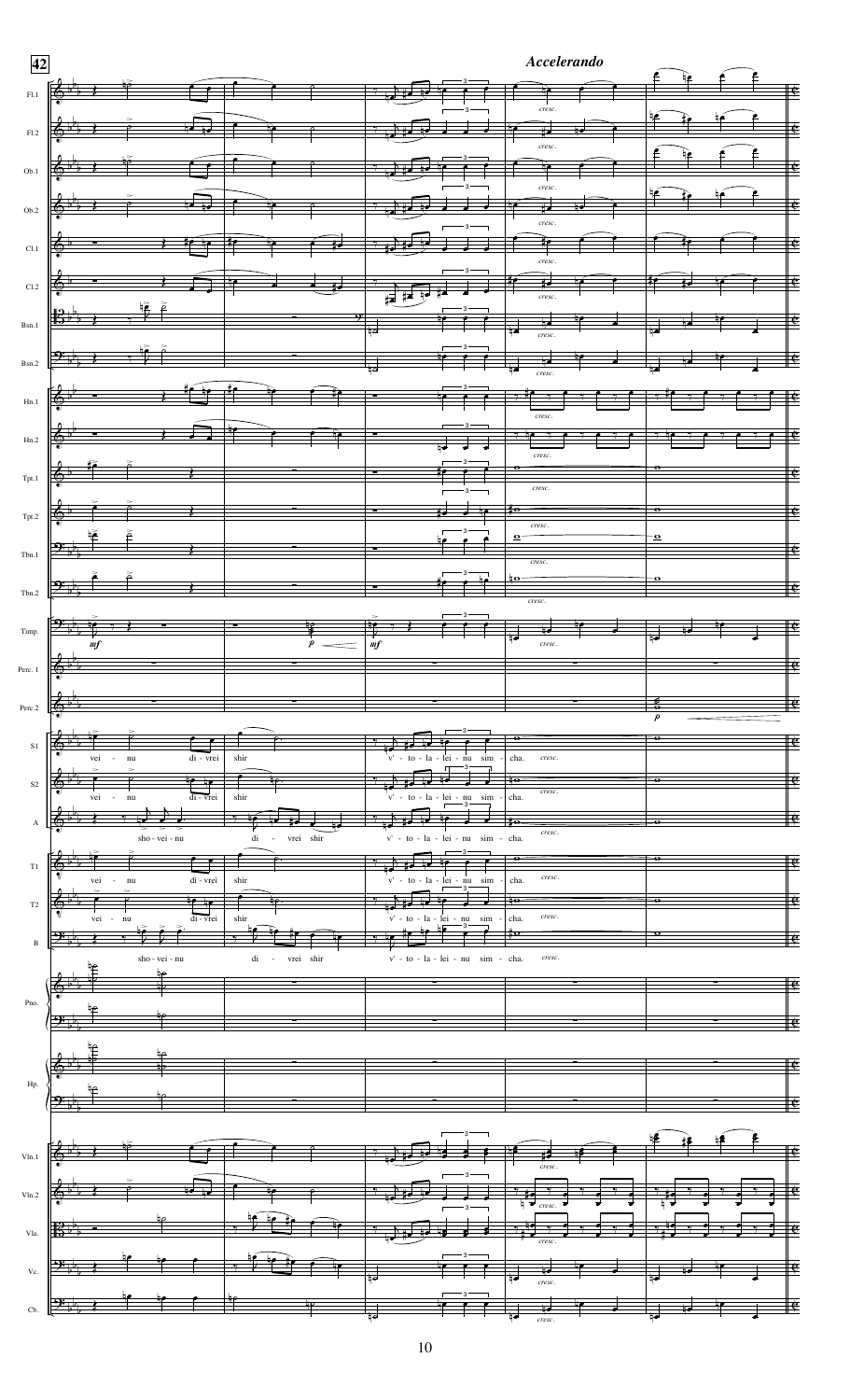| $\dot{\phi} = 88$<br>$\vert 47 \vert$<br>F1.1<br>$6^{3}6$<br>$\rm{Fl.2}$<br>670<br>Ob.1<br>Ob.2<br>¢<br>l∳<br>Cl.1<br>C1.2<br>$\overline{\phantom{a}}$<br>$\Box$<br>$\overline{\mathbf{e}}$ |                                           |
|---------------------------------------------------------------------------------------------------------------------------------------------------------------------------------------------|-------------------------------------------|
|                                                                                                                                                                                             |                                           |
|                                                                                                                                                                                             |                                           |
|                                                                                                                                                                                             |                                           |
|                                                                                                                                                                                             |                                           |
|                                                                                                                                                                                             |                                           |
|                                                                                                                                                                                             |                                           |
|                                                                                                                                                                                             |                                           |
|                                                                                                                                                                                             |                                           |
| $\mathbb{D}^{\text{tr}}$<br>$\mathcal{P} \mathrel{\triangleright} \mathfrak{e}_{\mathord{\rightarrow}}$<br>Bsn.1                                                                            |                                           |
| $\rightarrow$ $\rightarrow$<br>$\mathcal{P} \mathrel{\models}_{\mathsf{P}} \mathsf{e}$<br>$\exists \vec{r}$<br>P.<br>Bsn.2                                                                  |                                           |
| $\frac{2}{3}$<br>$\vec{p}$ <sup>#</sup><br>$+$ $+$ $+$<br>$ $ $\frac{9}{4}$<br>$\frac{1}{\sqrt{2}}$<br>₹<br>$\rightarrow$ $\rightarrow$<br>$_{\rm Hn.1}$                                    |                                           |
|                                                                                                                                                                                             |                                           |
| \$<br>$e$ $\gamma$ .<br>$\overline{\phantom{a}}$<br>Hn.2                                                                                                                                    |                                           |
| 600777<br>$\frac{1}{2}$<br>$\int$<br>$\frac{1}{2}$<br>$_{\rm Tpt.1}$                                                                                                                        | $6$ if                                    |
| <del>车</del><br>$\frac{1}{7}$ ip<br>4<br>f,<br>$\operatorname{Tpt.2}$                                                                                                                       |                                           |
| $9 - \epsilon$<br>$\frac{1}{2}$<br>$\overline{\phantom{a}}$<br>$\overline{\mathbb{F}}$<br>Tbn.1                                                                                             |                                           |
| $\mathcal{P} \flat$ ( $\mathcal{P} \mathcal{P}$<br>$\rightarrow$ $\rightarrow$ $\rightarrow$<br>$\overline{H}$<br>$_{\rm Tbn.2}$                                                            | $\rightarrow$ $\rightarrow$ $\rightarrow$ |
| Timp.                                                                                                                                                                                       |                                           |
| Dumbek                                                                                                                                                                                      |                                           |
| Perc. 1                                                                                                                                                                                     |                                           |
| Perc.2                                                                                                                                                                                      |                                           |
| ${\bf S1}$<br>$f$ Shi - ru la - nu<br>mi-shir Tzi-on<br>Shi - ru la - nu<br>mi-shir Tzi-on<br>Shi - ru la - nu                                                                              | mi-shir Tzi-on                            |
| $\overline{\phantom{a}1}$<br>$\overline{\phantom{a}}$<br>S <sub>2</sub>                                                                                                                     |                                           |
| $f$ Shi - rula - nu<br>mi-shir Tzi-on<br>mi-shir Tzi-on<br>Shi - ru la - nu<br>Shi - ru<br>la - nu<br>$\overline{a}$<br>₩<br>А                                                              | mi-shir Tzi-on                            |
| $f$ Shi - ru la - nu<br>Shi - ru la - nu<br>Shi - ru<br>la - nu<br>mi-shir Tzi-on<br>mi-shir Tzi-on                                                                                         | mi-shir Tzi-on                            |
| ┮<br>$6 + 1$<br>$\rm T1$<br>$f$ Shi - ru la - nu<br>Shi - ru la - nu<br>Shi - ru la - nu<br>mi-shir Tzi-on<br>mi-shir Tzi-on                                                                | mi-shir Tzi-on                            |
| $\overline{\phantom{a}}$ ie ie<br>$\operatorname{T2}$<br>$f$ Shi - ru la - nu<br>mi-shir Tzi-on<br>mi-shir Tzi-on<br>Shi - ru la - nu<br>Shi - ru la - nu                                   | mi-shir Tzi-on                            |
| $\, {\bf B}$                                                                                                                                                                                |                                           |
| $\boldsymbol{f}$ Shi - ru la - nu<br>mi-shir Tzi-on<br>mi-shir Tzi-on<br>Shi - ru<br>la - nu<br>Shi - ru la - nu                                                                            | mi-shir Tzi-on                            |
| Pno.                                                                                                                                                                                        |                                           |
|                                                                                                                                                                                             |                                           |
| Hp.                                                                                                                                                                                         |                                           |
|                                                                                                                                                                                             |                                           |
|                                                                                                                                                                                             |                                           |
| Vln.1                                                                                                                                                                                       |                                           |
| Vln.2                                                                                                                                                                                       |                                           |
| Vla.                                                                                                                                                                                        |                                           |
| Vc.<br>$\overline{\phantom{a}}$<br>$\overline{\phantom{a}}$<br>$\boldsymbol{f}$                                                                                                             |                                           |
|                                                                                                                                                                                             |                                           |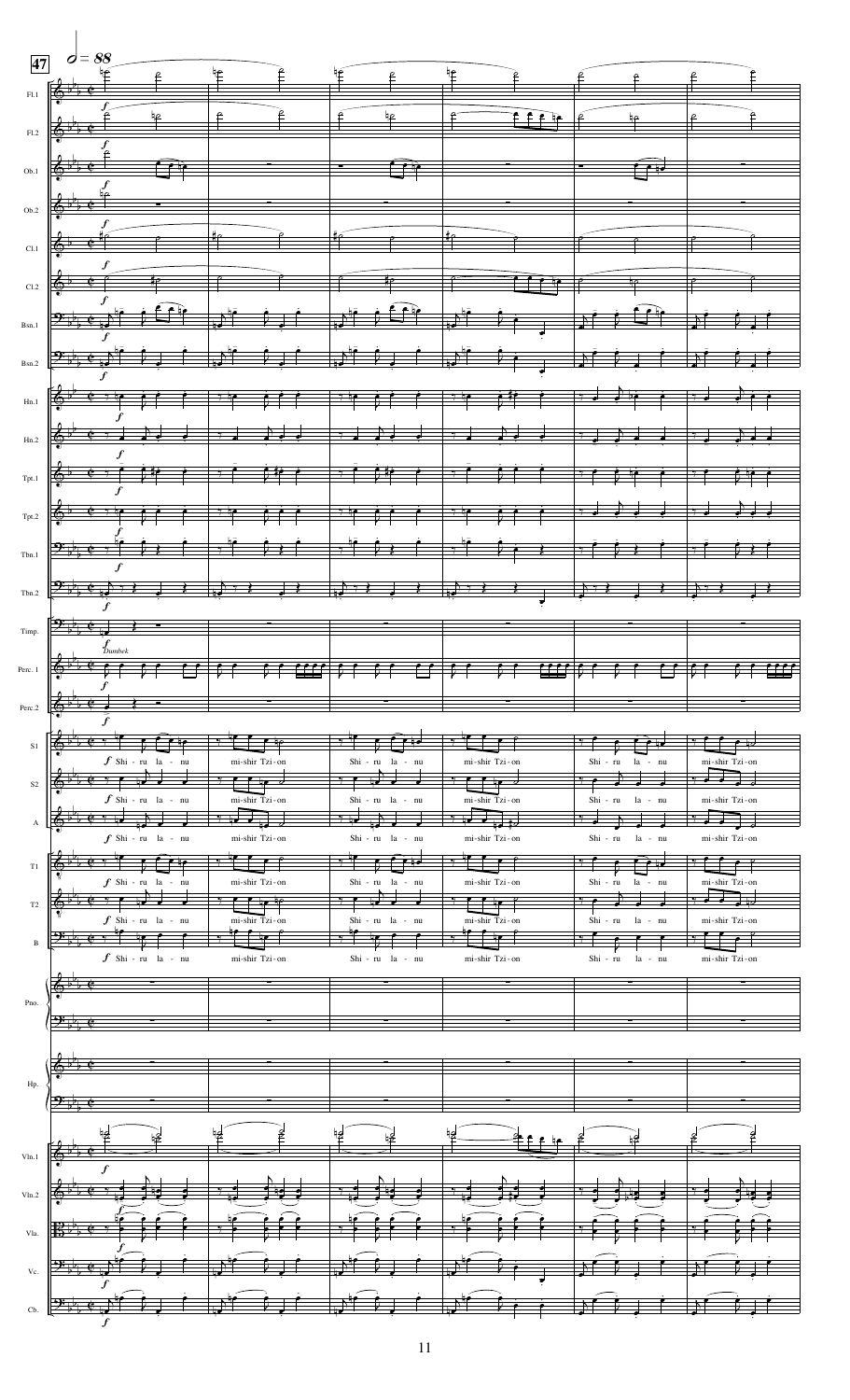| 53                |                                                                                                                                                                                                                                                                                                                                                                                                                                                                  |                |                     |                  |                                                                                                                                |                      |
|-------------------|------------------------------------------------------------------------------------------------------------------------------------------------------------------------------------------------------------------------------------------------------------------------------------------------------------------------------------------------------------------------------------------------------------------------------------------------------------------|----------------|---------------------|------------------|--------------------------------------------------------------------------------------------------------------------------------|----------------------|
|                   |                                                                                                                                                                                                                                                                                                                                                                                                                                                                  |                |                     |                  |                                                                                                                                |                      |
|                   | $F1.1$ $\left( \bigoplus_{i=1}^{n} \frac{1}{2} \right)$                                                                                                                                                                                                                                                                                                                                                                                                          |                |                     |                  |                                                                                                                                |                      |
|                   |                                                                                                                                                                                                                                                                                                                                                                                                                                                                  |                |                     |                  |                                                                                                                                |                      |
|                   | $F1.2$ $F1.2$ $F1.2$ $F2.2$                                                                                                                                                                                                                                                                                                                                                                                                                                      |                |                     |                  |                                                                                                                                |                      |
|                   |                                                                                                                                                                                                                                                                                                                                                                                                                                                                  |                |                     |                  |                                                                                                                                |                      |
|                   | $0b1$ $0b$ $1b$ $1c$                                                                                                                                                                                                                                                                                                                                                                                                                                             |                |                     |                  |                                                                                                                                |                      |
|                   |                                                                                                                                                                                                                                                                                                                                                                                                                                                                  |                |                     |                  |                                                                                                                                |                      |
|                   | $_{\text{Ob.2}}$                                                                                                                                                                                                                                                                                                                                                                                                                                                 |                |                     |                  |                                                                                                                                |                      |
|                   |                                                                                                                                                                                                                                                                                                                                                                                                                                                                  |                |                     |                  |                                                                                                                                |                      |
|                   |                                                                                                                                                                                                                                                                                                                                                                                                                                                                  |                |                     |                  |                                                                                                                                |                      |
|                   |                                                                                                                                                                                                                                                                                                                                                                                                                                                                  |                |                     |                  |                                                                                                                                |                      |
|                   |                                                                                                                                                                                                                                                                                                                                                                                                                                                                  |                |                     |                  |                                                                                                                                |                      |
|                   | $\begin{array}{ccc} \text{c12} & \text{c13} & \text{c14} & \text{c15} & \text{c16} & \text{c17} \\ \text{c11} & \text{c13} & \text{c14} & \text{c17} & \text{c18} & \text{c18} & \text{c19} \\ \text{c12} & \text{c18} & \text{c19} & \text{c19} & \text{c19} & \text{c19} & \text{c19} & \text{c19} & \text{c10} \\ \end{array}$                                                                                                                                |                |                     |                  |                                                                                                                                |                      |
|                   |                                                                                                                                                                                                                                                                                                                                                                                                                                                                  |                |                     |                  |                                                                                                                                |                      |
|                   |                                                                                                                                                                                                                                                                                                                                                                                                                                                                  |                |                     |                  |                                                                                                                                |                      |
|                   | $\frac{1}{\left \frac{1}{\left \mathcal{F}_{\mathbf{p}}\right }\right }$ , $\frac{1}{\left \mathcal{F}_{\mathbf{p}}\right }$ , $\frac{1}{\left \mathcal{F}_{\mathbf{p}}\right }$ , $\frac{1}{\left \mathcal{F}_{\mathbf{p}}\right }$ , $\frac{1}{\left \mathcal{F}_{\mathbf{p}}\right }$ , $\frac{1}{\left \mathcal{F}_{\mathbf{p}}\right }$ , $\frac{1}{\left \mathcal{F}_{\mathbf{p}}\right }$ , $\frac{1}{\left \mathcal{F}_{\$                               |                |                     |                  |                                                                                                                                |                      |
|                   | $B_{\rm{Bn2}}$ $\left[\frac{3\pi + 1}{2} + \frac{\pi}{2} + \frac{\pi}{2} + \frac{\pi}{2} + \frac{\pi}{2} + \frac{\pi}{2} + \frac{\pi}{2} + \frac{\pi}{2} + \frac{\pi}{2} + \frac{\pi}{2} + \frac{\pi}{2} + \frac{\pi}{2} + \frac{\pi}{2} + \frac{\pi}{2} + \frac{\pi}{2} + \frac{\pi}{2} + \frac{\pi}{2} + \frac{\pi}{2} + \frac{\pi}{2} + \frac{\pi}{2} + \frac{\pi}{2} + \frac{\pi}{2} + \frac{\pi}{2} + \frac{\pi}{2} + \frac{\pi}{2} + \$                    |                |                     |                  |                                                                                                                                |                      |
|                   |                                                                                                                                                                                                                                                                                                                                                                                                                                                                  |                |                     |                  |                                                                                                                                |                      |
|                   |                                                                                                                                                                                                                                                                                                                                                                                                                                                                  |                |                     |                  |                                                                                                                                |                      |
|                   |                                                                                                                                                                                                                                                                                                                                                                                                                                                                  |                |                     |                  |                                                                                                                                |                      |
|                   |                                                                                                                                                                                                                                                                                                                                                                                                                                                                  |                |                     |                  |                                                                                                                                |                      |
|                   | $F_{\rm H12}$ $\left[\frac{2}{\sqrt{3}}\frac{\mu}{\mu}+\frac{1}{\mu}\frac{\mu}{\mu}+\frac{1}{\mu}\frac{\mu}{\mu}+\frac{1}{\mu}\frac{\mu}{\mu}+\frac{1}{\mu}\frac{\mu}{\mu}+\frac{1}{\mu}\frac{\mu}{\mu}+\frac{1}{\mu}\frac{\mu}{\mu}+\frac{1}{\mu}\frac{\mu}{\mu}+\frac{1}{\mu}\frac{\mu}{\mu}+\frac{1}{\mu}\frac{\mu}{\mu}+\frac{1}{\mu}\frac{\mu}{\mu}+\frac{1}{\mu}\frac{\mu}{\mu}+\frac{1}{\mu}\frac{\mu}{\mu}+\frac{1}{\mu}\frac$                           |                |                     |                  |                                                                                                                                |                      |
|                   |                                                                                                                                                                                                                                                                                                                                                                                                                                                                  |                |                     |                  |                                                                                                                                |                      |
|                   | $T_{\rm pt,1}$ $\left[\begin{array}{ccccc} \frac{\sqrt{3}}{2} & \sqrt{3} & \frac{\sqrt{3}}{2} & \frac{\sqrt{3}}{2} & \frac{\sqrt{3}}{2} & \frac{\sqrt{3}}{2} & \frac{\sqrt{3}}{2} & \frac{\sqrt{3}}{2} & \frac{\sqrt{3}}{2} & \frac{\sqrt{3}}{2} & \frac{\sqrt{3}}{2} & \frac{\sqrt{3}}{2} & \frac{\sqrt{3}}{2} & \frac{\sqrt{3}}{2} & \frac{\sqrt{3}}{2} & \frac{\sqrt{3}}{2} & \frac{\sqrt{3}}{2} & \frac{\sqrt{3}}{2} & \frac{\sqrt{3$                        |                |                     |                  |                                                                                                                                |                      |
|                   |                                                                                                                                                                                                                                                                                                                                                                                                                                                                  |                |                     |                  |                                                                                                                                |                      |
|                   |                                                                                                                                                                                                                                                                                                                                                                                                                                                                  |                |                     |                  |                                                                                                                                |                      |
|                   | $T_{\text{pt,2}}$ $\left \frac{p}{p_{\text{t}}^2}$ $\rightarrow$ $p$ $\rightarrow$ $p$ $\rightarrow$ $p$ $\rightarrow$ $p$ $\rightarrow$ $p$ $\rightarrow$ $p$ $\rightarrow$ $p$ $\rightarrow$ $p$ $\rightarrow$ $p$ $\rightarrow$ $p$                                                                                                                                                                                                                           |                |                     |                  |                                                                                                                                |                      |
|                   |                                                                                                                                                                                                                                                                                                                                                                                                                                                                  |                |                     |                  |                                                                                                                                |                      |
| T <sub>bn.1</sub> |                                                                                                                                                                                                                                                                                                                                                                                                                                                                  |                |                     |                  |                                                                                                                                |                      |
|                   |                                                                                                                                                                                                                                                                                                                                                                                                                                                                  |                |                     |                  |                                                                                                                                |                      |
|                   | $T_{\text{Dn2}}$ $\left[\frac{3\pi}{2}+\frac{1}{2},\frac{1}{2},\frac{1}{2}\right]$ $\left[\frac{1}{2},\frac{1}{2},\frac{1}{2}\right]$ $\left[\frac{1}{2},\frac{1}{2},\frac{1}{2}\right]$ $\left[\frac{1}{2},\frac{1}{2},\frac{1}{2}\right]$                                                                                                                                                                                                                      |                |                     |                  |                                                                                                                                |                      |
|                   |                                                                                                                                                                                                                                                                                                                                                                                                                                                                  |                |                     |                  |                                                                                                                                |                      |
| Timp.             |                                                                                                                                                                                                                                                                                                                                                                                                                                                                  |                |                     |                  |                                                                                                                                |                      |
|                   |                                                                                                                                                                                                                                                                                                                                                                                                                                                                  |                |                     |                  |                                                                                                                                |                      |
|                   |                                                                                                                                                                                                                                                                                                                                                                                                                                                                  |                |                     |                  |                                                                                                                                |                      |
|                   |                                                                                                                                                                                                                                                                                                                                                                                                                                                                  |                |                     |                  |                                                                                                                                |                      |
|                   |                                                                                                                                                                                                                                                                                                                                                                                                                                                                  |                |                     |                  |                                                                                                                                |                      |
|                   |                                                                                                                                                                                                                                                                                                                                                                                                                                                                  |                |                     |                  | mf                                                                                                                             |                      |
| Perc.2            |                                                                                                                                                                                                                                                                                                                                                                                                                                                                  |                |                     |                  |                                                                                                                                |                      |
|                   |                                                                                                                                                                                                                                                                                                                                                                                                                                                                  |                |                     |                  |                                                                                                                                |                      |
| S1                |                                                                                                                                                                                                                                                                                                                                                                                                                                                                  |                |                     |                  |                                                                                                                                |                      |
|                   | Shi - ru la - nu                                                                                                                                                                                                                                                                                                                                                                                                                                                 | mi-shir Tzi-on | Shi - ru<br>la - nu | mi-shir Tzi-on   |                                                                                                                                |                      |
|                   |                                                                                                                                                                                                                                                                                                                                                                                                                                                                  |                |                     |                  |                                                                                                                                |                      |
| S <sub>2</sub>    | Shi - ru la - nu                                                                                                                                                                                                                                                                                                                                                                                                                                                 | mi-shir Tzi-on | Shi - ru la - nu    | mi-shir Tzi-on   |                                                                                                                                |                      |
|                   |                                                                                                                                                                                                                                                                                                                                                                                                                                                                  |                |                     |                  |                                                                                                                                |                      |
|                   |                                                                                                                                                                                                                                                                                                                                                                                                                                                                  |                |                     |                  |                                                                                                                                |                      |
|                   | Shi - ru la - nu                                                                                                                                                                                                                                                                                                                                                                                                                                                 | mi-shir Tzi-on | Shi - ru la - nu    | mi-shir Tzi-on   | $m f$ Shi - ru<br>la - nu                                                                                                      | mi-shir Tzi-on       |
| T1                |                                                                                                                                                                                                                                                                                                                                                                                                                                                                  |                |                     |                  |                                                                                                                                |                      |
|                   | Shi - ru la - nu                                                                                                                                                                                                                                                                                                                                                                                                                                                 | mi-shir Tzi-on | Shi - ru la - nu    | mi-shir Tzi-on   |                                                                                                                                |                      |
|                   |                                                                                                                                                                                                                                                                                                                                                                                                                                                                  |                |                     |                  |                                                                                                                                |                      |
| T <sub>2</sub>    | Shi - ru la - nu                                                                                                                                                                                                                                                                                                                                                                                                                                                 | mi-shir Tzi-on | Shi - ru la - nu    | mi-shir Tzi - on |                                                                                                                                |                      |
|                   |                                                                                                                                                                                                                                                                                                                                                                                                                                                                  |                |                     |                  |                                                                                                                                |                      |
|                   |                                                                                                                                                                                                                                                                                                                                                                                                                                                                  |                |                     |                  |                                                                                                                                |                      |
|                   | Shi - ru la - nu                                                                                                                                                                                                                                                                                                                                                                                                                                                 | mi-shir Tzi-on | Shi - ru la - nu    | mi-shir Tzi-on   | $m\mathbf{f}$ Shi - ru<br>la - nu                                                                                              | mi-shir Tzi-on       |
|                   |                                                                                                                                                                                                                                                                                                                                                                                                                                                                  |                |                     |                  |                                                                                                                                |                      |
| Pno.              |                                                                                                                                                                                                                                                                                                                                                                                                                                                                  |                |                     |                  |                                                                                                                                |                      |
|                   |                                                                                                                                                                                                                                                                                                                                                                                                                                                                  |                |                     |                  |                                                                                                                                |                      |
|                   |                                                                                                                                                                                                                                                                                                                                                                                                                                                                  |                |                     |                  |                                                                                                                                |                      |
|                   |                                                                                                                                                                                                                                                                                                                                                                                                                                                                  |                |                     |                  |                                                                                                                                |                      |
|                   |                                                                                                                                                                                                                                                                                                                                                                                                                                                                  |                |                     |                  |                                                                                                                                |                      |
| Hp.               |                                                                                                                                                                                                                                                                                                                                                                                                                                                                  |                |                     |                  |                                                                                                                                |                      |
|                   |                                                                                                                                                                                                                                                                                                                                                                                                                                                                  |                |                     |                  |                                                                                                                                |                      |
|                   |                                                                                                                                                                                                                                                                                                                                                                                                                                                                  |                |                     |                  |                                                                                                                                |                      |
|                   |                                                                                                                                                                                                                                                                                                                                                                                                                                                                  |                |                     |                  |                                                                                                                                |                      |
| Vln.1             |                                                                                                                                                                                                                                                                                                                                                                                                                                                                  |                |                     |                  |                                                                                                                                |                      |
|                   |                                                                                                                                                                                                                                                                                                                                                                                                                                                                  |                |                     |                  |                                                                                                                                |                      |
| Vln.2             |                                                                                                                                                                                                                                                                                                                                                                                                                                                                  |                |                     |                  |                                                                                                                                |                      |
|                   |                                                                                                                                                                                                                                                                                                                                                                                                                                                                  |                |                     |                  |                                                                                                                                |                      |
| Vla               |                                                                                                                                                                                                                                                                                                                                                                                                                                                                  |                |                     |                  |                                                                                                                                |                      |
|                   |                                                                                                                                                                                                                                                                                                                                                                                                                                                                  |                |                     |                  |                                                                                                                                |                      |
|                   |                                                                                                                                                                                                                                                                                                                                                                                                                                                                  |                |                     |                  |                                                                                                                                |                      |
|                   |                                                                                                                                                                                                                                                                                                                                                                                                                                                                  |                |                     |                  |                                                                                                                                |                      |
|                   | $\sigma$ , $\left[\begin{array}{c c c c c c c c} \mathbf{1}_{\mathcal{F}} & \mathbf{1}_{\mathcal{F}} & \mathbf{1}_{\mathcal{F}} & \mathbf{1}_{\mathcal{F}} & \mathbf{1}_{\mathcal{F}} & \mathbf{1}_{\mathcal{F}} & \mathbf{1}_{\mathcal{F}} & \mathbf{1}_{\mathcal{F}} & \mathbf{1}_{\mathcal{F}} & \mathbf{1}_{\mathcal{F}} & \mathbf{1}_{\mathcal{F}} & \mathbf{1}_{\mathcal{F}} & \mathbf{1}_{\mathcal{F}} & \mathbf{1}_{\mathcal{F}} & \mathbf{1}_{\mathcal$ |                |                     |                  | pizz.<br><u> 1000 - 100 - 100 - 100 - 100 - 100 - 100 - 100 - 100 - 100 - 100 - 100 - 100 - 100 - 100 - 100 - 100 - 100 - </u> | $\sim$ $\sim$ $\sim$ |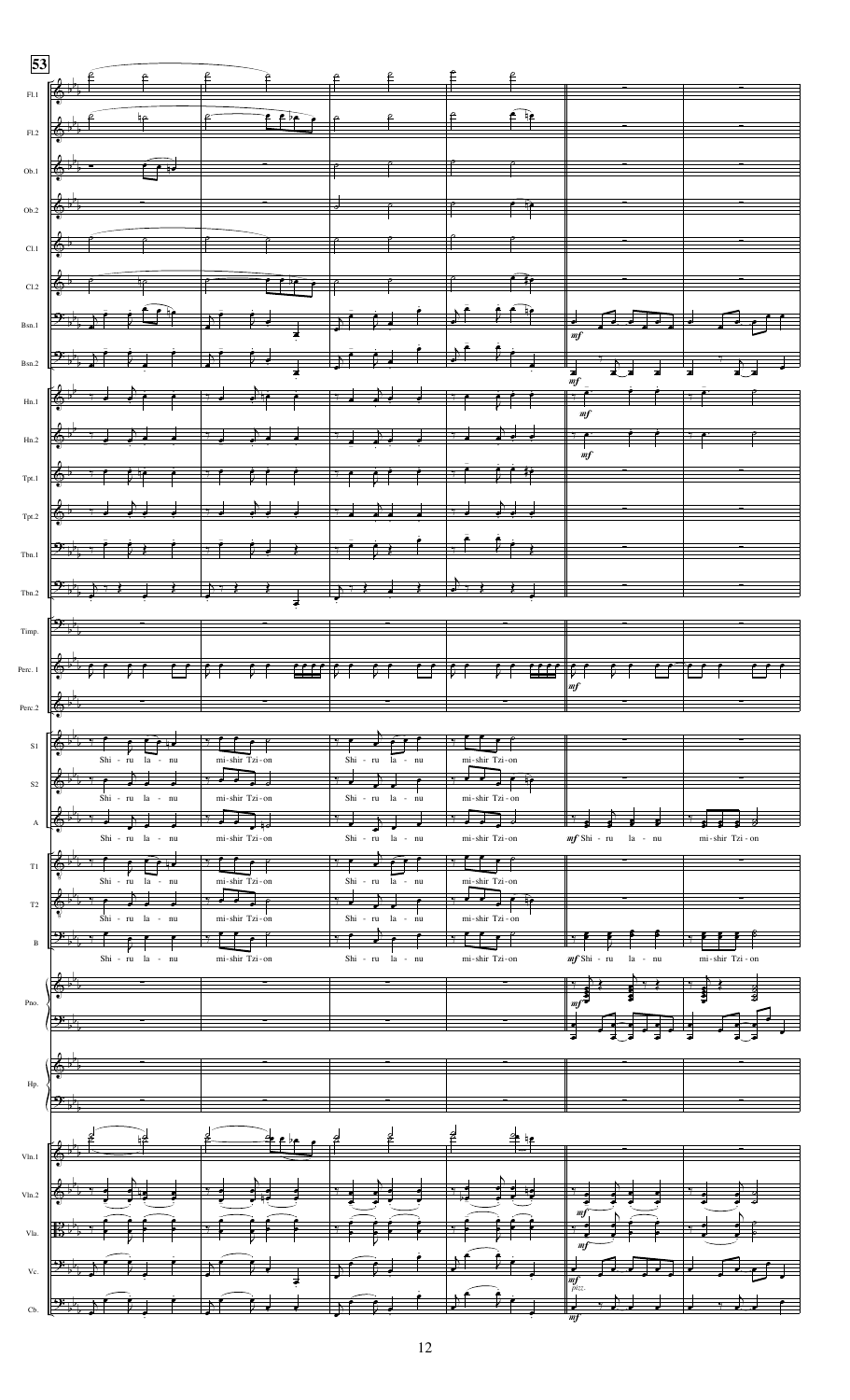| $F1.1$ $\phi$<br>m f<br>$F1.2$ $6^{17}$<br>$\overline{\cdot}$<br>$\mathbf{o}$<br>$_{Ob.1}$ $\downarrow$ $\downarrow$<br>m f<br>$0b.2$ $\left(\frac{1}{2}b^{2}\right)$<br>CL1<br>$\begin{array}{c c}\n\hline\n\end{array}$<br>$C1.2$ $8 + 12$<br>$\overline{\phantom{0}}$<br>$\frac{\theta}{\theta}$<br>$\frac{1}{1}$ $\frac{1}{1}$ $\frac{1}{1}$ $\frac{1}{1}$ $\frac{1}{1}$ $\frac{1}{1}$ $\frac{1}{1}$ $\frac{1}{1}$ $\frac{1}{1}$ $\frac{1}{1}$ $\frac{1}{1}$ $\frac{1}{1}$ $\frac{1}{1}$ $\frac{1}{1}$ $\frac{1}{1}$<br>$Bsn2$ $\frac{1}{2}$ $\frac{1}{2}$ $\frac{1}{2}$ $\frac{1}{2}$ $\frac{1}{2}$ $\frac{1}{2}$ $\frac{1}{2}$ $\frac{1}{2}$ $\frac{1}{2}$ $\frac{1}{2}$ $\frac{1}{2}$ $\frac{1}{2}$ $\frac{1}{2}$ $\frac{1}{2}$ $\frac{1}{2}$ $\frac{1}{2}$ $\frac{1}{2}$ $\frac{1}{2}$ $\frac{1}{2}$<br>$\text{Hn.2}$<br>$\frac{2}{9}$<br>$_{\rm Tpt.1}$<br>Tpt.2<br>$\mathbf{P}$<br>Tbn.1<br>Tbn.2<br>$\mathcal{P}$<br>Timp.<br>Perc.2<br>$\bullet$<br>$\mathbf{S}1$<br>$m f$ Ech<br>shir<br>shir<br>na<br>${\it et}$<br>do<br>nai<br>$\overline{\mathbf{o}}$<br>$\mathbf{S2}$<br>$m f$ Ech<br>shir<br>${\it et}$<br>shir<br>do<br>nai<br>na<br>Shi - ru la - nu<br>mi-shir Tzi-on<br>Shi - ru<br>mi-shir Tzi-on<br>mi-shir Tzi-on<br>la - nu<br>Shi - ru<br>la - nu<br>$\overline{\mathbf{a}}$<br>$\rm T1$<br>$m f$ Ech<br>$\!$ na<br>shir<br>et<br>shir<br>nai<br>do<br>$\operatorname{T2}$<br>$m f$ Ech<br>shir<br>${\it et}$<br>do<br>na<br>shir<br>А<br>nai<br>$\, {\bf B}$<br>$\sin - \pi$<br>mi-shir Tzi-on<br>Shi - ru<br>mi-shir Tzi-on<br>la<br>la - nu<br>Shi - ru<br>nu<br>la - nu<br>mi-shir Tzi-on<br>$\left( \frac{1}{2} \right)$<br>$\overline{\cdot}$<br>$\frac{1}{2}$<br>ঞ্চ<br>s¢as<br>Pno.<br>Hp.<br>mf<br>$_{\rm VIn.1}$<br>mf<br>Vln.2<br>Vla.<br>Vc. | 59 |  |  |  |
|--------------------------------------------------------------------------------------------------------------------------------------------------------------------------------------------------------------------------------------------------------------------------------------------------------------------------------------------------------------------------------------------------------------------------------------------------------------------------------------------------------------------------------------------------------------------------------------------------------------------------------------------------------------------------------------------------------------------------------------------------------------------------------------------------------------------------------------------------------------------------------------------------------------------------------------------------------------------------------------------------------------------------------------------------------------------------------------------------------------------------------------------------------------------------------------------------------------------------------------------------------------------------------------------------------------------------------------------------------------------------------------------------------------------------------------------------------------------------------------------------------------------------------------------------------------------------------------------------------------------------------------------------------------------------------------------------------------------------------------------------------------------------------------|----|--|--|--|
|                                                                                                                                                                                                                                                                                                                                                                                                                                                                                                                                                                                                                                                                                                                                                                                                                                                                                                                                                                                                                                                                                                                                                                                                                                                                                                                                                                                                                                                                                                                                                                                                                                                                                                                                                                                      |    |  |  |  |
|                                                                                                                                                                                                                                                                                                                                                                                                                                                                                                                                                                                                                                                                                                                                                                                                                                                                                                                                                                                                                                                                                                                                                                                                                                                                                                                                                                                                                                                                                                                                                                                                                                                                                                                                                                                      |    |  |  |  |
|                                                                                                                                                                                                                                                                                                                                                                                                                                                                                                                                                                                                                                                                                                                                                                                                                                                                                                                                                                                                                                                                                                                                                                                                                                                                                                                                                                                                                                                                                                                                                                                                                                                                                                                                                                                      |    |  |  |  |
|                                                                                                                                                                                                                                                                                                                                                                                                                                                                                                                                                                                                                                                                                                                                                                                                                                                                                                                                                                                                                                                                                                                                                                                                                                                                                                                                                                                                                                                                                                                                                                                                                                                                                                                                                                                      |    |  |  |  |
|                                                                                                                                                                                                                                                                                                                                                                                                                                                                                                                                                                                                                                                                                                                                                                                                                                                                                                                                                                                                                                                                                                                                                                                                                                                                                                                                                                                                                                                                                                                                                                                                                                                                                                                                                                                      |    |  |  |  |
|                                                                                                                                                                                                                                                                                                                                                                                                                                                                                                                                                                                                                                                                                                                                                                                                                                                                                                                                                                                                                                                                                                                                                                                                                                                                                                                                                                                                                                                                                                                                                                                                                                                                                                                                                                                      |    |  |  |  |
|                                                                                                                                                                                                                                                                                                                                                                                                                                                                                                                                                                                                                                                                                                                                                                                                                                                                                                                                                                                                                                                                                                                                                                                                                                                                                                                                                                                                                                                                                                                                                                                                                                                                                                                                                                                      |    |  |  |  |
|                                                                                                                                                                                                                                                                                                                                                                                                                                                                                                                                                                                                                                                                                                                                                                                                                                                                                                                                                                                                                                                                                                                                                                                                                                                                                                                                                                                                                                                                                                                                                                                                                                                                                                                                                                                      |    |  |  |  |
|                                                                                                                                                                                                                                                                                                                                                                                                                                                                                                                                                                                                                                                                                                                                                                                                                                                                                                                                                                                                                                                                                                                                                                                                                                                                                                                                                                                                                                                                                                                                                                                                                                                                                                                                                                                      |    |  |  |  |
|                                                                                                                                                                                                                                                                                                                                                                                                                                                                                                                                                                                                                                                                                                                                                                                                                                                                                                                                                                                                                                                                                                                                                                                                                                                                                                                                                                                                                                                                                                                                                                                                                                                                                                                                                                                      |    |  |  |  |
|                                                                                                                                                                                                                                                                                                                                                                                                                                                                                                                                                                                                                                                                                                                                                                                                                                                                                                                                                                                                                                                                                                                                                                                                                                                                                                                                                                                                                                                                                                                                                                                                                                                                                                                                                                                      |    |  |  |  |
|                                                                                                                                                                                                                                                                                                                                                                                                                                                                                                                                                                                                                                                                                                                                                                                                                                                                                                                                                                                                                                                                                                                                                                                                                                                                                                                                                                                                                                                                                                                                                                                                                                                                                                                                                                                      |    |  |  |  |
|                                                                                                                                                                                                                                                                                                                                                                                                                                                                                                                                                                                                                                                                                                                                                                                                                                                                                                                                                                                                                                                                                                                                                                                                                                                                                                                                                                                                                                                                                                                                                                                                                                                                                                                                                                                      |    |  |  |  |
|                                                                                                                                                                                                                                                                                                                                                                                                                                                                                                                                                                                                                                                                                                                                                                                                                                                                                                                                                                                                                                                                                                                                                                                                                                                                                                                                                                                                                                                                                                                                                                                                                                                                                                                                                                                      |    |  |  |  |
|                                                                                                                                                                                                                                                                                                                                                                                                                                                                                                                                                                                                                                                                                                                                                                                                                                                                                                                                                                                                                                                                                                                                                                                                                                                                                                                                                                                                                                                                                                                                                                                                                                                                                                                                                                                      |    |  |  |  |
|                                                                                                                                                                                                                                                                                                                                                                                                                                                                                                                                                                                                                                                                                                                                                                                                                                                                                                                                                                                                                                                                                                                                                                                                                                                                                                                                                                                                                                                                                                                                                                                                                                                                                                                                                                                      |    |  |  |  |
|                                                                                                                                                                                                                                                                                                                                                                                                                                                                                                                                                                                                                                                                                                                                                                                                                                                                                                                                                                                                                                                                                                                                                                                                                                                                                                                                                                                                                                                                                                                                                                                                                                                                                                                                                                                      |    |  |  |  |
|                                                                                                                                                                                                                                                                                                                                                                                                                                                                                                                                                                                                                                                                                                                                                                                                                                                                                                                                                                                                                                                                                                                                                                                                                                                                                                                                                                                                                                                                                                                                                                                                                                                                                                                                                                                      |    |  |  |  |
|                                                                                                                                                                                                                                                                                                                                                                                                                                                                                                                                                                                                                                                                                                                                                                                                                                                                                                                                                                                                                                                                                                                                                                                                                                                                                                                                                                                                                                                                                                                                                                                                                                                                                                                                                                                      |    |  |  |  |
|                                                                                                                                                                                                                                                                                                                                                                                                                                                                                                                                                                                                                                                                                                                                                                                                                                                                                                                                                                                                                                                                                                                                                                                                                                                                                                                                                                                                                                                                                                                                                                                                                                                                                                                                                                                      |    |  |  |  |
|                                                                                                                                                                                                                                                                                                                                                                                                                                                                                                                                                                                                                                                                                                                                                                                                                                                                                                                                                                                                                                                                                                                                                                                                                                                                                                                                                                                                                                                                                                                                                                                                                                                                                                                                                                                      |    |  |  |  |
|                                                                                                                                                                                                                                                                                                                                                                                                                                                                                                                                                                                                                                                                                                                                                                                                                                                                                                                                                                                                                                                                                                                                                                                                                                                                                                                                                                                                                                                                                                                                                                                                                                                                                                                                                                                      |    |  |  |  |
|                                                                                                                                                                                                                                                                                                                                                                                                                                                                                                                                                                                                                                                                                                                                                                                                                                                                                                                                                                                                                                                                                                                                                                                                                                                                                                                                                                                                                                                                                                                                                                                                                                                                                                                                                                                      |    |  |  |  |
| Perc. 1 $\left( \bigoplus^p \frac{1}{p} \right)$                                                                                                                                                                                                                                                                                                                                                                                                                                                                                                                                                                                                                                                                                                                                                                                                                                                                                                                                                                                                                                                                                                                                                                                                                                                                                                                                                                                                                                                                                                                                                                                                                                                                                                                                     |    |  |  |  |
|                                                                                                                                                                                                                                                                                                                                                                                                                                                                                                                                                                                                                                                                                                                                                                                                                                                                                                                                                                                                                                                                                                                                                                                                                                                                                                                                                                                                                                                                                                                                                                                                                                                                                                                                                                                      |    |  |  |  |
|                                                                                                                                                                                                                                                                                                                                                                                                                                                                                                                                                                                                                                                                                                                                                                                                                                                                                                                                                                                                                                                                                                                                                                                                                                                                                                                                                                                                                                                                                                                                                                                                                                                                                                                                                                                      |    |  |  |  |
|                                                                                                                                                                                                                                                                                                                                                                                                                                                                                                                                                                                                                                                                                                                                                                                                                                                                                                                                                                                                                                                                                                                                                                                                                                                                                                                                                                                                                                                                                                                                                                                                                                                                                                                                                                                      |    |  |  |  |
|                                                                                                                                                                                                                                                                                                                                                                                                                                                                                                                                                                                                                                                                                                                                                                                                                                                                                                                                                                                                                                                                                                                                                                                                                                                                                                                                                                                                                                                                                                                                                                                                                                                                                                                                                                                      |    |  |  |  |
|                                                                                                                                                                                                                                                                                                                                                                                                                                                                                                                                                                                                                                                                                                                                                                                                                                                                                                                                                                                                                                                                                                                                                                                                                                                                                                                                                                                                                                                                                                                                                                                                                                                                                                                                                                                      |    |  |  |  |
|                                                                                                                                                                                                                                                                                                                                                                                                                                                                                                                                                                                                                                                                                                                                                                                                                                                                                                                                                                                                                                                                                                                                                                                                                                                                                                                                                                                                                                                                                                                                                                                                                                                                                                                                                                                      |    |  |  |  |
|                                                                                                                                                                                                                                                                                                                                                                                                                                                                                                                                                                                                                                                                                                                                                                                                                                                                                                                                                                                                                                                                                                                                                                                                                                                                                                                                                                                                                                                                                                                                                                                                                                                                                                                                                                                      |    |  |  |  |
|                                                                                                                                                                                                                                                                                                                                                                                                                                                                                                                                                                                                                                                                                                                                                                                                                                                                                                                                                                                                                                                                                                                                                                                                                                                                                                                                                                                                                                                                                                                                                                                                                                                                                                                                                                                      |    |  |  |  |
|                                                                                                                                                                                                                                                                                                                                                                                                                                                                                                                                                                                                                                                                                                                                                                                                                                                                                                                                                                                                                                                                                                                                                                                                                                                                                                                                                                                                                                                                                                                                                                                                                                                                                                                                                                                      |    |  |  |  |
|                                                                                                                                                                                                                                                                                                                                                                                                                                                                                                                                                                                                                                                                                                                                                                                                                                                                                                                                                                                                                                                                                                                                                                                                                                                                                                                                                                                                                                                                                                                                                                                                                                                                                                                                                                                      |    |  |  |  |
|                                                                                                                                                                                                                                                                                                                                                                                                                                                                                                                                                                                                                                                                                                                                                                                                                                                                                                                                                                                                                                                                                                                                                                                                                                                                                                                                                                                                                                                                                                                                                                                                                                                                                                                                                                                      |    |  |  |  |
|                                                                                                                                                                                                                                                                                                                                                                                                                                                                                                                                                                                                                                                                                                                                                                                                                                                                                                                                                                                                                                                                                                                                                                                                                                                                                                                                                                                                                                                                                                                                                                                                                                                                                                                                                                                      |    |  |  |  |
|                                                                                                                                                                                                                                                                                                                                                                                                                                                                                                                                                                                                                                                                                                                                                                                                                                                                                                                                                                                                                                                                                                                                                                                                                                                                                                                                                                                                                                                                                                                                                                                                                                                                                                                                                                                      |    |  |  |  |
|                                                                                                                                                                                                                                                                                                                                                                                                                                                                                                                                                                                                                                                                                                                                                                                                                                                                                                                                                                                                                                                                                                                                                                                                                                                                                                                                                                                                                                                                                                                                                                                                                                                                                                                                                                                      |    |  |  |  |
|                                                                                                                                                                                                                                                                                                                                                                                                                                                                                                                                                                                                                                                                                                                                                                                                                                                                                                                                                                                                                                                                                                                                                                                                                                                                                                                                                                                                                                                                                                                                                                                                                                                                                                                                                                                      |    |  |  |  |
|                                                                                                                                                                                                                                                                                                                                                                                                                                                                                                                                                                                                                                                                                                                                                                                                                                                                                                                                                                                                                                                                                                                                                                                                                                                                                                                                                                                                                                                                                                                                                                                                                                                                                                                                                                                      |    |  |  |  |
|                                                                                                                                                                                                                                                                                                                                                                                                                                                                                                                                                                                                                                                                                                                                                                                                                                                                                                                                                                                                                                                                                                                                                                                                                                                                                                                                                                                                                                                                                                                                                                                                                                                                                                                                                                                      |    |  |  |  |
|                                                                                                                                                                                                                                                                                                                                                                                                                                                                                                                                                                                                                                                                                                                                                                                                                                                                                                                                                                                                                                                                                                                                                                                                                                                                                                                                                                                                                                                                                                                                                                                                                                                                                                                                                                                      |    |  |  |  |
|                                                                                                                                                                                                                                                                                                                                                                                                                                                                                                                                                                                                                                                                                                                                                                                                                                                                                                                                                                                                                                                                                                                                                                                                                                                                                                                                                                                                                                                                                                                                                                                                                                                                                                                                                                                      |    |  |  |  |
|                                                                                                                                                                                                                                                                                                                                                                                                                                                                                                                                                                                                                                                                                                                                                                                                                                                                                                                                                                                                                                                                                                                                                                                                                                                                                                                                                                                                                                                                                                                                                                                                                                                                                                                                                                                      |    |  |  |  |
|                                                                                                                                                                                                                                                                                                                                                                                                                                                                                                                                                                                                                                                                                                                                                                                                                                                                                                                                                                                                                                                                                                                                                                                                                                                                                                                                                                                                                                                                                                                                                                                                                                                                                                                                                                                      |    |  |  |  |
|                                                                                                                                                                                                                                                                                                                                                                                                                                                                                                                                                                                                                                                                                                                                                                                                                                                                                                                                                                                                                                                                                                                                                                                                                                                                                                                                                                                                                                                                                                                                                                                                                                                                                                                                                                                      |    |  |  |  |
|                                                                                                                                                                                                                                                                                                                                                                                                                                                                                                                                                                                                                                                                                                                                                                                                                                                                                                                                                                                                                                                                                                                                                                                                                                                                                                                                                                                                                                                                                                                                                                                                                                                                                                                                                                                      |    |  |  |  |
|                                                                                                                                                                                                                                                                                                                                                                                                                                                                                                                                                                                                                                                                                                                                                                                                                                                                                                                                                                                                                                                                                                                                                                                                                                                                                                                                                                                                                                                                                                                                                                                                                                                                                                                                                                                      |    |  |  |  |
|                                                                                                                                                                                                                                                                                                                                                                                                                                                                                                                                                                                                                                                                                                                                                                                                                                                                                                                                                                                                                                                                                                                                                                                                                                                                                                                                                                                                                                                                                                                                                                                                                                                                                                                                                                                      |    |  |  |  |
|                                                                                                                                                                                                                                                                                                                                                                                                                                                                                                                                                                                                                                                                                                                                                                                                                                                                                                                                                                                                                                                                                                                                                                                                                                                                                                                                                                                                                                                                                                                                                                                                                                                                                                                                                                                      |    |  |  |  |
|                                                                                                                                                                                                                                                                                                                                                                                                                                                                                                                                                                                                                                                                                                                                                                                                                                                                                                                                                                                                                                                                                                                                                                                                                                                                                                                                                                                                                                                                                                                                                                                                                                                                                                                                                                                      |    |  |  |  |
|                                                                                                                                                                                                                                                                                                                                                                                                                                                                                                                                                                                                                                                                                                                                                                                                                                                                                                                                                                                                                                                                                                                                                                                                                                                                                                                                                                                                                                                                                                                                                                                                                                                                                                                                                                                      |    |  |  |  |
|                                                                                                                                                                                                                                                                                                                                                                                                                                                                                                                                                                                                                                                                                                                                                                                                                                                                                                                                                                                                                                                                                                                                                                                                                                                                                                                                                                                                                                                                                                                                                                                                                                                                                                                                                                                      |    |  |  |  |
|                                                                                                                                                                                                                                                                                                                                                                                                                                                                                                                                                                                                                                                                                                                                                                                                                                                                                                                                                                                                                                                                                                                                                                                                                                                                                                                                                                                                                                                                                                                                                                                                                                                                                                                                                                                      |    |  |  |  |
|                                                                                                                                                                                                                                                                                                                                                                                                                                                                                                                                                                                                                                                                                                                                                                                                                                                                                                                                                                                                                                                                                                                                                                                                                                                                                                                                                                                                                                                                                                                                                                                                                                                                                                                                                                                      |    |  |  |  |
|                                                                                                                                                                                                                                                                                                                                                                                                                                                                                                                                                                                                                                                                                                                                                                                                                                                                                                                                                                                                                                                                                                                                                                                                                                                                                                                                                                                                                                                                                                                                                                                                                                                                                                                                                                                      |    |  |  |  |
|                                                                                                                                                                                                                                                                                                                                                                                                                                                                                                                                                                                                                                                                                                                                                                                                                                                                                                                                                                                                                                                                                                                                                                                                                                                                                                                                                                                                                                                                                                                                                                                                                                                                                                                                                                                      |    |  |  |  |
|                                                                                                                                                                                                                                                                                                                                                                                                                                                                                                                                                                                                                                                                                                                                                                                                                                                                                                                                                                                                                                                                                                                                                                                                                                                                                                                                                                                                                                                                                                                                                                                                                                                                                                                                                                                      |    |  |  |  |
|                                                                                                                                                                                                                                                                                                                                                                                                                                                                                                                                                                                                                                                                                                                                                                                                                                                                                                                                                                                                                                                                                                                                                                                                                                                                                                                                                                                                                                                                                                                                                                                                                                                                                                                                                                                      |    |  |  |  |
|                                                                                                                                                                                                                                                                                                                                                                                                                                                                                                                                                                                                                                                                                                                                                                                                                                                                                                                                                                                                                                                                                                                                                                                                                                                                                                                                                                                                                                                                                                                                                                                                                                                                                                                                                                                      |    |  |  |  |
|                                                                                                                                                                                                                                                                                                                                                                                                                                                                                                                                                                                                                                                                                                                                                                                                                                                                                                                                                                                                                                                                                                                                                                                                                                                                                                                                                                                                                                                                                                                                                                                                                                                                                                                                                                                      |    |  |  |  |
|                                                                                                                                                                                                                                                                                                                                                                                                                                                                                                                                                                                                                                                                                                                                                                                                                                                                                                                                                                                                                                                                                                                                                                                                                                                                                                                                                                                                                                                                                                                                                                                                                                                                                                                                                                                      |    |  |  |  |
|                                                                                                                                                                                                                                                                                                                                                                                                                                                                                                                                                                                                                                                                                                                                                                                                                                                                                                                                                                                                                                                                                                                                                                                                                                                                                                                                                                                                                                                                                                                                                                                                                                                                                                                                                                                      |    |  |  |  |
|                                                                                                                                                                                                                                                                                                                                                                                                                                                                                                                                                                                                                                                                                                                                                                                                                                                                                                                                                                                                                                                                                                                                                                                                                                                                                                                                                                                                                                                                                                                                                                                                                                                                                                                                                                                      |    |  |  |  |
|                                                                                                                                                                                                                                                                                                                                                                                                                                                                                                                                                                                                                                                                                                                                                                                                                                                                                                                                                                                                                                                                                                                                                                                                                                                                                                                                                                                                                                                                                                                                                                                                                                                                                                                                                                                      |    |  |  |  |
|                                                                                                                                                                                                                                                                                                                                                                                                                                                                                                                                                                                                                                                                                                                                                                                                                                                                                                                                                                                                                                                                                                                                                                                                                                                                                                                                                                                                                                                                                                                                                                                                                                                                                                                                                                                      |    |  |  |  |
|                                                                                                                                                                                                                                                                                                                                                                                                                                                                                                                                                                                                                                                                                                                                                                                                                                                                                                                                                                                                                                                                                                                                                                                                                                                                                                                                                                                                                                                                                                                                                                                                                                                                                                                                                                                      |    |  |  |  |
|                                                                                                                                                                                                                                                                                                                                                                                                                                                                                                                                                                                                                                                                                                                                                                                                                                                                                                                                                                                                                                                                                                                                                                                                                                                                                                                                                                                                                                                                                                                                                                                                                                                                                                                                                                                      |    |  |  |  |
|                                                                                                                                                                                                                                                                                                                                                                                                                                                                                                                                                                                                                                                                                                                                                                                                                                                                                                                                                                                                                                                                                                                                                                                                                                                                                                                                                                                                                                                                                                                                                                                                                                                                                                                                                                                      |    |  |  |  |
|                                                                                                                                                                                                                                                                                                                                                                                                                                                                                                                                                                                                                                                                                                                                                                                                                                                                                                                                                                                                                                                                                                                                                                                                                                                                                                                                                                                                                                                                                                                                                                                                                                                                                                                                                                                      |    |  |  |  |
|                                                                                                                                                                                                                                                                                                                                                                                                                                                                                                                                                                                                                                                                                                                                                                                                                                                                                                                                                                                                                                                                                                                                                                                                                                                                                                                                                                                                                                                                                                                                                                                                                                                                                                                                                                                      |    |  |  |  |
|                                                                                                                                                                                                                                                                                                                                                                                                                                                                                                                                                                                                                                                                                                                                                                                                                                                                                                                                                                                                                                                                                                                                                                                                                                                                                                                                                                                                                                                                                                                                                                                                                                                                                                                                                                                      |    |  |  |  |
|                                                                                                                                                                                                                                                                                                                                                                                                                                                                                                                                                                                                                                                                                                                                                                                                                                                                                                                                                                                                                                                                                                                                                                                                                                                                                                                                                                                                                                                                                                                                                                                                                                                                                                                                                                                      |    |  |  |  |
|                                                                                                                                                                                                                                                                                                                                                                                                                                                                                                                                                                                                                                                                                                                                                                                                                                                                                                                                                                                                                                                                                                                                                                                                                                                                                                                                                                                                                                                                                                                                                                                                                                                                                                                                                                                      |    |  |  |  |
|                                                                                                                                                                                                                                                                                                                                                                                                                                                                                                                                                                                                                                                                                                                                                                                                                                                                                                                                                                                                                                                                                                                                                                                                                                                                                                                                                                                                                                                                                                                                                                                                                                                                                                                                                                                      |    |  |  |  |
|                                                                                                                                                                                                                                                                                                                                                                                                                                                                                                                                                                                                                                                                                                                                                                                                                                                                                                                                                                                                                                                                                                                                                                                                                                                                                                                                                                                                                                                                                                                                                                                                                                                                                                                                                                                      |    |  |  |  |
|                                                                                                                                                                                                                                                                                                                                                                                                                                                                                                                                                                                                                                                                                                                                                                                                                                                                                                                                                                                                                                                                                                                                                                                                                                                                                                                                                                                                                                                                                                                                                                                                                                                                                                                                                                                      |    |  |  |  |
|                                                                                                                                                                                                                                                                                                                                                                                                                                                                                                                                                                                                                                                                                                                                                                                                                                                                                                                                                                                                                                                                                                                                                                                                                                                                                                                                                                                                                                                                                                                                                                                                                                                                                                                                                                                      |    |  |  |  |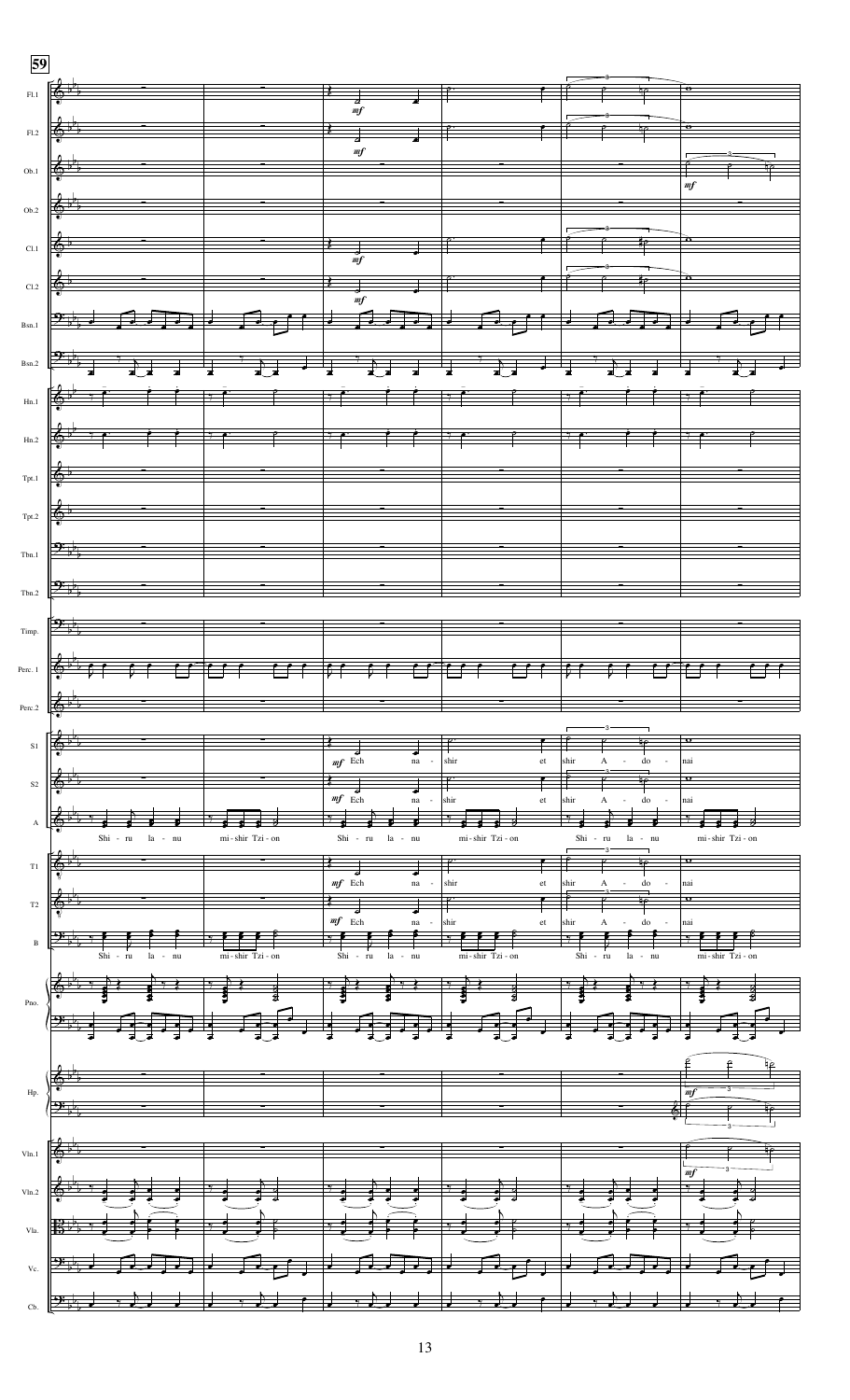| 65                     |                                                                                                                                                                                                                                                                                                                        |                                                                                                                                                                                                                                                                                                                                                                                                                                                       |                                                                   |                         |                                                                  |                                           |                     |
|------------------------|------------------------------------------------------------------------------------------------------------------------------------------------------------------------------------------------------------------------------------------------------------------------------------------------------------------------|-------------------------------------------------------------------------------------------------------------------------------------------------------------------------------------------------------------------------------------------------------------------------------------------------------------------------------------------------------------------------------------------------------------------------------------------------------|-------------------------------------------------------------------|-------------------------|------------------------------------------------------------------|-------------------------------------------|---------------------|
|                        | FIJ $\left[\begin{array}{ccc} \left(\begin{array}{cc} \frac{1}{2} & \frac{1}{2} \\ \frac{1}{2} & \frac{1}{2} \end{array}\right) & \frac{1}{2} \\ \frac{1}{2} & \frac{1}{2} \end{array}\right]$                                                                                                                         |                                                                                                                                                                                                                                                                                                                                                                                                                                                       |                                                                   |                         |                                                                  |                                           |                     |
|                        |                                                                                                                                                                                                                                                                                                                        |                                                                                                                                                                                                                                                                                                                                                                                                                                                       | $\sigma$ and $\sigma$                                             | $\overline{\mathbf{0}}$ | $\left  \begin{array}{c} \bullet \\ \bullet \end{array} \right $ | $\overline{\phantom{a}}$<br>$\frac{1}{2}$ |                     |
|                        | $Ob.1$ $\left(\begin{array}{ccc} 1 & 0 \\ 0 & 1 \end{array}\right)$ $\left(\begin{array}{ccc} 0 & 0 \\ 0 & 0 \end{array}\right)$                                                                                                                                                                                       | $\begin{array}{c c c c c c} \hline \multicolumn{3}{c }{\textbf{1}} & \multicolumn{3}{c }{\textbf{2}} & \multicolumn{3}{c }{\textbf{3}} & \multicolumn{3}{c }{\textbf{4}} & \multicolumn{3}{c }{\textbf{5}} & \multicolumn{3}{c }{\textbf{6}} & \multicolumn{3}{c }{\textbf{7}} & \multicolumn{3}{c }{\textbf{8}} & \multicolumn{3}{c }{\textbf{9}} & \multicolumn{3}{c }{\textbf{1}} & \multicolumn{3}{c }{\textbf{1}} & \multicolumn{3}{c }{\textbf$ | $\overline{\phantom{a}}$                                          | $\mathbf{r}$            |                                                                  |                                           |                     |
|                        |                                                                                                                                                                                                                                                                                                                        |                                                                                                                                                                                                                                                                                                                                                                                                                                                       |                                                                   |                         |                                                                  |                                           |                     |
|                        | $\int_{\text{Ob.2}}$                                                                                                                                                                                                                                                                                                   |                                                                                                                                                                                                                                                                                                                                                                                                                                                       |                                                                   |                         |                                                                  |                                           |                     |
|                        | CL1                                                                                                                                                                                                                                                                                                                    |                                                                                                                                                                                                                                                                                                                                                                                                                                                       | $\bullet$ $\overline{\phantom{a}}$                                |                         | $\overline{\star}$                                               |                                           |                     |
|                        | $\frac{2}{10}$                                                                                                                                                                                                                                                                                                         |                                                                                                                                                                                                                                                                                                                                                                                                                                                       | $\frac{\rho}{\rho}$ of $\frac{\rho}{\rho}$ of $\frac{\rho}{\rho}$ |                         | $\overline{\mathcal{H}}$                                         |                                           |                     |
|                        | $\frac{1}{\text{Bian}}$ $\frac{1}{\text{Bian}}$ $\frac{1}{\text{Bian}}$ $\frac{1}{\text{Bian}}$ $\frac{1}{\text{Bian}}$ $\frac{1}{\text{Bian}}$ $\frac{1}{\text{Bian}}$ $\frac{1}{\text{Bian}}$ $\frac{1}{\text{Bian}}$ $\frac{1}{\text{Bian}}$                                                                        |                                                                                                                                                                                                                                                                                                                                                                                                                                                       |                                                                   |                         |                                                                  |                                           |                     |
|                        | $Bsn2$ $\frac{33}{2}$ $\frac{1}{2}$ $\frac{1}{2}$ $\frac{1}{2}$ $\frac{1}{2}$ $\frac{1}{2}$ $\frac{1}{2}$ $\frac{1}{2}$ $\frac{1}{2}$ $\frac{1}{2}$ $\frac{1}{2}$ $\frac{1}{2}$ $\frac{1}{2}$ $\frac{1}{2}$ $\frac{1}{2}$ $\frac{1}{2}$ $\frac{1}{2}$ $\frac{1}{2}$ $\frac{1}{2}$ $\frac{1}{2}$ $\frac{1}{2}$ $\frac{$ |                                                                                                                                                                                                                                                                                                                                                                                                                                                       |                                                                   |                         |                                                                  |                                           |                     |
|                        | Hn.1                                                                                                                                                                                                                                                                                                                   |                                                                                                                                                                                                                                                                                                                                                                                                                                                       |                                                                   | $\gamma$                |                                                                  |                                           |                     |
|                        | $_{\rm Hn,2}$ $\frac{1}{2}$ $\frac{1}{2}$ $\frac{1}{2}$ $\frac{1}{2}$ $\frac{1}{2}$ $\frac{1}{2}$ $\frac{1}{2}$ $\frac{1}{2}$ $\frac{1}{2}$ $\frac{1}{2}$ $\frac{1}{2}$ $\frac{1}{2}$ $\frac{1}{2}$ $\frac{1}{2}$ $\frac{1}{2}$ $\frac{1}{2}$ $\frac{1}{2}$ $\frac{1}{2}$ $\frac{1}{2}$ $\frac{1}{2}$ $\frac{1}{2}$    |                                                                                                                                                                                                                                                                                                                                                                                                                                                       |                                                                   |                         |                                                                  |                                           |                     |
|                        |                                                                                                                                                                                                                                                                                                                        |                                                                                                                                                                                                                                                                                                                                                                                                                                                       |                                                                   |                         |                                                                  |                                           |                     |
| $_{\rm Tpt.1}$         | $\overline{\bullet}$                                                                                                                                                                                                                                                                                                   | mf                                                                                                                                                                                                                                                                                                                                                                                                                                                    |                                                                   |                         |                                                                  |                                           |                     |
| $\operatorname{Tpt.2}$ | $\frac{2}{6}$                                                                                                                                                                                                                                                                                                          | mf                                                                                                                                                                                                                                                                                                                                                                                                                                                    |                                                                   |                         |                                                                  |                                           |                     |
| Tbn.1                  | $9\overline{ }$                                                                                                                                                                                                                                                                                                        | $\blacksquare$<br>mf                                                                                                                                                                                                                                                                                                                                                                                                                                  |                                                                   |                         |                                                                  |                                           |                     |
| Tbn.2                  |                                                                                                                                                                                                                                                                                                                        | $m$ f                                                                                                                                                                                                                                                                                                                                                                                                                                                 |                                                                   |                         |                                                                  |                                           |                     |
| Timp.                  |                                                                                                                                                                                                                                                                                                                        |                                                                                                                                                                                                                                                                                                                                                                                                                                                       |                                                                   |                         |                                                                  |                                           |                     |
| Perc. 1                | <u> 1953 - 1953 - 1953 - 1953 - 1953 - 1953 - 1953 - 1954 - 1955 - 1955 - 1956 - 1958 - 1958 - 1958 - 1958 - 195</u>                                                                                                                                                                                                   |                                                                                                                                                                                                                                                                                                                                                                                                                                                       |                                                                   |                         |                                                                  |                                           |                     |
| Perc.2                 |                                                                                                                                                                                                                                                                                                                        |                                                                                                                                                                                                                                                                                                                                                                                                                                                       |                                                                   |                         |                                                                  |                                           |                     |
|                        |                                                                                                                                                                                                                                                                                                                        |                                                                                                                                                                                                                                                                                                                                                                                                                                                       |                                                                   |                         |                                                                  |                                           |                     |
|                        |                                                                                                                                                                                                                                                                                                                        |                                                                                                                                                                                                                                                                                                                                                                                                                                                       |                                                                   |                         |                                                                  |                                           |                     |
| S1                     | Al<br>aď                                                                                                                                                                                                                                                                                                               | mat<br>ne                                                                                                                                                                                                                                                                                                                                                                                                                                             | char                                                              |                         | Ech<br>na                                                        | shir<br>et                                | do<br>shır          |
| S <sub>2</sub>         | aď<br>Al                                                                                                                                                                                                                                                                                                               | mat<br>ne                                                                                                                                                                                                                                                                                                                                                                                                                                             | char                                                              |                         | Ech<br>na                                                        | shir<br>et                                | do<br>shir          |
|                        | Shi - ru<br>la<br>$-nu$                                                                                                                                                                                                                                                                                                | mi-shir Tzi - on                                                                                                                                                                                                                                                                                                                                                                                                                                      | Shi - ru<br>la - nu                                               | mi-shir Tzi - on        | Shi - ru<br>la - nu                                              | mi-shir Tzi - on                          | Shi - ru<br>la - nu |
| T1                     |                                                                                                                                                                                                                                                                                                                        |                                                                                                                                                                                                                                                                                                                                                                                                                                                       |                                                                   |                         |                                                                  |                                           |                     |
| T <sub>2</sub>         | Al<br>ad' -                                                                                                                                                                                                                                                                                                            | mat<br>ne                                                                                                                                                                                                                                                                                                                                                                                                                                             | char                                                              | $\overline{\mathbf{o}}$ | Ech<br>na                                                        | shir<br>et                                | do<br>shir          |
| B                      | aď<br>Al                                                                                                                                                                                                                                                                                                               | mat<br>ne                                                                                                                                                                                                                                                                                                                                                                                                                                             | char                                                              |                         | Ech<br>na                                                        | shir<br>et                                | do<br>shir          |
|                        | Shi - ru<br>la - nu                                                                                                                                                                                                                                                                                                    | mi-shir Tzi - on                                                                                                                                                                                                                                                                                                                                                                                                                                      | Shi - ru<br>la - nu                                               | mi-shir Tzi - on        | Shi - ru<br>la - nu                                              | mi-shir Tzi - on                          | Shi - ru<br>la - nu |
| Pno.                   |                                                                                                                                                                                                                                                                                                                        |                                                                                                                                                                                                                                                                                                                                                                                                                                                       |                                                                   |                         |                                                                  |                                           |                     |
|                        |                                                                                                                                                                                                                                                                                                                        |                                                                                                                                                                                                                                                                                                                                                                                                                                                       |                                                                   |                         |                                                                  |                                           |                     |
|                        |                                                                                                                                                                                                                                                                                                                        |                                                                                                                                                                                                                                                                                                                                                                                                                                                       |                                                                   |                         |                                                                  |                                           |                     |
| Hp.                    |                                                                                                                                                                                                                                                                                                                        |                                                                                                                                                                                                                                                                                                                                                                                                                                                       |                                                                   |                         |                                                                  |                                           |                     |
| Vln.1                  |                                                                                                                                                                                                                                                                                                                        |                                                                                                                                                                                                                                                                                                                                                                                                                                                       |                                                                   |                         |                                                                  |                                           |                     |
|                        |                                                                                                                                                                                                                                                                                                                        |                                                                                                                                                                                                                                                                                                                                                                                                                                                       |                                                                   |                         |                                                                  |                                           |                     |
| Vln.2                  |                                                                                                                                                                                                                                                                                                                        |                                                                                                                                                                                                                                                                                                                                                                                                                                                       |                                                                   |                         |                                                                  |                                           |                     |
| Vla.                   |                                                                                                                                                                                                                                                                                                                        |                                                                                                                                                                                                                                                                                                                                                                                                                                                       |                                                                   |                         |                                                                  |                                           |                     |
| Vc.                    |                                                                                                                                                                                                                                                                                                                        |                                                                                                                                                                                                                                                                                                                                                                                                                                                       |                                                                   |                         |                                                                  |                                           |                     |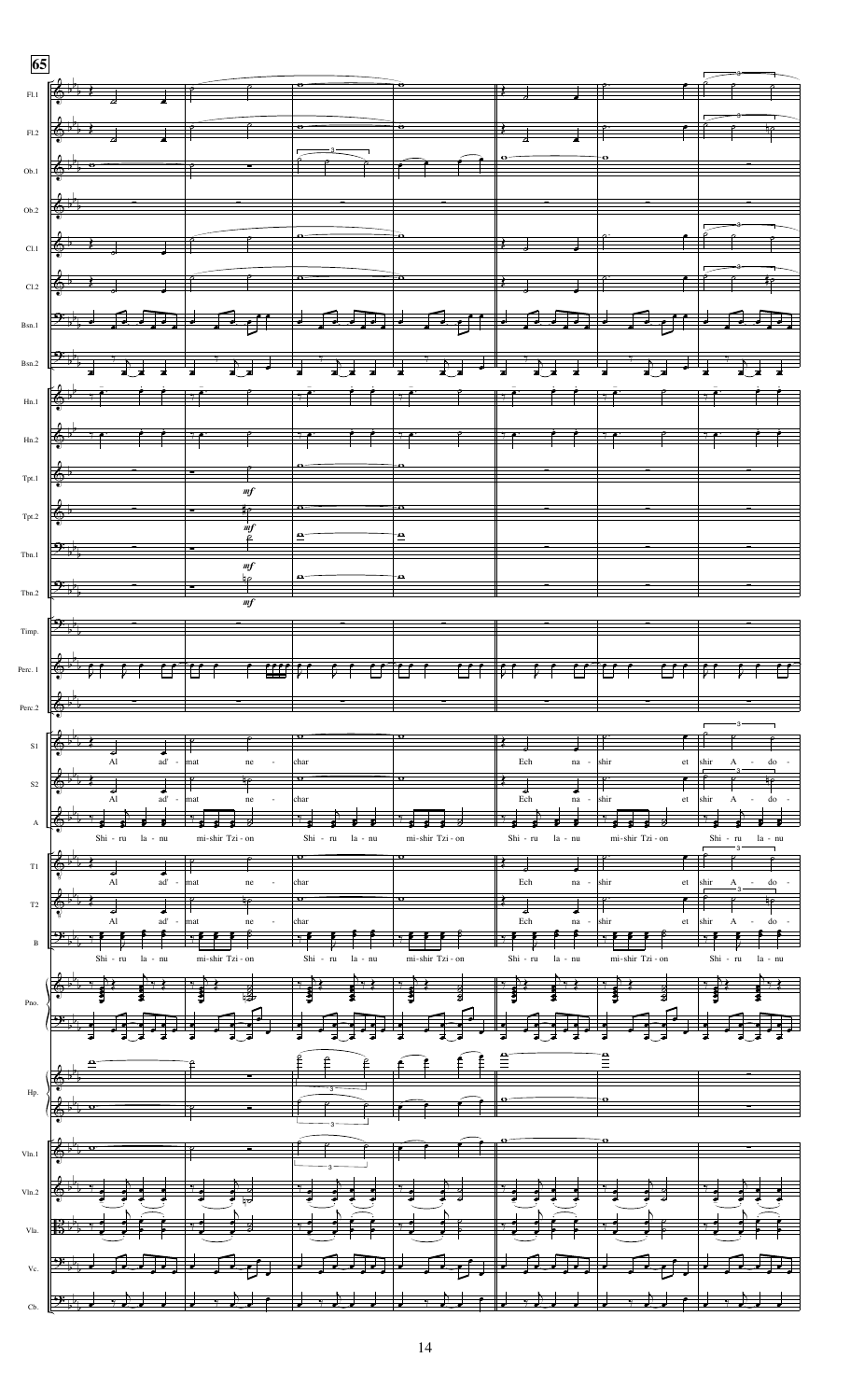| $\overline{72}$        |                                       |                                                      |                                  |                          |                  |                       |                      | To Coda $\bigoplus$ |
|------------------------|---------------------------------------|------------------------------------------------------|----------------------------------|--------------------------|------------------|-----------------------|----------------------|---------------------|
|                        |                                       |                                                      |                                  |                          |                  |                       | Ē                    | ₣                   |
| $\rm{F}l.1$            |                                       |                                                      |                                  |                          |                  |                       |                      |                     |
| $\rm{Fl.2}$            |                                       |                                                      |                                  |                          |                  |                       |                      |                     |
|                        |                                       |                                                      |                                  |                          |                  |                       |                      |                     |
| Ob.1                   | $6^{\frac{1}{2}}$                     |                                                      |                                  |                          |                  |                       |                      |                     |
|                        |                                       |                                                      |                                  |                          |                  |                       |                      |                     |
| Ob.2                   | $\frac{2}{6}$                         | $\mathbf{o}$                                         |                                  |                          |                  |                       |                      |                     |
| $\rm Cl.1$             | $\frac{2}{\frac{1}{2}}$               | $\overline{\cdot}$                                   |                                  |                          |                  |                       |                      |                     |
|                        |                                       |                                                      |                                  |                          |                  |                       |                      |                     |
| $\rm Cl.2$             | $\frac{2}{6}$<br>$\overline{\bullet}$ | $\overline{\mathbf{R}}$                              |                                  |                          |                  |                       |                      |                     |
|                        | $\mathcal{P} \mathcal{P}$ ,           |                                                      |                                  |                          |                  |                       |                      |                     |
| $_{\rm Bsn.1}$         |                                       |                                                      | Agril A.D. Ler i A.D. Agril A.D. |                          |                  |                       | $\sqrt{2}$           |                     |
| $_{\rm Bsn.2}$         |                                       |                                                      |                                  |                          |                  |                       |                      |                     |
|                        |                                       |                                                      |                                  |                          |                  |                       |                      |                     |
| $_{\rm Hn.1}$          | $6$ <sup>b</sup> $\gamma$             |                                                      |                                  |                          |                  |                       |                      |                     |
|                        | $\phi^{\nu}$                          | $\bullet$ $\bullet$ $\bullet$<br>$\frac{1}{2}$       |                                  | $\mathbb{H}$             |                  |                       |                      |                     |
| Hn.2                   |                                       |                                                      |                                  |                          |                  |                       |                      |                     |
| Tpt.1                  | $\Phi^{\flat}$                        |                                                      |                                  |                          |                  |                       |                      |                     |
|                        |                                       |                                                      |                                  |                          |                  |                       |                      |                     |
| $\operatorname{Tpt.2}$ | $\phi$                                |                                                      |                                  |                          |                  |                       |                      |                     |
| Tbn.1                  | 9:5                                   |                                                      |                                  |                          | ≘                |                       | $\triangleq$         |                     |
|                        |                                       |                                                      |                                  |                          |                  |                       | $\overline{\bullet}$ |                     |
| Tbn.2                  | $9:$ $\frac{1}{2}$                    |                                                      |                                  |                          |                  |                       |                      |                     |
|                        |                                       |                                                      |                                  | $\overline{\phantom{a}}$ |                  |                       |                      |                     |
| Timp.                  |                                       |                                                      |                                  | m f                      |                  |                       |                      |                     |
| Perc. 1                | $0_{+1}$                              |                                                      |                                  |                          |                  |                       |                      |                     |
|                        |                                       |                                                      |                                  | Tambourine               |                  |                       |                      |                     |
| Perc.2                 |                                       |                                                      |                                  | $\boldsymbol{p}$         |                  |                       |                      |                     |
| ${\bf S1}$             |                                       |                                                      |                                  |                          |                  |                       |                      |                     |
|                        | nai                                   | A1<br>ad'<br>$\sim$                                  | mat<br>$\,$ ne $\,$              | char.                    |                  |                       |                      |                     |
| S <sub>2</sub>         |                                       | Al<br>ad'<br>$\sim$                                  | mat                              | 8<br>char.               | ö                | ö                     |                      |                     |
| Α                      | nai                                   |                                                      | ne                               |                          |                  |                       |                      |                     |
|                        | mi-shir Tzi - on                      | Shi - ru<br>la - nu                                  | mi-shir Tzi - on                 | Shi - ru<br>la - nu      | mi-shir Tzi - on | Shi - ru<br>la - nu   | mi-shir Tzi - on     |                     |
| $\rm T1$               |                                       |                                                      |                                  |                          |                  |                       |                      |                     |
|                        | nai                                   | A1<br>$ad' -$                                        | mat<br>$\,$ ne $\,$              | char.                    |                  |                       |                      |                     |
| $\mathrm{T}2$          | nai                                   | $\frac{\partial}{\partial \lambda}$<br>$\frac{d}{d}$ | mat<br>ne                        | 8<br>char.               | x                | 8                     | 8                    |                     |
| $\, {\bf B}$           |                                       |                                                      |                                  |                          |                  |                       |                      |                     |
|                        | mi-shir Tzi - on                      | Shi - ru<br>la - nu                                  | mi-shir Tzi - on                 | Shi - ru<br>la - nu      | mi-shir Tzi - on | Shi - ru<br>$la - nu$ | mi-shir Tzi - on     |                     |
|                        |                                       |                                                      |                                  |                          |                  |                       |                      |                     |
| Pno.                   |                                       |                                                      |                                  |                          |                  |                       |                      |                     |
|                        |                                       |                                                      |                                  |                          |                  |                       |                      |                     |
|                        |                                       |                                                      |                                  |                          |                  |                       |                      |                     |
|                        |                                       |                                                      |                                  |                          |                  |                       |                      |                     |
| Hp.                    |                                       |                                                      |                                  |                          |                  |                       |                      |                     |
|                        |                                       |                                                      |                                  |                          |                  |                       |                      |                     |
| Vln.1                  |                                       |                                                      |                                  |                          |                  |                       |                      |                     |
|                        |                                       |                                                      |                                  |                          |                  |                       |                      |                     |
| Vln.2                  |                                       |                                                      |                                  |                          |                  |                       |                      |                     |
| Vla.                   |                                       |                                                      |                                  |                          |                  |                       |                      |                     |
|                        |                                       |                                                      |                                  |                          |                  |                       |                      |                     |
| Vc.                    |                                       |                                                      |                                  |                          |                  |                       |                      |                     |
|                        |                                       |                                                      |                                  |                          |                  |                       |                      |                     |
|                        |                                       |                                                      |                                  |                          |                  |                       |                      |                     |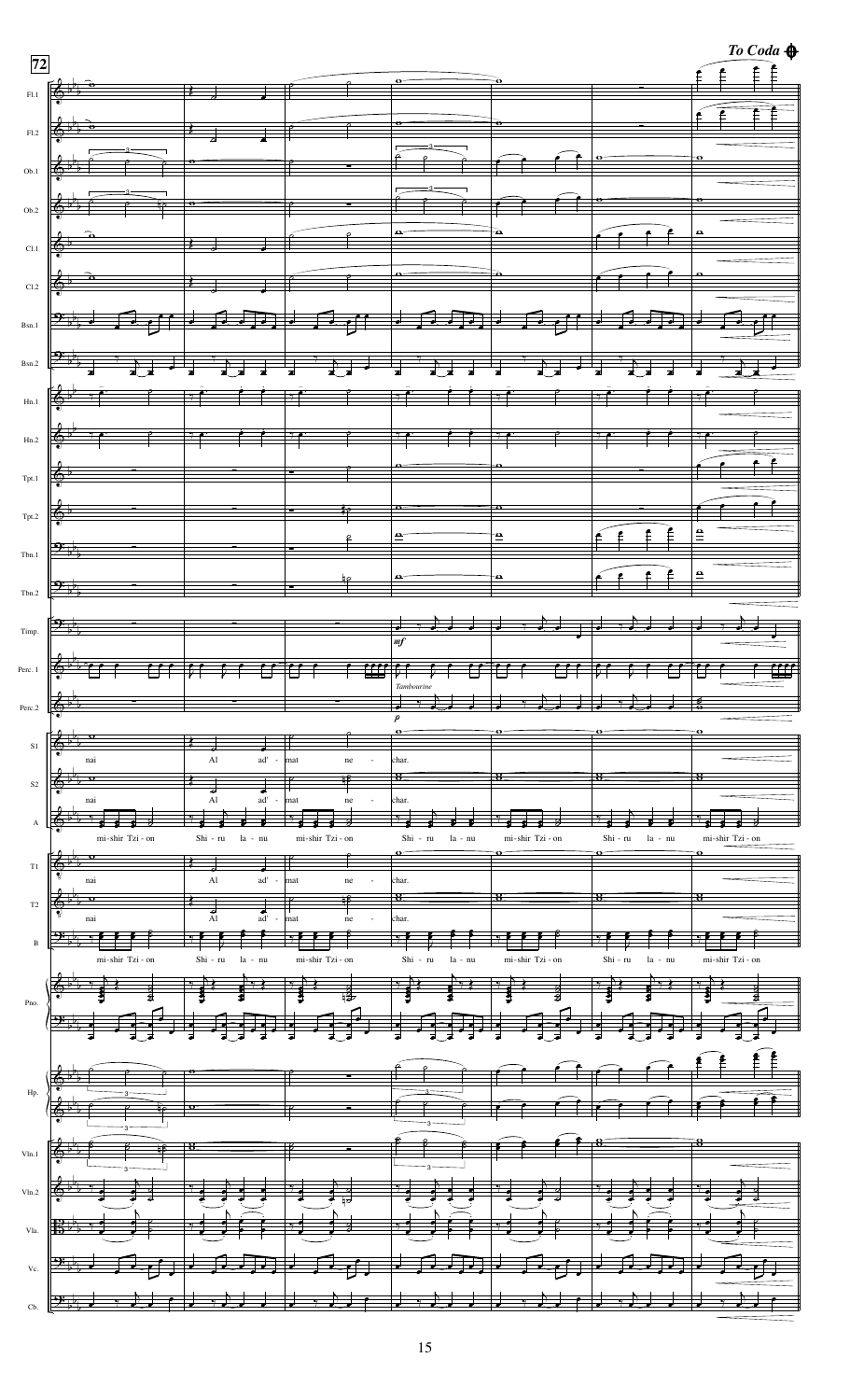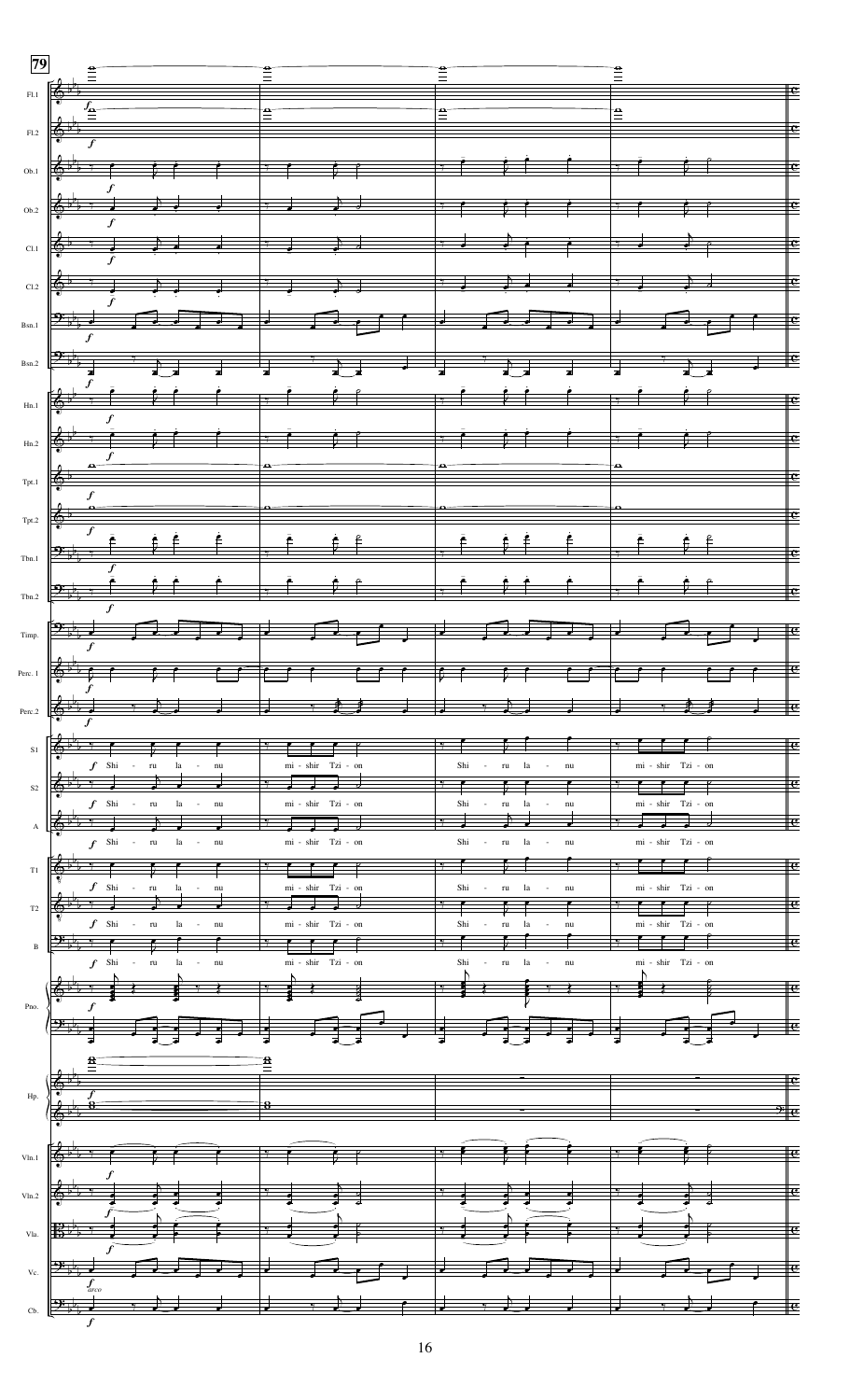| 83                  | $\bullet$ = 88                                                                                                                                                                                                                                                                                                                                                                                                                                                                                                                                                                                                                                                                                                      |                                                                                                                       |                                                              |                                              |
|---------------------|---------------------------------------------------------------------------------------------------------------------------------------------------------------------------------------------------------------------------------------------------------------------------------------------------------------------------------------------------------------------------------------------------------------------------------------------------------------------------------------------------------------------------------------------------------------------------------------------------------------------------------------------------------------------------------------------------------------------|-----------------------------------------------------------------------------------------------------------------------|--------------------------------------------------------------|----------------------------------------------|
|                     | $F1.1$ $\bigoplus_{9}^{1}$ $\bigoplus_{9}^{1}$ $\bigoplus_{9}^{1}$ $\bigoplus_{9}^{1}$ $\bigoplus_{9}^{1}$ $\bigoplus_{9}^{1}$ $\bigoplus_{9}^{1}$ $\bigoplus_{9}^{1}$ $\bigoplus_{9}^{1}$ $\bigoplus_{9}^{1}$ $\bigoplus_{9}^{1}$ $\bigoplus_{9}^{1}$ $\bigoplus_{9}^{1}$ $\bigoplus_{9}^{1}$ $\bigoplus_{9}^{1}$ $\bigoplus_{9}^{1}$ $\bigoplus_{$<br>$\begin{tabular}{ c c c c } \hline \quad \quad & \quad \quad & \quad \quad & \quad \quad \\ \hline \quad \quad & \quad \quad & \quad \quad & \quad \quad \\ \hline \quad \quad & \quad \quad & \quad \quad & \quad \quad \\ \hline \quad \quad & \quad \quad & \quad \quad \\ \hline \quad \quad & \quad \quad & \quad \quad \\ \hline \end{tabular}$<br>mp | $\overline{\bullet}$                                                                                                  | $\alpha$                                                     | ₹                                            |
| F1.2                | $\overline{\phantom{a}}$<br>$\frac{p}{2}$ e $\frac{p}{2}$                                                                                                                                                                                                                                                                                                                                                                                                                                                                                                                                                                                                                                                           | $\bullet$                                                                                                             | $\overline{\mathbf{o}}$                                      | ₹                                            |
| Ob.1                | mp<br>$\frac{2}{9}$ b c                                                                                                                                                                                                                                                                                                                                                                                                                                                                                                                                                                                                                                                                                             |                                                                                                                       |                                                              |                                              |
|                     |                                                                                                                                                                                                                                                                                                                                                                                                                                                                                                                                                                                                                                                                                                                     |                                                                                                                       |                                                              |                                              |
|                     | $0b.2$ $\frac{2}{9}$ $\frac{1}{9}$ $\frac{1}{10}$                                                                                                                                                                                                                                                                                                                                                                                                                                                                                                                                                                                                                                                                   |                                                                                                                       |                                                              |                                              |
|                     | $CL1$ $\oint$ $\frac{1}{2}$ $\frac{1}{2}$ $\frac{1}{2}$ $\frac{1}{2}$ $\frac{1}{2}$ $\frac{1}{2}$ $\frac{1}{2}$ $\frac{1}{2}$ $\frac{1}{2}$ $\frac{1}{2}$ $\frac{1}{2}$ $\frac{1}{2}$ $\frac{1}{2}$ $\frac{1}{2}$ $\frac{1}{2}$ $\frac{1}{2}$ $\frac{1}{2}$ $\frac{1}{2}$ $\frac{1}{2}$ $\frac{1}{2}$ $\frac{1}{2}$                                                                                                                                                                                                                                                                                                                                                                                                 | $\begin{array}{c c}\n & \circ \\  & \circ \\  & \circ \\  & \circ\n \end{array}$                                      | $\overline{\phantom{a}}$<br>$\rightarrow$                    |                                              |
|                     | $C1.2$ $\left  \begin{array}{ccc} 2 & 2 \\ 2 & 2 \end{array} \right $                                                                                                                                                                                                                                                                                                                                                                                                                                                                                                                                                                                                                                               |                                                                                                                       |                                                              |                                              |
|                     | $_{\rm Bsn.1}$ $\frac{9}{5}$ $\frac{1}{5}$ C<br><u> 1980 - Johann Stein, Amerikaansk politiker († 1908)</u>                                                                                                                                                                                                                                                                                                                                                                                                                                                                                                                                                                                                         |                                                                                                                       |                                                              |                                              |
|                     | $B_{\text{sn.2}}$ $\left[\frac{\mathbf{p}}{\mathbf{p}}, \frac{\mathbf{p}}{\mathbf{p}}, \mathbf{c}\right]$                                                                                                                                                                                                                                                                                                                                                                                                                                                                                                                                                                                                           |                                                                                                                       |                                                              |                                              |
|                     | Hn.1                                                                                                                                                                                                                                                                                                                                                                                                                                                                                                                                                                                                                                                                                                                |                                                                                                                       |                                                              |                                              |
|                     |                                                                                                                                                                                                                                                                                                                                                                                                                                                                                                                                                                                                                                                                                                                     |                                                                                                                       |                                                              |                                              |
|                     | $\mathcal{L}_{\text{Hn.2}}$                                                                                                                                                                                                                                                                                                                                                                                                                                                                                                                                                                                                                                                                                         | <u> a serie de la construcción de la construcción de la construcción de la construcción de la construcción de la </u> |                                                              |                                              |
|                     | $T_{\text{pt.1}}$ $\phi$ $\overline{c}$                                                                                                                                                                                                                                                                                                                                                                                                                                                                                                                                                                                                                                                                             |                                                                                                                       |                                                              |                                              |
|                     | $T_{\text{pt,2}}$ $\theta$ $\theta$                                                                                                                                                                                                                                                                                                                                                                                                                                                                                                                                                                                                                                                                                 |                                                                                                                       |                                                              |                                              |
| $_{\rm Tbn.1}$      | $\mathcal{F}_{\mathfrak{p}_b}$ e                                                                                                                                                                                                                                                                                                                                                                                                                                                                                                                                                                                                                                                                                    |                                                                                                                       |                                                              |                                              |
|                     | Tbn.2 $\left  \frac{\partial \cdot}{\partial \cdot} \right $ e                                                                                                                                                                                                                                                                                                                                                                                                                                                                                                                                                                                                                                                      |                                                                                                                       |                                                              |                                              |
|                     | $\mathbb{P}^{\cdot}$ e                                                                                                                                                                                                                                                                                                                                                                                                                                                                                                                                                                                                                                                                                              |                                                                                                                       |                                                              |                                              |
| Timp.               | $\mathbf{L}$                                                                                                                                                                                                                                                                                                                                                                                                                                                                                                                                                                                                                                                                                                        |                                                                                                                       |                                                              |                                              |
| Perc. 1             | $6^{\frac{p}{p}}$ e                                                                                                                                                                                                                                                                                                                                                                                                                                                                                                                                                                                                                                                                                                 |                                                                                                                       |                                                              |                                              |
| Perc.2              |                                                                                                                                                                                                                                                                                                                                                                                                                                                                                                                                                                                                                                                                                                                     |                                                                                                                       |                                                              |                                              |
| ${\bf S1}$          |                                                                                                                                                                                                                                                                                                                                                                                                                                                                                                                                                                                                                                                                                                                     |                                                                                                                       | $\mathbf{o}$                                                 | ⊀                                            |
| $\mathbf{S2}$       | $mp$ Al<br>ha<br>na                                                                                                                                                                                                                                                                                                                                                                                                                                                                                                                                                                                                                                                                                                 | ba<br>rot                                                                                                             | veil                                                         | $\rm Al$<br>ha<br>$\operatorname{na}$        |
| A                   | $m\!p\,$ Al<br>ha<br>$\mathbf{na}$                                                                                                                                                                                                                                                                                                                                                                                                                                                                                                                                                                                                                                                                                  | ba<br>rot                                                                                                             | veil                                                         | ${\rm Al}$<br>ha<br>$\operatorname{na}$      |
|                     |                                                                                                                                                                                                                                                                                                                                                                                                                                                                                                                                                                                                                                                                                                                     | $mp$ Al<br>na<br>ha                                                                                                   | - veil<br>ba<br>rot                                          |                                              |
| $\rm T1$            | $mp$ Al<br>ha<br>na                                                                                                                                                                                                                                                                                                                                                                                                                                                                                                                                                                                                                                                                                                 | ba<br>rot                                                                                                             | $\mathbf o$<br>veil                                          | ₹<br>${\rm Al}$<br>ha<br>$\operatorname{na}$ |
| $\operatorname{T2}$ | $\mathit{mp}_{\quad \  \mathrm{Al}}$<br>ha<br>na                                                                                                                                                                                                                                                                                                                                                                                                                                                                                                                                                                                                                                                                    | ba<br>rot                                                                                                             | $\sigma$<br>veil                                             | $\rm Al$<br>ha<br>na                         |
| $\, {\bf B}$        |                                                                                                                                                                                                                                                                                                                                                                                                                                                                                                                                                                                                                                                                                                                     |                                                                                                                       | $\mathbf \sigma$                                             |                                              |
|                     | $mp$ Al<br>ha<br>na                                                                                                                                                                                                                                                                                                                                                                                                                                                                                                                                                                                                                                                                                                 | rot<br>ba                                                                                                             | veil                                                         | A <sub>1</sub><br>ha<br>na                   |
| Pno.                |                                                                                                                                                                                                                                                                                                                                                                                                                                                                                                                                                                                                                                                                                                                     |                                                                                                                       |                                                              |                                              |
|                     |                                                                                                                                                                                                                                                                                                                                                                                                                                                                                                                                                                                                                                                                                                                     |                                                                                                                       |                                                              |                                              |
| Hp.                 | $mp^{\rightarrow}$                                                                                                                                                                                                                                                                                                                                                                                                                                                                                                                                                                                                                                                                                                  | $rac{1}{\sigma}$                                                                                                      | $\frac{1}{3}$                                                | $\frac{1}{3}$                                |
|                     |                                                                                                                                                                                                                                                                                                                                                                                                                                                                                                                                                                                                                                                                                                                     |                                                                                                                       |                                                              |                                              |
| $_{\rm Vln.1}$      |                                                                                                                                                                                                                                                                                                                                                                                                                                                                                                                                                                                                                                                                                                                     |                                                                                                                       |                                                              |                                              |
|                     | mp<br>3                                                                                                                                                                                                                                                                                                                                                                                                                                                                                                                                                                                                                                                                                                             | $_{\rm 3}$<br>$\mathbf{3}$<br>3                                                                                       | $\mathbf 3$<br>$\mathbf 3$<br>$\ensuremath{\mathsf{3}}$<br>3 |                                              |
| $_{\rm Vln.2}$      | mp                                                                                                                                                                                                                                                                                                                                                                                                                                                                                                                                                                                                                                                                                                                  |                                                                                                                       |                                                              |                                              |
| Vla.                | $\it{mp}$                                                                                                                                                                                                                                                                                                                                                                                                                                                                                                                                                                                                                                                                                                           |                                                                                                                       |                                                              |                                              |
| Vc.                 | mр                                                                                                                                                                                                                                                                                                                                                                                                                                                                                                                                                                                                                                                                                                                  |                                                                                                                       |                                                              |                                              |
| Cb.                 | $\cdot \cdot \cdot$<br><u>n o</u><br>$\overline{mp}$                                                                                                                                                                                                                                                                                                                                                                                                                                                                                                                                                                                                                                                                | $\mathbf{o}$                                                                                                          | $\Omega$                                                     | $\mathbf{o}$                                 |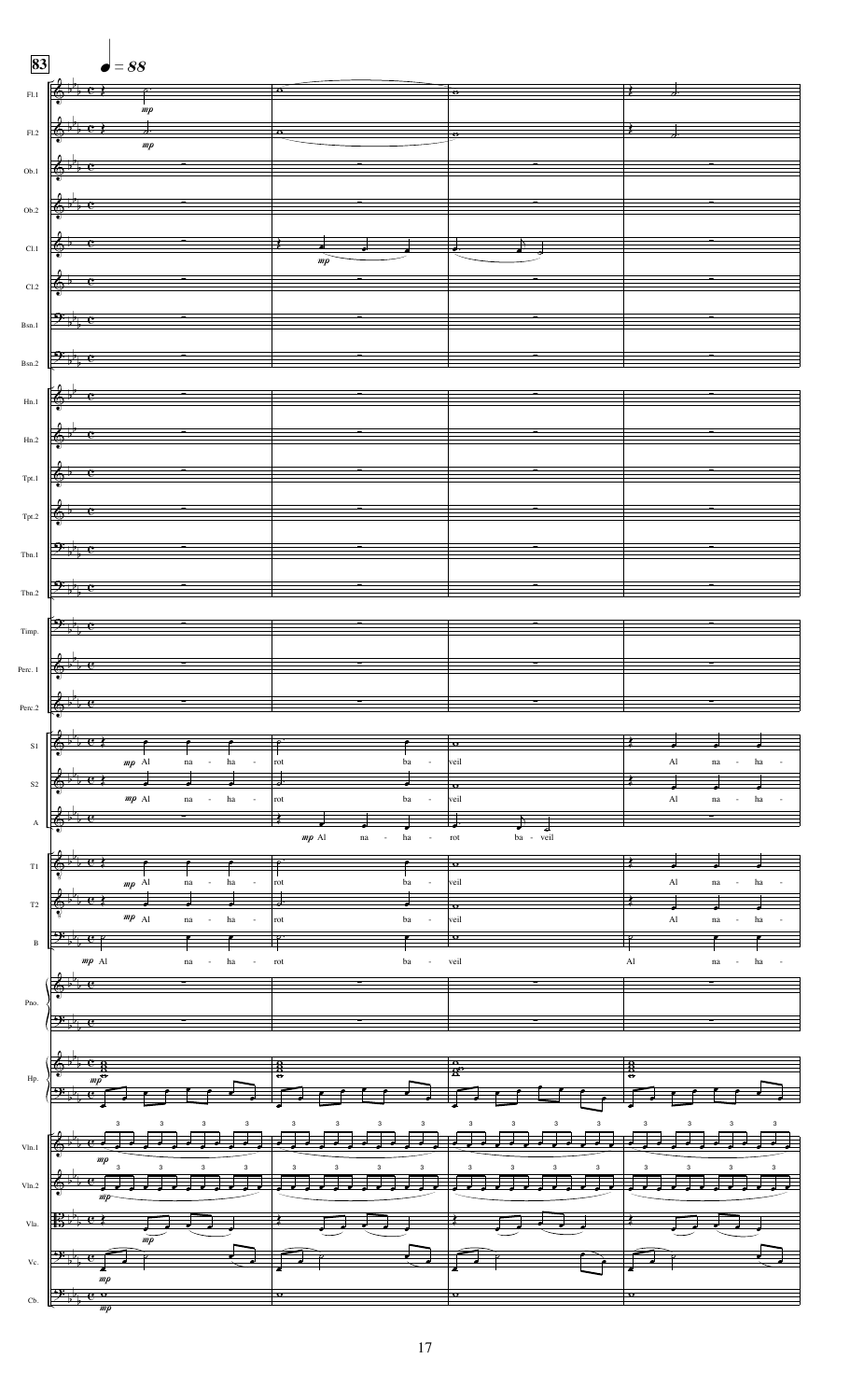| 87                             |                                                                                              |                             |                                                             |    |                         |                        |
|--------------------------------|----------------------------------------------------------------------------------------------|-----------------------------|-------------------------------------------------------------|----|-------------------------|------------------------|
|                                | F1.1                                                                                         | $\overline{\phantom{0}}$    |                                                             |    |                         |                        |
|                                |                                                                                              |                             |                                                             |    |                         |                        |
| F1.2                           |                                                                                              | $\overline{\bullet}$        |                                                             |    |                         |                        |
| Ob.1                           |                                                                                              |                             |                                                             |    |                         |                        |
|                                | $0b.2$ $\left(\frac{1}{2}\right)^{\frac{1}{2}}$                                              |                             |                                                             |    |                         |                        |
|                                |                                                                                              |                             |                                                             |    |                         |                        |
| $\text{C} \text{l} . \text{l}$ | $\phi$                                                                                       | $\overrightarrow{a}$        | Į                                                           |    |                         |                        |
|                                | C1.2                                                                                         |                             | ┆                                                           |    |                         |                        |
|                                | $\mathcal{P}$ , $\mathcal{P}_\mathfrak{p}$                                                   | $\overline{\phantom{a}}$    | $\frac{mp}{2}$                                              |    |                         |                        |
| Bsn.1                          |                                                                                              |                             |                                                             |    |                         |                        |
| Bsn.2                          | $\mathbf{P}$                                                                                 |                             |                                                             |    |                         |                        |
|                                | Hn.1                                                                                         |                             |                                                             |    |                         |                        |
|                                | $\blacksquare$                                                                               |                             |                                                             |    |                         |                        |
|                                | $\frac{1}{2}$ $\frac{1}{2}$                                                                  |                             |                                                             |    |                         |                        |
|                                | $T_{\text{pt.1}}$<br>$\overline{\phantom{a}}$ , and the contract of $\overline{\phantom{a}}$ |                             |                                                             |    |                         |                        |
| $_{\rm Tpt.2}$                 | $\frac{2}{9}$<br>$\overline{a}$ , and $\overline{a}$                                         |                             |                                                             |    |                         |                        |
|                                |                                                                                              |                             |                                                             |    |                         |                        |
| Tbn.1                          | $\mathcal{P}$                                                                                |                             |                                                             |    |                         |                        |
| Tbn.2                          | $2 +$                                                                                        |                             |                                                             |    |                         |                        |
| Timp.                          |                                                                                              |                             |                                                             |    |                         |                        |
|                                |                                                                                              |                             |                                                             |    |                         |                        |
| Perc. 1                        | 677<br>$\bullet$                                                                             |                             |                                                             |    |                         |                        |
| Perc.2                         |                                                                                              |                             |                                                             |    |                         |                        |
|                                |                                                                                              |                             |                                                             |    |                         |                        |
| $\mathbf{S}1$                  | ba<br>rot                                                                                    | veil                        | sham                                                        | ya | shav                    | $\mathbf{n}\mathbf{u}$ |
| S <sub>2</sub>                 |                                                                                              |                             |                                                             |    |                         |                        |
|                                | ba<br>rot                                                                                    | veil                        | $\overrightarrow{sham}$                                     | ya | shav                    | $\mathbf{nu}$          |
| $\mathbf A$                    |                                                                                              |                             |                                                             |    |                         |                        |
|                                | $\rm Al$<br>ha                                                                               | ba - veil                   | sham                                                        |    | shav                    | nu                     |
|                                | na                                                                                           | rot                         |                                                             | ya |                         |                        |
| $\rm T1$                       | ba<br>rot                                                                                    | $\mathbf{o}$<br>veil        | sham                                                        | ya | shav                    | $\mathbf{n}$ u         |
| $\rm{T2}$                      | 65                                                                                           |                             |                                                             |    |                         |                        |
|                                | ba                                                                                           | veil                        | sham                                                        | ya | shav                    | nu                     |
| $\, {\bf B}$                   |                                                                                              | $\mathbf{o}$                |                                                             |    |                         |                        |
|                                | ba<br>rot                                                                                    | veil                        | sham                                                        | ya | shav                    | nu                     |
|                                | $6F_{1}$                                                                                     |                             |                                                             |    |                         |                        |
| Pno.                           | $\mathbf{P}$                                                                                 |                             |                                                             |    |                         |                        |
|                                |                                                                                              |                             |                                                             |    |                         |                        |
|                                | $\frac{2}{3}$                                                                                | $\frac{1}{\frac{9}{9}}$     | $\frac{1}{\sqrt{\frac{4}{3}}}\frac{1}{\sqrt{\frac{4}{3}}}}$ |    |                         |                        |
| $_{\rm{Hp.}}$                  |                                                                                              |                             |                                                             |    |                         |                        |
|                                | $\mathbb{R}^n \cup \mathbb{R}^n \cup \mathbb{R}^n \cup \mathbb{R}^n$                         |                             |                                                             |    |                         |                        |
|                                |                                                                                              |                             |                                                             |    |                         |                        |
| $_{\rm Vln.1}$                 |                                                                                              |                             |                                                             |    |                         |                        |
|                                | ة <del>وترار وترار أول دار</del> الأمريكي أول دار الأمريكي براي الأم                         |                             |                                                             |    |                         |                        |
| Vln.2                          |                                                                                              |                             |                                                             |    | ندن ندك نشد ندك انتقاضا |                        |
| Vla.                           |                                                                                              | $\overline{\ast}$<br>$\Box$ |                                                             |    |                         |                        |
| $\rm{Vc.}$                     |                                                                                              | $\Rightarrow$               |                                                             |    |                         |                        |
|                                |                                                                                              |                             |                                                             |    |                         |                        |
|                                | $_{\text{Cb.}}$ $\left[\frac{9:10}{10}\right]$ o                                             | $\circ$                     | $\mathbf{o}$                                                |    | $\circ$                 |                        |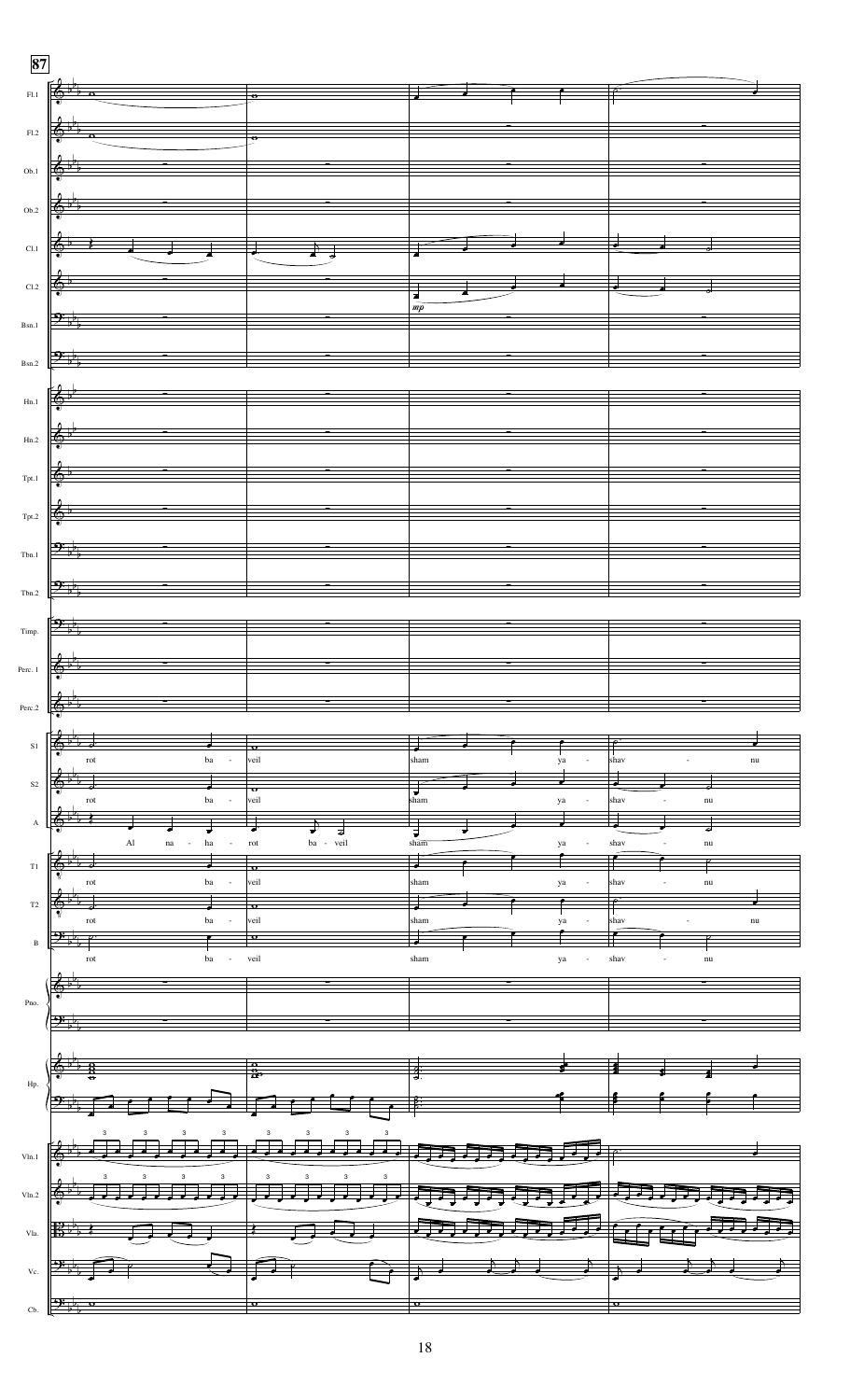| 91                          |                                                                                                                                                                                                                  |  |                          |   |    |                      |                                        |    |                          |                                                                                                                                                                                                                                                                                                                                                                              |
|-----------------------------|------------------------------------------------------------------------------------------------------------------------------------------------------------------------------------------------------------------|--|--------------------------|---|----|----------------------|----------------------------------------|----|--------------------------|------------------------------------------------------------------------------------------------------------------------------------------------------------------------------------------------------------------------------------------------------------------------------------------------------------------------------------------------------------------------------|
|                             | $F_{\rm H,1}$ $\left[\frac{Z_{\rm B}+Z_{\rm B}}{Z_{\rm B}+Z_{\rm B}}\right]^2$ $\left[\frac{Z_{\rm B}+Z_{\rm B}}{Z_{\rm B}+Z_{\rm B}}\right]^2$ $\left[\frac{Z_{\rm B}+Z_{\rm B}}{Z_{\rm B}+Z_{\rm B}}\right]^2$ |  |                          |   |    |                      |                                        |    |                          | $\bar{\hat{\mathbf{+}}}$                                                                                                                                                                                                                                                                                                                                                     |
|                             |                                                                                                                                                                                                                  |  |                          |   |    |                      |                                        |    |                          |                                                                                                                                                                                                                                                                                                                                                                              |
|                             |                                                                                                                                                                                                                  |  |                          |   |    |                      |                                        |    |                          |                                                                                                                                                                                                                                                                                                                                                                              |
| $\rm{F}l.2$                 | $6^{3}$                                                                                                                                                                                                          |  |                          |   |    |                      |                                        |    |                          |                                                                                                                                                                                                                                                                                                                                                                              |
|                             |                                                                                                                                                                                                                  |  |                          |   |    |                      |                                        |    |                          |                                                                                                                                                                                                                                                                                                                                                                              |
|                             | $_{\text{Ob.1}}$                                                                                                                                                                                                 |  |                          |   |    |                      |                                        |    |                          |                                                                                                                                                                                                                                                                                                                                                                              |
|                             |                                                                                                                                                                                                                  |  |                          |   |    |                      |                                        |    |                          |                                                                                                                                                                                                                                                                                                                                                                              |
|                             |                                                                                                                                                                                                                  |  |                          |   |    |                      |                                        |    |                          |                                                                                                                                                                                                                                                                                                                                                                              |
|                             | $_{\text{Ob.2}}$                                                                                                                                                                                                 |  |                          |   |    |                      |                                        |    |                          |                                                                                                                                                                                                                                                                                                                                                                              |
|                             |                                                                                                                                                                                                                  |  |                          |   |    |                      |                                        |    |                          |                                                                                                                                                                                                                                                                                                                                                                              |
|                             |                                                                                                                                                                                                                  |  |                          |   |    |                      |                                        |    |                          |                                                                                                                                                                                                                                                                                                                                                                              |
|                             | CL1<br>$\overline{\phantom{a}}$                                                                                                                                                                                  |  |                          | T |    | $\overrightarrow{a}$ |                                        |    | 丰                        |                                                                                                                                                                                                                                                                                                                                                                              |
|                             |                                                                                                                                                                                                                  |  |                          |   |    |                      |                                        |    |                          |                                                                                                                                                                                                                                                                                                                                                                              |
|                             |                                                                                                                                                                                                                  |  |                          |   |    |                      |                                        |    |                          |                                                                                                                                                                                                                                                                                                                                                                              |
|                             | $\frac{1}{2}$ $\frac{1}{2}$ $\frac{1}{2}$ $\frac{1}{2}$ $\frac{1}{2}$ $\frac{1}{2}$ $\frac{1}{2}$ $\frac{1}{2}$ $\frac{1}{2}$                                                                                    |  |                          |   |    |                      |                                        |    | $\overline{\phantom{a}}$ |                                                                                                                                                                                                                                                                                                                                                                              |
|                             |                                                                                                                                                                                                                  |  |                          |   |    |                      |                                        |    |                          |                                                                                                                                                                                                                                                                                                                                                                              |
| Bsn.1                       | $\mathbf{P}_{\mathbf{p}_1}$                                                                                                                                                                                      |  |                          |   |    |                      |                                        |    |                          |                                                                                                                                                                                                                                                                                                                                                                              |
|                             |                                                                                                                                                                                                                  |  |                          |   |    |                      |                                        |    |                          |                                                                                                                                                                                                                                                                                                                                                                              |
|                             |                                                                                                                                                                                                                  |  |                          |   |    |                      |                                        |    |                          |                                                                                                                                                                                                                                                                                                                                                                              |
| Bsn.2                       | $\mathbf{P}$                                                                                                                                                                                                     |  |                          |   |    |                      |                                        |    |                          |                                                                                                                                                                                                                                                                                                                                                                              |
|                             |                                                                                                                                                                                                                  |  |                          |   |    |                      |                                        |    |                          |                                                                                                                                                                                                                                                                                                                                                                              |
|                             | Hn.1                                                                                                                                                                                                             |  |                          |   |    |                      |                                        |    |                          |                                                                                                                                                                                                                                                                                                                                                                              |
|                             |                                                                                                                                                                                                                  |  |                          |   |    |                      |                                        |    |                          |                                                                                                                                                                                                                                                                                                                                                                              |
|                             |                                                                                                                                                                                                                  |  |                          |   |    |                      |                                        |    |                          |                                                                                                                                                                                                                                                                                                                                                                              |
|                             | $Hn.2$ $\frac{1}{\sqrt{2}}$ $\frac{1}{\sqrt{2}}$                                                                                                                                                                 |  |                          |   |    |                      |                                        |    |                          |                                                                                                                                                                                                                                                                                                                                                                              |
|                             |                                                                                                                                                                                                                  |  |                          |   |    |                      |                                        |    |                          |                                                                                                                                                                                                                                                                                                                                                                              |
|                             |                                                                                                                                                                                                                  |  |                          |   |    |                      |                                        |    |                          |                                                                                                                                                                                                                                                                                                                                                                              |
| $\label{eq:1} \text{Tpt.1}$ | $\frac{1}{2}$                                                                                                                                                                                                    |  |                          |   |    |                      |                                        |    |                          |                                                                                                                                                                                                                                                                                                                                                                              |
|                             |                                                                                                                                                                                                                  |  |                          |   |    |                      |                                        |    |                          |                                                                                                                                                                                                                                                                                                                                                                              |
|                             | Tpt.2                                                                                                                                                                                                            |  |                          |   |    |                      |                                        |    |                          |                                                                                                                                                                                                                                                                                                                                                                              |
|                             |                                                                                                                                                                                                                  |  |                          |   |    |                      |                                        |    |                          |                                                                                                                                                                                                                                                                                                                                                                              |
|                             |                                                                                                                                                                                                                  |  |                          |   |    |                      |                                        |    |                          |                                                                                                                                                                                                                                                                                                                                                                              |
| Tbn.1                       | $\mathbf{P}$                                                                                                                                                                                                     |  |                          |   |    |                      |                                        |    |                          |                                                                                                                                                                                                                                                                                                                                                                              |
|                             |                                                                                                                                                                                                                  |  |                          |   |    |                      |                                        |    |                          |                                                                                                                                                                                                                                                                                                                                                                              |
| Tbn.2                       | 9:1                                                                                                                                                                                                              |  |                          |   |    |                      |                                        |    |                          |                                                                                                                                                                                                                                                                                                                                                                              |
|                             |                                                                                                                                                                                                                  |  |                          |   |    |                      |                                        |    |                          |                                                                                                                                                                                                                                                                                                                                                                              |
|                             |                                                                                                                                                                                                                  |  |                          |   |    |                      |                                        |    |                          |                                                                                                                                                                                                                                                                                                                                                                              |
| Timp.                       | $\mathbf{\mathcal{P}}$                                                                                                                                                                                           |  |                          |   |    |                      |                                        |    |                          |                                                                                                                                                                                                                                                                                                                                                                              |
|                             |                                                                                                                                                                                                                  |  |                          |   |    |                      |                                        |    |                          |                                                                                                                                                                                                                                                                                                                                                                              |
|                             | $6$ <sup>b</sup>                                                                                                                                                                                                 |  |                          |   |    |                      |                                        |    |                          |                                                                                                                                                                                                                                                                                                                                                                              |
| Perc. 1                     |                                                                                                                                                                                                                  |  |                          |   |    |                      |                                        |    |                          |                                                                                                                                                                                                                                                                                                                                                                              |
|                             |                                                                                                                                                                                                                  |  |                          |   |    |                      |                                        |    |                          |                                                                                                                                                                                                                                                                                                                                                                              |
| Perc.2                      |                                                                                                                                                                                                                  |  |                          |   |    |                      |                                        |    |                          |                                                                                                                                                                                                                                                                                                                                                                              |
|                             |                                                                                                                                                                                                                  |  |                          |   |    |                      |                                        |    |                          |                                                                                                                                                                                                                                                                                                                                                                              |
|                             |                                                                                                                                                                                                                  |  |                          |   |    |                      |                                        |    |                          |                                                                                                                                                                                                                                                                                                                                                                              |
| S <sub>1</sub>              |                                                                                                                                                                                                                  |  |                          |   |    |                      |                                        |    |                          |                                                                                                                                                                                                                                                                                                                                                                              |
|                             |                                                                                                                                                                                                                  |  |                          |   |    | nu                   | ba                                     |    | chrei                    |                                                                                                                                                                                                                                                                                                                                                                              |
| S <sub>2</sub>              |                                                                                                                                                                                                                  |  |                          |   |    |                      |                                        |    |                          |                                                                                                                                                                                                                                                                                                                                                                              |
|                             |                                                                                                                                                                                                                  |  | chi                      |   |    |                      |                                        |    |                          |                                                                                                                                                                                                                                                                                                                                                                              |
|                             |                                                                                                                                                                                                                  |  |                          |   | nu |                      | ba                                     | ZO | chrei                    | nu                                                                                                                                                                                                                                                                                                                                                                           |
|                             | $\frac{1}{2}$                                                                                                                                                                                                    |  |                          |   |    |                      |                                        |    |                          |                                                                                                                                                                                                                                                                                                                                                                              |
|                             |                                                                                                                                                                                                                  |  | chi                      |   | nu |                      | ba                                     |    | chrei                    | nu                                                                                                                                                                                                                                                                                                                                                                           |
|                             |                                                                                                                                                                                                                  |  |                          |   |    |                      |                                        |    |                          |                                                                                                                                                                                                                                                                                                                                                                              |
| $\rm T1$                    |                                                                                                                                                                                                                  |  |                          |   |    |                      |                                        |    |                          |                                                                                                                                                                                                                                                                                                                                                                              |
|                             |                                                                                                                                                                                                                  |  | chi                      |   | nu |                      |                                        |    | chrei                    | nu                                                                                                                                                                                                                                                                                                                                                                           |
|                             |                                                                                                                                                                                                                  |  |                          |   |    |                      |                                        |    |                          |                                                                                                                                                                                                                                                                                                                                                                              |
| $\mathrm{T}2$               |                                                                                                                                                                                                                  |  |                          |   |    |                      |                                        |    |                          |                                                                                                                                                                                                                                                                                                                                                                              |
|                             |                                                                                                                                                                                                                  |  | chi                      |   |    | nu                   | ba                                     |    | chrei                    | nu                                                                                                                                                                                                                                                                                                                                                                           |
| $\, {\bf B}$                |                                                                                                                                                                                                                  |  |                          |   |    |                      |                                        |    |                          |                                                                                                                                                                                                                                                                                                                                                                              |
|                             | gam                                                                                                                                                                                                              |  | chi                      |   | nu |                      | ba                                     | ZO | chrei                    | nu                                                                                                                                                                                                                                                                                                                                                                           |
|                             |                                                                                                                                                                                                                  |  |                          |   |    |                      |                                        |    |                          |                                                                                                                                                                                                                                                                                                                                                                              |
|                             | 635                                                                                                                                                                                                              |  |                          |   |    |                      |                                        |    |                          |                                                                                                                                                                                                                                                                                                                                                                              |
| Pno.                        |                                                                                                                                                                                                                  |  |                          |   |    |                      |                                        |    |                          |                                                                                                                                                                                                                                                                                                                                                                              |
|                             | $9 - 1$                                                                                                                                                                                                          |  |                          |   |    |                      |                                        |    |                          |                                                                                                                                                                                                                                                                                                                                                                              |
|                             |                                                                                                                                                                                                                  |  |                          |   |    |                      |                                        |    |                          |                                                                                                                                                                                                                                                                                                                                                                              |
|                             |                                                                                                                                                                                                                  |  |                          |   |    |                      |                                        |    |                          |                                                                                                                                                                                                                                                                                                                                                                              |
|                             |                                                                                                                                                                                                                  |  |                          |   |    |                      |                                        |    |                          |                                                                                                                                                                                                                                                                                                                                                                              |
|                             |                                                                                                                                                                                                                  |  |                          |   |    |                      | $\leftarrow$ $\leftarrow$ $\leftarrow$ |    |                          |                                                                                                                                                                                                                                                                                                                                                                              |
| Hp.                         |                                                                                                                                                                                                                  |  |                          |   |    |                      |                                        |    |                          |                                                                                                                                                                                                                                                                                                                                                                              |
|                             |                                                                                                                                                                                                                  |  |                          |   |    |                      |                                        |    |                          |                                                                                                                                                                                                                                                                                                                                                                              |
|                             |                                                                                                                                                                                                                  |  |                          |   |    |                      |                                        |    |                          |                                                                                                                                                                                                                                                                                                                                                                              |
|                             |                                                                                                                                                                                                                  |  |                          |   |    |                      |                                        |    |                          |                                                                                                                                                                                                                                                                                                                                                                              |
|                             |                                                                                                                                                                                                                  |  |                          |   |    |                      |                                        |    |                          |                                                                                                                                                                                                                                                                                                                                                                              |
|                             |                                                                                                                                                                                                                  |  |                          |   |    |                      |                                        |    |                          |                                                                                                                                                                                                                                                                                                                                                                              |
| $_{\rm Vln.1}$              | $\mathbb{K}^{\mathbb{N}}$ , $\mathbb{F}$ , $\mathbb{F}$ , $\mathbb{F}$ , $\mathbb{F}$ , $\mathbb{F}$ , $\mathbb{F}$                                                                                              |  |                          |   |    |                      |                                        |    |                          | $\frac{1}{\sqrt{2}}\sum_{i=1}^{n} \frac{1}{\sqrt{2}}\sum_{i=1}^{n} \frac{1}{\sqrt{2}}\sum_{i=1}^{n} \frac{1}{\sqrt{2}}\sum_{i=1}^{n} \frac{1}{\sqrt{2}}\sum_{i=1}^{n} \frac{1}{\sqrt{2}}\sum_{i=1}^{n} \frac{1}{\sqrt{2}}\sum_{i=1}^{n} \frac{1}{\sqrt{2}}\sum_{i=1}^{n} \frac{1}{\sqrt{2}}\sum_{i=1}^{n} \frac{1}{\sqrt{2}}\sum_{i=1}^{n} \frac{1}{\sqrt{2}}\sum_{i=1}^{n}$ |
|                             |                                                                                                                                                                                                                  |  |                          |   |    |                      |                                        |    |                          |                                                                                                                                                                                                                                                                                                                                                                              |
| Vln.2                       | $6^{\frac{5}{2}}$                                                                                                                                                                                                |  |                          |   |    |                      |                                        |    |                          |                                                                                                                                                                                                                                                                                                                                                                              |
|                             |                                                                                                                                                                                                                  |  |                          |   |    |                      |                                        |    |                          | وتقافلنا ليردون ليروش فيزمن فقا الفراطة فتواصل فين المراطق فطاطف                                                                                                                                                                                                                                                                                                             |
|                             |                                                                                                                                                                                                                  |  |                          |   |    |                      |                                        |    |                          |                                                                                                                                                                                                                                                                                                                                                                              |
| $_{\rm Vla.}$               | المنكبة فلننا فلنا فلنا فلنا والمراكب والمراكب والمنافق والمنافس والمراكب والمنافقة والمراكبة                                                                                                                    |  |                          |   |    |                      |                                        |    |                          |                                                                                                                                                                                                                                                                                                                                                                              |
|                             |                                                                                                                                                                                                                  |  |                          |   |    |                      |                                        |    |                          |                                                                                                                                                                                                                                                                                                                                                                              |
| $\rm{Vc}.$                  | $\mathcal{P} \models$                                                                                                                                                                                            |  |                          |   |    |                      | $\pm$                                  |    |                          |                                                                                                                                                                                                                                                                                                                                                                              |
|                             |                                                                                                                                                                                                                  |  | $\Rightarrow$            |   |    |                      |                                        |    |                          |                                                                                                                                                                                                                                                                                                                                                                              |
|                             | $_{\text{Cb.}}$ $\left[\frac{\mathbf{p}}{\mathbf{p}}\right]$ o                                                                                                                                                   |  | $\overline{\phantom{0}}$ |   |    |                      | $\overline{\phantom{a}}$               |    |                          |                                                                                                                                                                                                                                                                                                                                                                              |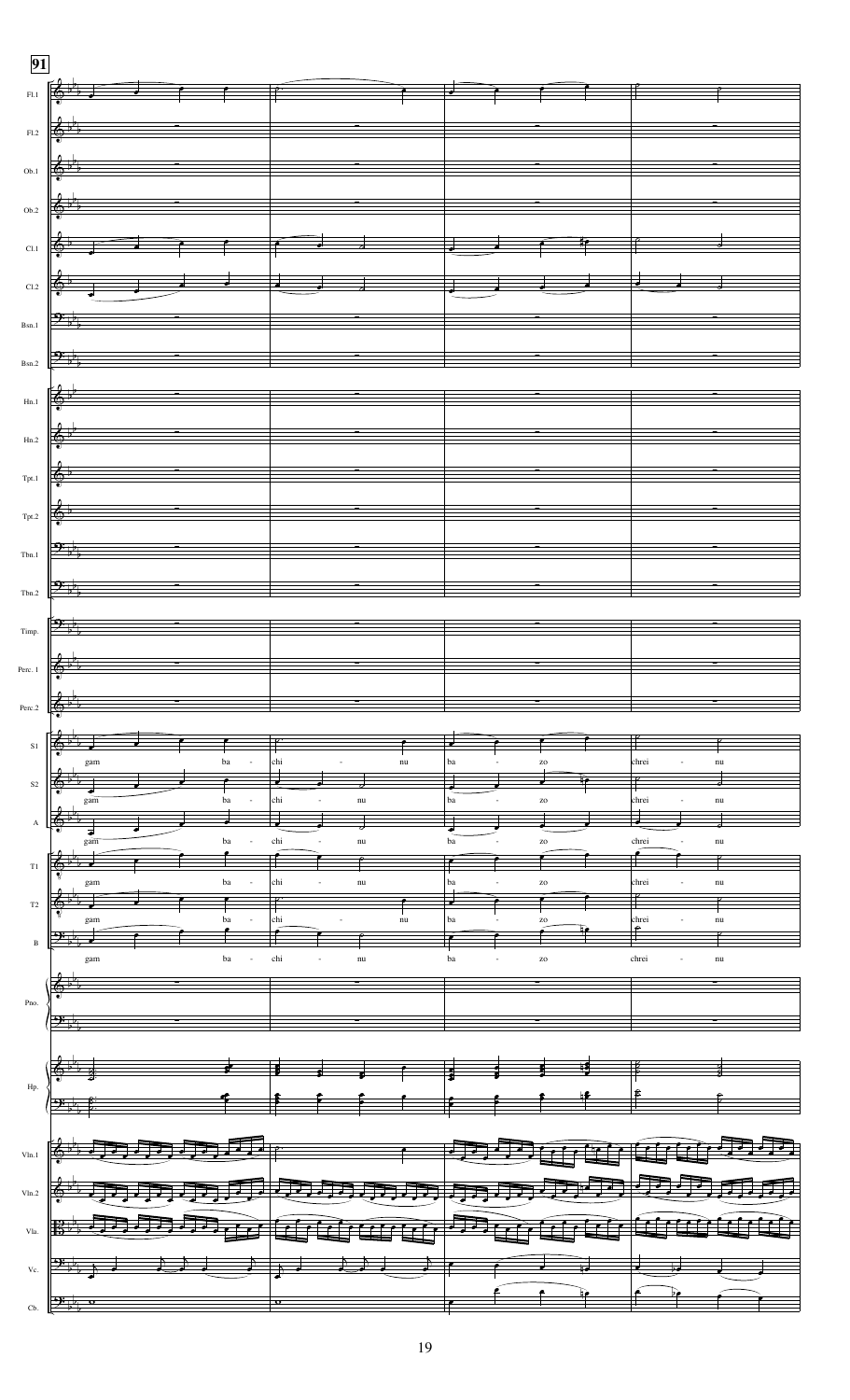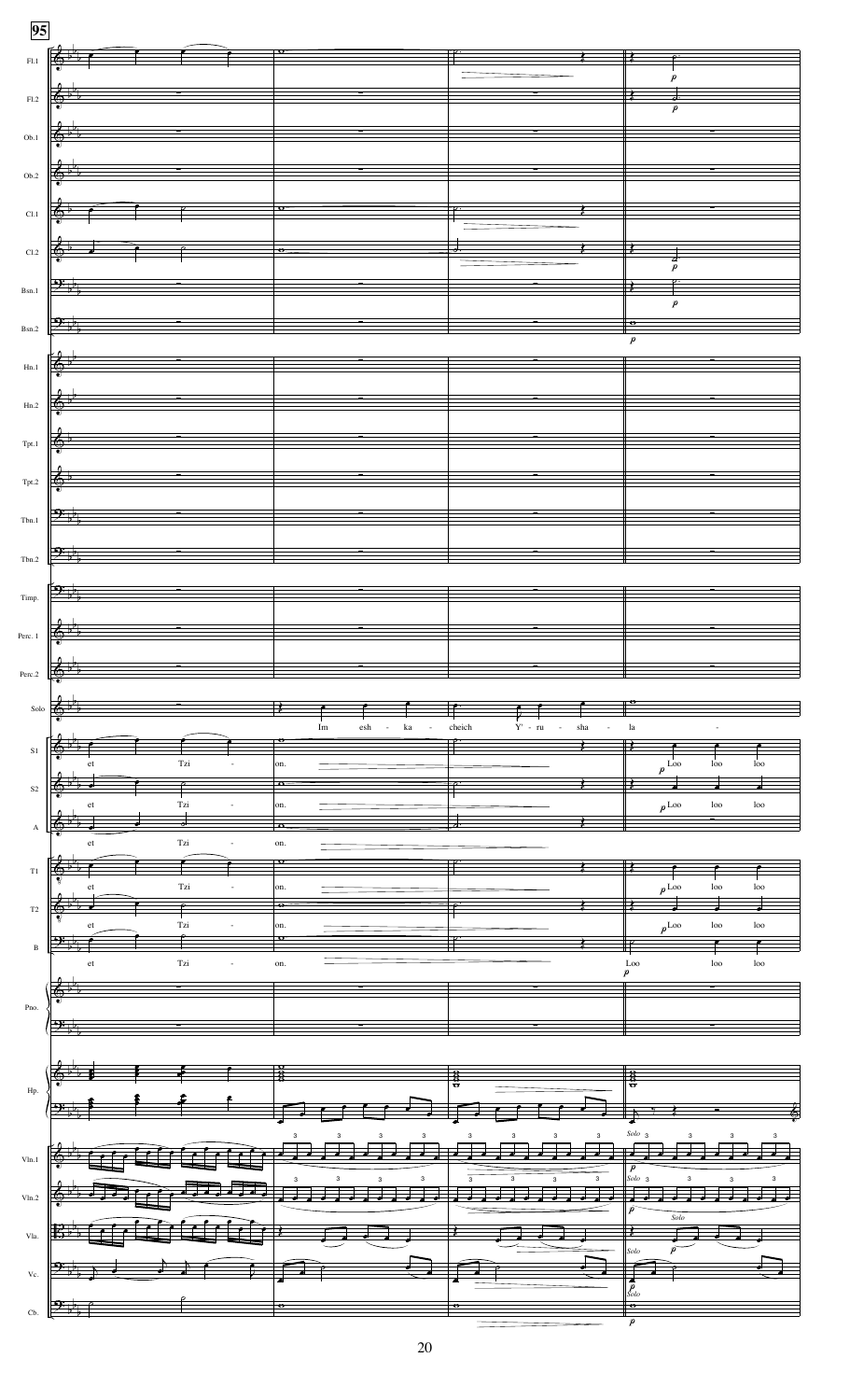| 99                    |                                                                                                                  |                                                         |                                                                        |                                                                          |
|-----------------------|------------------------------------------------------------------------------------------------------------------|---------------------------------------------------------|------------------------------------------------------------------------|--------------------------------------------------------------------------|
| $\rm Fl.1$            |                                                                                                                  | $\mathbf{\sigma}$                                       |                                                                        | $\bullet$                                                                |
| F1.2                  |                                                                                                                  | $\overline{\ }$                                         |                                                                        |                                                                          |
|                       |                                                                                                                  |                                                         |                                                                        |                                                                          |
| Ob.1                  |                                                                                                                  |                                                         |                                                                        |                                                                          |
|                       | $\frac{1}{\sqrt{2}}$                                                                                             |                                                         |                                                                        |                                                                          |
| Ob.2                  |                                                                                                                  |                                                         |                                                                        |                                                                          |
| $_{\rm Cl.1}$         | $\overline{\phantom{a}}$<br>嗪<br>$\frac{1}{p}$                                                                   | $\overline{\phantom{a}}$ .                              |                                                                        |                                                                          |
|                       | $ \frac{\mathbf{L}}{\mathbf{S}} $                                                                                |                                                         |                                                                        |                                                                          |
| $\rm Cl{.}2$          |                                                                                                                  | $\frac{1}{\sigma}$                                      | र्चुः                                                                  | $\overline{\overline{\overline{}}}$                                      |
| Bsn.1                 | $\mathbf{P}$                                                                                                     | $\overline{\bullet}$                                    |                                                                        | $\overline{\mathbf{o}}$                                                  |
| Bsn.2                 | $\mathbf{P}_{\flat}$ $\mathbf{P}_{\flat}$ or                                                                     | $\overline{\mathbf{o}}$                                 | $\circ$                                                                | $\mathbf{o}$                                                             |
|                       |                                                                                                                  |                                                         |                                                                        |                                                                          |
| Hn.1                  | $\frac{2}{3}$                                                                                                    | $\blacksquare$                                          |                                                                        |                                                                          |
| Hn.2                  | $\frac{1}{\sqrt{2}}$                                                                                             | <u> 1989 - Jan Stein Berger, mars e</u>                 |                                                                        |                                                                          |
|                       |                                                                                                                  |                                                         |                                                                        |                                                                          |
|                       | Tpt.1                                                                                                            |                                                         |                                                                        |                                                                          |
| $_{\rm Tpt.2}$        | $\frac{1}{2}$                                                                                                    |                                                         |                                                                        |                                                                          |
|                       |                                                                                                                  |                                                         |                                                                        |                                                                          |
| Tbn.1                 |                                                                                                                  |                                                         |                                                                        |                                                                          |
| Tbn.2                 | $\mathbf{P}_{\mathbf{p}}$                                                                                        |                                                         |                                                                        |                                                                          |
| Timp.                 | $\mathbf{P}$                                                                                                     |                                                         |                                                                        |                                                                          |
|                       |                                                                                                                  |                                                         |                                                                        |                                                                          |
| Perc. 1               | $\bullet$                                                                                                        |                                                         |                                                                        |                                                                          |
| Perc.2                |                                                                                                                  |                                                         |                                                                        |                                                                          |
|                       |                                                                                                                  |                                                         |                                                                        |                                                                          |
| $\operatorname{Solo}$ |                                                                                                                  |                                                         | ₹<br>Im<br>$_{\rm esh}$<br>ka                                          | cheich<br>$\operatorname{tish}$ - $\operatorname{kach}$<br>$\mathbf{y}'$ |
| ${\bf S1}$            | yim                                                                                                              | $\mathbf{o}$                                            |                                                                        |                                                                          |
|                       | $100$<br>loo                                                                                                     | loo,                                                    | Loo<br>loo<br>loo                                                      | loo<br>loo                                                               |
| $\mathbf{S2}$         | ╌<br>◢<br>100<br>loo                                                                                             | $\Omega$<br>loo,                                        | Loo<br>$\log$<br>100                                                   | loo<br>loo                                                               |
| $\mathbf A$           |                                                                                                                  |                                                         |                                                                        |                                                                          |
|                       | $p$ Loo<br>100<br>100                                                                                            | €<br>loo,<br>loo<br>loo                                 |                                                                        | $\overrightarrow{100}$<br>Loo<br>100                                     |
| $\rm T1$              | ٠                                                                                                                | $\mathbf{o}$                                            |                                                                        |                                                                          |
| $\operatorname{T2}$   | loo<br>loo<br>٠                                                                                                  | loo,<br>$\Omega$                                        | Loo<br>loo<br>loo                                                      | loo<br>loo                                                               |
|                       | $\rm loo$<br>loo                                                                                                 | loo,                                                    | Loo<br>100<br>loo                                                      | $\log$<br>loo                                                            |
| $\, {\bf B}$          | $\rm loo$<br>loo                                                                                                 | $\Omega$<br>loo,                                        | Loo<br>$\log$<br>loo                                                   | $\overline{\rho}$<br>$100$<br>loo                                        |
|                       |                                                                                                                  |                                                         |                                                                        |                                                                          |
| Pno.                  |                                                                                                                  |                                                         |                                                                        |                                                                          |
|                       | $2 +$                                                                                                            |                                                         |                                                                        |                                                                          |
|                       |                                                                                                                  |                                                         | $\frac{8}{6}$                                                          |                                                                          |
| $_{\rm Hp.}$          |                                                                                                                  |                                                         |                                                                        |                                                                          |
|                       |                                                                                                                  |                                                         | $\frac{8}{\sigma}$                                                     |                                                                          |
|                       |                                                                                                                  |                                                         | $\mathbf{3}$<br>$\mathbf{3}$                                           |                                                                          |
| Vln.1                 |                                                                                                                  | $\overrightarrow{a}$<br>$\overline{\phantom{a}}$        |                                                                        |                                                                          |
| $Vln.2$               | $\frac{1}{2}$ , $\frac{1}{2}$ , $\frac{1}{2}$ , $\frac{1}{2}$ , $\frac{1}{2}$<br>3                               | $\frac{3}{2}$<br>$\overline{\mathbf{3}}$<br>7. J. J. J. | $\ensuremath{\mathsf{3}}$<br>$\mathbf 3$<br>$^{\rm 3}$<br>$\mathbf{3}$ | $_{\rm 3}$<br>$\mathbf{3}$<br>3                                          |
|                       |                                                                                                                  |                                                         |                                                                        |                                                                          |
| Vla.                  |                                                                                                                  |                                                         |                                                                        |                                                                          |
| $\mbox{Vc.}$          | $\mathbb{P}^1$ , and the set of $\mathbb{P}^1$ , and the set of $\mathbb{P}^1$ , $\mathbb{P}^1$ , $\mathbb{P}^1$ |                                                         |                                                                        |                                                                          |
|                       |                                                                                                                  |                                                         |                                                                        |                                                                          |
| Cb.                   | $\mathbf{9}$                                                                                                     | $\circ$                                                 | $\vert \cdot \rangle$                                                  | $\vert \cdot \rangle$                                                    |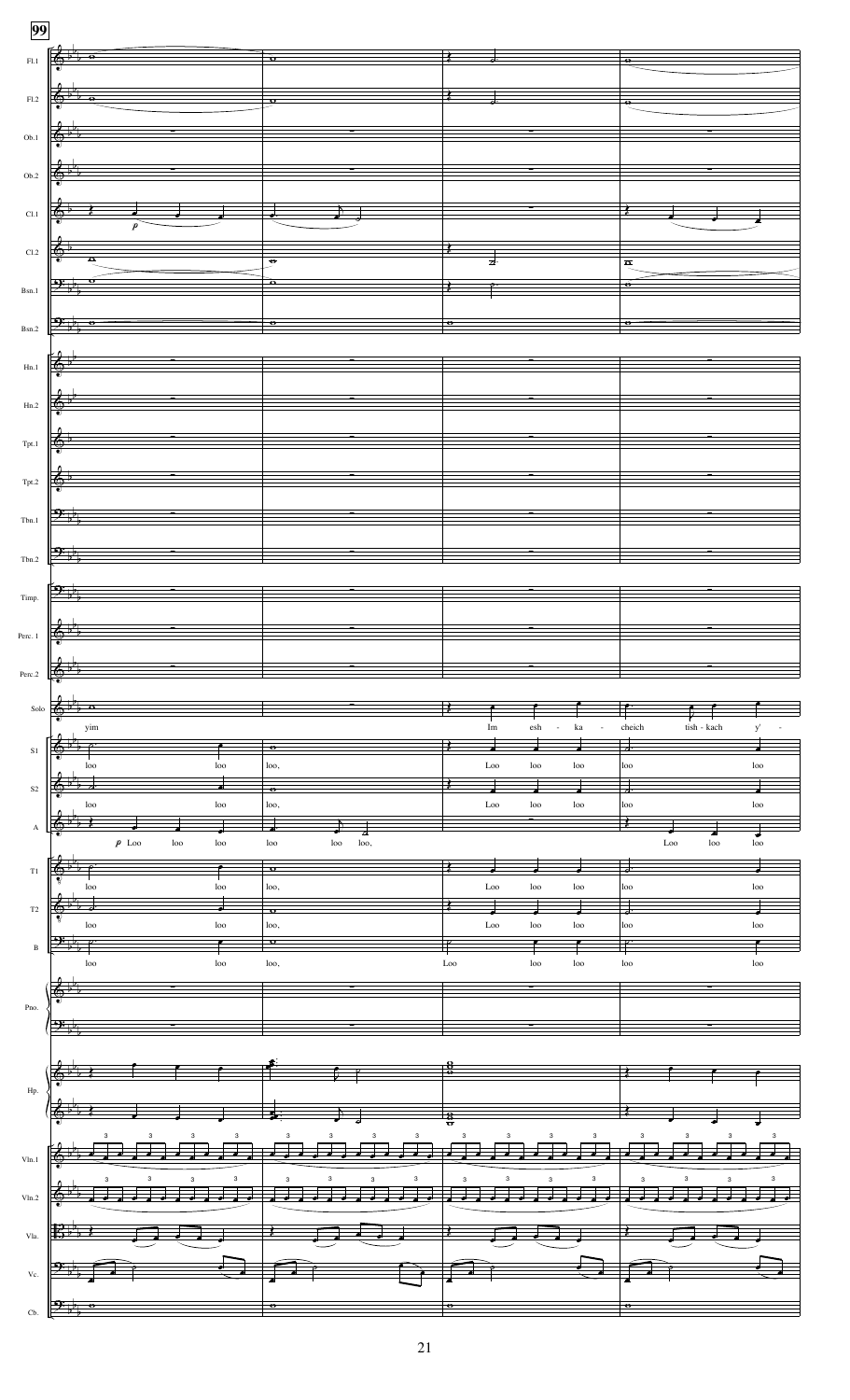| $\vert 103 \vert$                |                                                                  |                                                                                                               |                                                                                  |              |                                                                                                     |                         |                      |
|----------------------------------|------------------------------------------------------------------|---------------------------------------------------------------------------------------------------------------|----------------------------------------------------------------------------------|--------------|-----------------------------------------------------------------------------------------------------|-------------------------|----------------------|
|                                  | F1.1<br>$\overrightarrow{p}$                                     |                                                                                                               |                                                                                  |              | $\overline{\phantom{0}}$                                                                            |                         |                      |
|                                  |                                                                  |                                                                                                               |                                                                                  |              |                                                                                                     |                         |                      |
|                                  | F1.2                                                             |                                                                                                               |                                                                                  |              |                                                                                                     |                         |                      |
|                                  |                                                                  |                                                                                                               |                                                                                  |              |                                                                                                     |                         |                      |
|                                  | $_{\text{Ob.1}}$ $\left \bigoplus_{i=1}^{n} \frac{1}{i} \right $ |                                                                                                               |                                                                                  |              |                                                                                                     |                         |                      |
|                                  |                                                                  |                                                                                                               |                                                                                  |              |                                                                                                     |                         |                      |
|                                  | $0b.2$ $\frac{2}{5}$                                             |                                                                                                               |                                                                                  |              |                                                                                                     |                         |                      |
|                                  |                                                                  |                                                                                                               |                                                                                  |              |                                                                                                     |                         |                      |
|                                  |                                                                  |                                                                                                               |                                                                                  |              |                                                                                                     | $\overline{\mathbf{r}}$ |                      |
|                                  |                                                                  |                                                                                                               |                                                                                  |              |                                                                                                     |                         |                      |
|                                  | C1.2                                                             | $\frac{1}{2}$ , $\frac{1}{2}$ , $\frac{1}{2}$ , $\frac{1}{2}$ , $\frac{1}{2}$ , $\frac{1}{2}$ , $\frac{1}{2}$ |                                                                                  |              |                                                                                                     |                         |                      |
|                                  |                                                                  |                                                                                                               |                                                                                  |              |                                                                                                     |                         |                      |
| Bsn.1                            | $\mathbf{P}$<br>$^{\circ}$                                       | r                                                                                                             |                                                                                  |              |                                                                                                     |                         |                      |
|                                  |                                                                  |                                                                                                               |                                                                                  |              |                                                                                                     |                         |                      |
|                                  | $Bsn.2$ $\theta$ $\theta$                                        | $\Box$                                                                                                        | $\begin{array}{ccc} \bullet & \bullet & \bullet & \bullet \\ \hline \end{array}$ |              |                                                                                                     |                         |                      |
|                                  |                                                                  |                                                                                                               |                                                                                  |              |                                                                                                     |                         |                      |
|                                  | Hn.1                                                             |                                                                                                               |                                                                                  |              |                                                                                                     |                         |                      |
|                                  |                                                                  |                                                                                                               |                                                                                  |              |                                                                                                     |                         |                      |
|                                  | Hn.2                                                             |                                                                                                               |                                                                                  |              |                                                                                                     |                         |                      |
|                                  |                                                                  |                                                                                                               |                                                                                  |              |                                                                                                     |                         |                      |
|                                  | $T_{\text{pt}}$ . $\frac{1}{\sqrt{2}}$                           |                                                                                                               |                                                                                  |              |                                                                                                     |                         |                      |
|                                  |                                                                  |                                                                                                               |                                                                                  |              |                                                                                                     |                         |                      |
|                                  | Tpt.2                                                            |                                                                                                               |                                                                                  |              |                                                                                                     |                         |                      |
|                                  |                                                                  |                                                                                                               |                                                                                  |              |                                                                                                     |                         |                      |
| Tbn.1                            | $\mathbf{P}$                                                     |                                                                                                               |                                                                                  |              |                                                                                                     |                         |                      |
|                                  | $\mathbb{P}_{\mathbb{H}}$                                        |                                                                                                               |                                                                                  |              |                                                                                                     |                         |                      |
| Tbn.2                            |                                                                  |                                                                                                               |                                                                                  |              |                                                                                                     |                         |                      |
|                                  | $\mathcal{P}$                                                    |                                                                                                               |                                                                                  |              |                                                                                                     |                         |                      |
| Timp.                            |                                                                  |                                                                                                               |                                                                                  |              |                                                                                                     |                         |                      |
| Perc. $1$                        | $\frac{2}{6}$                                                    |                                                                                                               |                                                                                  |              |                                                                                                     |                         |                      |
|                                  |                                                                  |                                                                                                               |                                                                                  |              |                                                                                                     |                         |                      |
|                                  |                                                                  |                                                                                                               |                                                                                  |              |                                                                                                     |                         |                      |
|                                  |                                                                  |                                                                                                               |                                                                                  |              |                                                                                                     |                         |                      |
|                                  |                                                                  |                                                                                                               |                                                                                  |              |                                                                                                     |                         |                      |
| Solo                             |                                                                  |                                                                                                               |                                                                                  |              |                                                                                                     |                         |                      |
|                                  | $\rm{ni.}$<br>mi                                                 | Tid - bak                                                                                                     | l' - chi - ki<br>$l' - sho - ni$                                                 |              | Im                                                                                                  | lo                      | im<br>ez - kre - chi |
| $\mbox{Perc.2}$<br>$\mathbf{S}1$ |                                                                  |                                                                                                               |                                                                                  |              |                                                                                                     |                         |                      |
|                                  | loo,                                                             | Loo                                                                                                           | loo                                                                              | loo          | loo,                                                                                                | Loo                     | loo                  |
| $\mathbf{S2}$                    |                                                                  |                                                                                                               |                                                                                  |              |                                                                                                     |                         |                      |
|                                  | loo,                                                             | ₹<br>Loo                                                                                                      | loo                                                                              | loo          | loo,                                                                                                | ₹<br>Loo                | loo                  |
| A                                |                                                                  |                                                                                                               |                                                                                  |              |                                                                                                     |                         |                      |
|                                  | 날<br>loo,<br>loo<br>loo                                          | Loo                                                                                                           | loo                                                                              | loo          | loo,                                                                                                | Loo                     | loo                  |
| $\rm T1$                         |                                                                  |                                                                                                               |                                                                                  |              |                                                                                                     |                         |                      |
|                                  | loo,                                                             | Loo                                                                                                           | loo                                                                              | loo          | loo,                                                                                                | Loo                     | loo                  |
| $\operatorname{T2}$              |                                                                  |                                                                                                               |                                                                                  |              |                                                                                                     |                         |                      |
|                                  | loo,                                                             | Loo                                                                                                           | loo                                                                              | loo          | loo,                                                                                                | Loo                     | loo                  |
| $\, {\bf B}$                     |                                                                  |                                                                                                               |                                                                                  |              |                                                                                                     |                         |                      |
|                                  | loo,                                                             | Loo                                                                                                           | loo                                                                              | loo          | loo,                                                                                                | Loo                     | loo                  |
|                                  |                                                                  |                                                                                                               |                                                                                  |              |                                                                                                     |                         |                      |
| Pno.                             |                                                                  |                                                                                                               |                                                                                  |              |                                                                                                     |                         |                      |
|                                  | $\rightarrow$                                                    |                                                                                                               |                                                                                  |              |                                                                                                     |                         |                      |
|                                  |                                                                  |                                                                                                               |                                                                                  |              |                                                                                                     |                         |                      |
|                                  |                                                                  |                                                                                                               |                                                                                  |              |                                                                                                     |                         |                      |
| Hp.                              |                                                                  |                                                                                                               |                                                                                  |              |                                                                                                     |                         |                      |
|                                  |                                                                  |                                                                                                               |                                                                                  |              |                                                                                                     |                         |                      |
|                                  |                                                                  |                                                                                                               |                                                                                  |              |                                                                                                     |                         |                      |
|                                  |                                                                  | 1st Stand                                                                                                     |                                                                                  |              |                                                                                                     |                         |                      |
| Vln.1                            |                                                                  |                                                                                                               |                                                                                  |              |                                                                                                     |                         |                      |
|                                  | $\mathbf{3}$<br>$\mathbf{3}$<br>3                                | 1st Stand                                                                                                     |                                                                                  |              |                                                                                                     |                         |                      |
| Vln.2                            |                                                                  |                                                                                                               |                                                                                  |              |                                                                                                     |                         |                      |
|                                  |                                                                  |                                                                                                               |                                                                                  |              |                                                                                                     |                         |                      |
| Vla.                             |                                                                  |                                                                                                               |                                                                                  |              | $\overline{1}$ , $\overline{1}$ , $\overline{1}$ , $\overline{1}$ , $\overline{1}$ , $\overline{1}$ |                         |                      |
|                                  | $\Omega$ :                                                       | <b>Ist Stand</b>                                                                                              |                                                                                  |              |                                                                                                     |                         | ۰                    |
| Vc.                              |                                                                  |                                                                                                               |                                                                                  |              |                                                                                                     |                         |                      |
| Cb.                              | $\frac{9.1}{2}$ o                                                | 1st Stand<br>$\mathbf{o}$                                                                                     |                                                                                  | $\mathbf{o}$ |                                                                                                     | $\sigma$                |                      |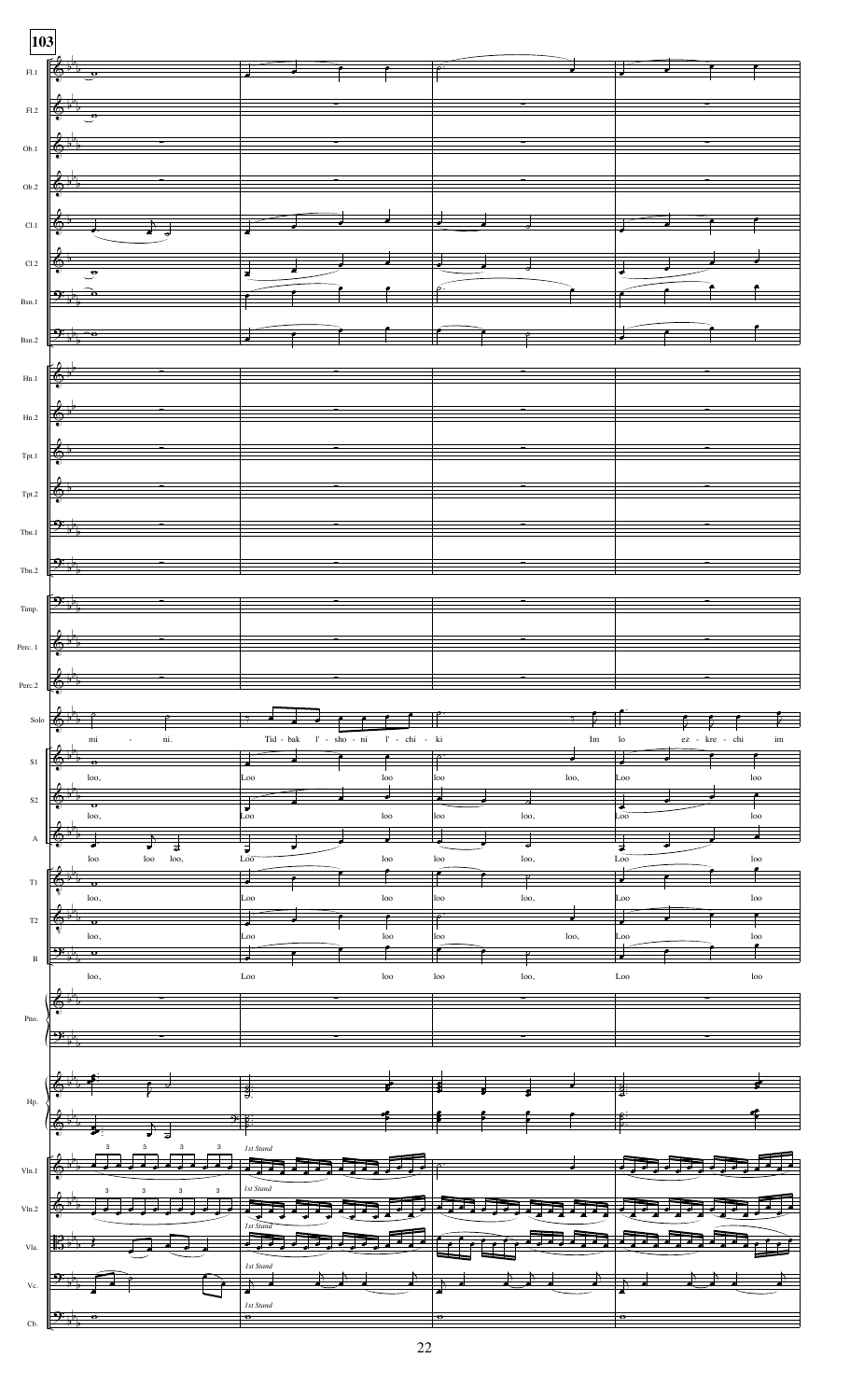| $\vert$ 107         |                                                                                                                                                                                                                                |                                                                                                                       |                                                                                                               |                                                            |                                        |             |                          |
|---------------------|--------------------------------------------------------------------------------------------------------------------------------------------------------------------------------------------------------------------------------|-----------------------------------------------------------------------------------------------------------------------|---------------------------------------------------------------------------------------------------------------|------------------------------------------------------------|----------------------------------------|-------------|--------------------------|
|                     | F1.1<br>$\overrightarrow{ }$                                                                                                                                                                                                   | $\overline{\phantom{a}}$<br>$\rightarrow$                                                                             |                                                                                                               | $\equiv$<br>$\sim$ $\sim$ $\sim$                           |                                        |             |                          |
|                     | F1.2                                                                                                                                                                                                                           |                                                                                                                       |                                                                                                               |                                                            |                                        |             |                          |
|                     |                                                                                                                                                                                                                                |                                                                                                                       |                                                                                                               |                                                            |                                        |             |                          |
|                     | $_{\text{Ob.1}}$ $\phi$                                                                                                                                                                                                        |                                                                                                                       |                                                                                                               |                                                            |                                        |             |                          |
|                     | $0b.2$ $\phi$ <sup>b</sup>                                                                                                                                                                                                     |                                                                                                                       |                                                                                                               |                                                            |                                        |             |                          |
|                     |                                                                                                                                                                                                                                |                                                                                                                       |                                                                                                               |                                                            | $\overline{\phantom{a}}$               |             |                          |
|                     | C1.2                                                                                                                                                                                                                           |                                                                                                                       |                                                                                                               | $\overline{\phantom{a}}$                                   |                                        |             |                          |
| Bsn.1               | $\mathcal{P}_{\mathfrak{p}}$                                                                                                                                                                                                   |                                                                                                                       |                                                                                                               | $\begin{array}{c c}\n\mathbf{P} & \mathbf{P}\n\end{array}$ |                                        |             |                          |
|                     | $B_{\rm Sn.2}$ $\left\{ \frac{9}{b} \right\}$                                                                                                                                                                                  | $\sim$ $\sim$ $\sim$                                                                                                  |                                                                                                               | $\mathbb{P}$                                               | $\overline{\phantom{a}}^{\phantom{a}}$ |             |                          |
|                     |                                                                                                                                                                                                                                |                                                                                                                       |                                                                                                               |                                                            |                                        |             |                          |
|                     | Hn.1                                                                                                                                                                                                                           |                                                                                                                       |                                                                                                               |                                                            |                                        |             |                          |
|                     | $Hn.2$ $\frac{1}{\sqrt{2}}$ $\frac{1}{\sqrt{2}}$                                                                                                                                                                               |                                                                                                                       |                                                                                                               |                                                            |                                        |             |                          |
|                     | $T_{\text{pt.1}}$                                                                                                                                                                                                              |                                                                                                                       |                                                                                                               |                                                            |                                        |             |                          |
|                     | Tpt.2                                                                                                                                                                                                                          | <u> 1989 - Jan Sterling von de Berling von de Berling von de Berling von de Berling von de Berling von de Berling</u> |                                                                                                               |                                                            |                                        |             |                          |
| Tbn.1               |                                                                                                                                                                                                                                |                                                                                                                       |                                                                                                               |                                                            |                                        |             |                          |
| Tbn.2               | $\mathbf{P}$                                                                                                                                                                                                                   |                                                                                                                       |                                                                                                               |                                                            |                                        |             |                          |
| Timp.               | $\mathbf{P}_{b}$                                                                                                                                                                                                               |                                                                                                                       |                                                                                                               |                                                            |                                        |             |                          |
| Perc. 1             | $\mathbb{Z}^+$                                                                                                                                                                                                                 |                                                                                                                       |                                                                                                               |                                                            |                                        |             |                          |
|                     |                                                                                                                                                                                                                                |                                                                                                                       |                                                                                                               |                                                            |                                        |             |                          |
| Perc.2              |                                                                                                                                                                                                                                |                                                                                                                       |                                                                                                               |                                                            |                                        |             |                          |
| Solo                | lei                                                                                                                                                                                                                            | Y<br>et                                                                                                               | ru<br>sha                                                                                                     | la                                                         | $\mathbf{a} \mathbf{l}$<br>yim         | rosh<br>sim | cha                      |
| $\mathbf{S}1$       |                                                                                                                                                                                                                                |                                                                                                                       |                                                                                                               |                                                            |                                        |             |                          |
| $\mathbf{S2}$       | loo,                                                                                                                                                                                                                           | Loo                                                                                                                   | loo                                                                                                           | loo                                                        | loo,                                   | Loo         | loo                      |
| $\mathbf A$         | loo,<br>loo                                                                                                                                                                                                                    | Loo                                                                                                                   | loo                                                                                                           | loo                                                        | loo,                                   | Loo         | loo                      |
|                     | loo<br>loo,                                                                                                                                                                                                                    | Loo                                                                                                                   | loo                                                                                                           | loo                                                        | loo,                                   | Loo         | loo                      |
| $\rm T1$            | loo,<br>loo                                                                                                                                                                                                                    | Loo                                                                                                                   | loo                                                                                                           | loo                                                        | loo,                                   | Loo         | loo                      |
| $\operatorname{T2}$ | loo,<br>loo                                                                                                                                                                                                                    | Loo                                                                                                                   | loo                                                                                                           | loo                                                        | loo,                                   | Loo         | loo                      |
| $\, {\bf B}$        | loo,<br>loo                                                                                                                                                                                                                    | Loo                                                                                                                   | 100                                                                                                           | P<br>100                                                   | loo,                                   | Loo         | loo                      |
|                     | $6\frac{1}{2}$                                                                                                                                                                                                                 |                                                                                                                       |                                                                                                               |                                                            |                                        |             |                          |
| Pno.                | $9 +$                                                                                                                                                                                                                          |                                                                                                                       |                                                                                                               |                                                            |                                        |             |                          |
|                     |                                                                                                                                                                                                                                |                                                                                                                       |                                                                                                               |                                                            |                                        |             |                          |
| $_{\rm{Hp.}}$       |                                                                                                                                                                                                                                |                                                                                                                       |                                                                                                               |                                                            |                                        |             |                          |
|                     | $\mathbb{P}^1$                                                                                                                                                                                                                 |                                                                                                                       |                                                                                                               |                                                            |                                        |             |                          |
| Vln.1               |                                                                                                                                                                                                                                |                                                                                                                       | The first state of the state of the state of the state of the state of the state of the state of the state of |                                                            |                                        |             |                          |
| $_{\rm Vln.2}$      | وتراويتي ومواقع وكالتفاض والمواقع والمواقع والمراوية والمراوية والمراوية والمراوية والمراوية والمراوية                                                                                                                         |                                                                                                                       |                                                                                                               |                                                            |                                        |             |                          |
| $_{\rm Vla.}$       | Bhiography and the contract of the contract of the contract of the contract of the contract of the contract of the contract of the contract of the contract of the contract of the contract of the contract of the contract of |                                                                                                                       |                                                                                                               |                                                            |                                        |             |                          |
|                     |                                                                                                                                                                                                                                |                                                                                                                       |                                                                                                               |                                                            |                                        |             |                          |
| Vc.                 | $\frac{9.33}{2}$<br>$\overline{\phantom{a}}$<br>∸                                                                                                                                                                              | ∷                                                                                                                     | $\overline{\phantom{a}}$<br>$\cdot$ $\cdot$                                                                   | ≖<br>$\overline{\phantom{a}}$                              |                                        | ÷<br>Ŧ      | $\overline{\phantom{a}}$ |
| Cb.                 | $\mathbf{P}_{\flat}$ $\mathbf{P}_{\flat}$ $\mathbf{P}_{\flat}$                                                                                                                                                                 | ►                                                                                                                     |                                                                                                               | $\overline{\mathbf{t}}$                                    |                                        | 套           |                          |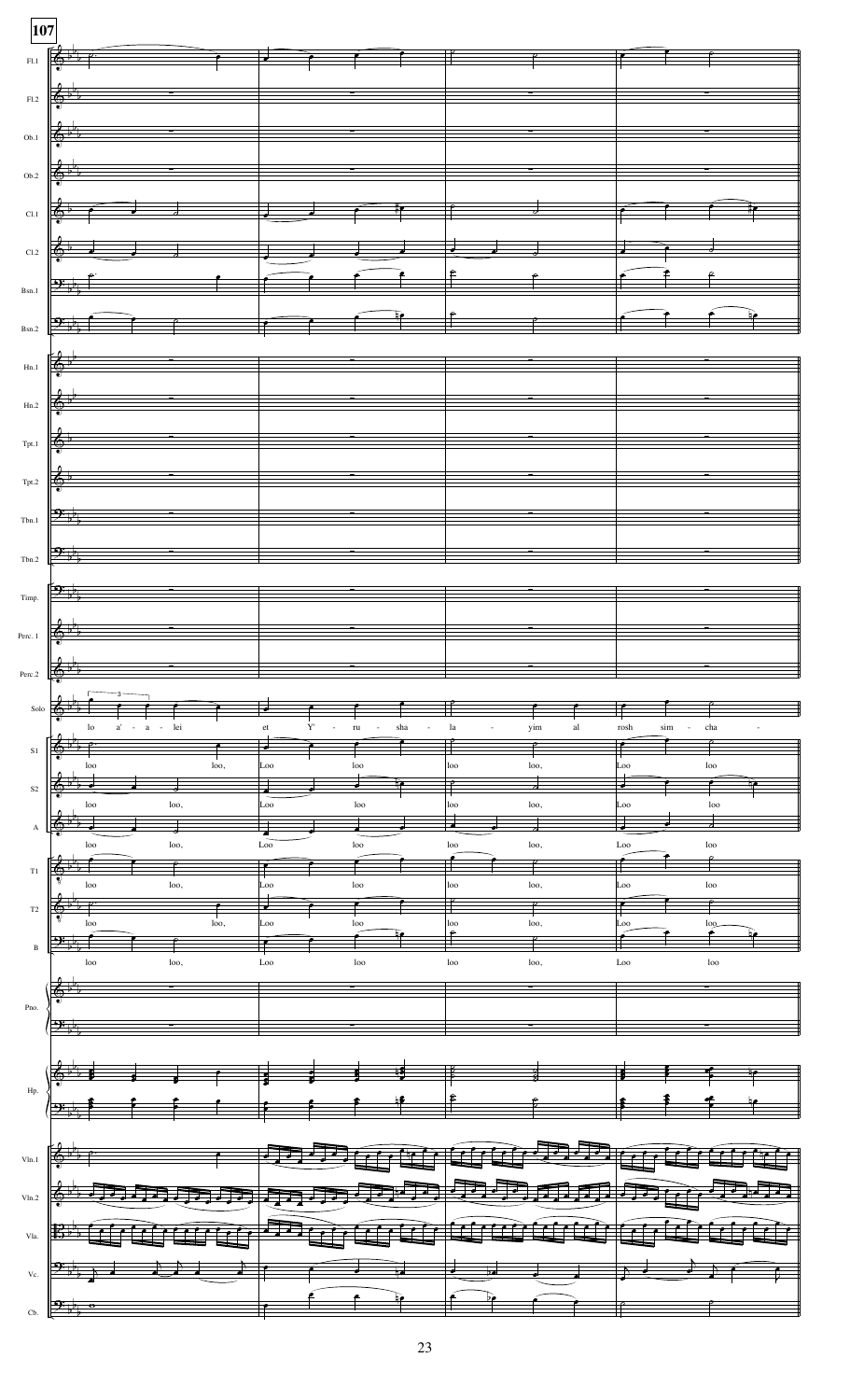| D.S. al Coda |  |
|--------------|--|
|              |  |

| 111                            |                                                                                                                                                              |                                                                          |                                                                           | D.S. al Coda                                                                                     |
|--------------------------------|--------------------------------------------------------------------------------------------------------------------------------------------------------------|--------------------------------------------------------------------------|---------------------------------------------------------------------------|--------------------------------------------------------------------------------------------------|
| $\rm{F}l.1$                    |                                                                                                                                                              |                                                                          |                                                                           | $\overline{\blacktriangleright}$<br>o                                                            |
| $\rm{F}l.2$                    |                                                                                                                                                              | cresc.<br>ł                                                              |                                                                           | $\overline{\mathbf{e}}$<br>$\mathbf{o}$                                                          |
|                                |                                                                                                                                                              | cresc.                                                                   |                                                                           |                                                                                                  |
| $_{\rm Ob.1}$                  | $p$ cresc.                                                                                                                                                   | <del>₽</del>                                                             |                                                                           | $\overline{\mathbf{e}}$                                                                          |
| $_{\rm Ob.2}$                  |                                                                                                                                                              |                                                                          |                                                                           | $\overline{\bullet}$                                                                             |
|                                | $p$ cresc.                                                                                                                                                   |                                                                          |                                                                           |                                                                                                  |
| $\rm C1.1$                     |                                                                                                                                                              | cresc.                                                                   |                                                                           | $\overline{\bullet}$                                                                             |
| $\rm Cl.2$                     |                                                                                                                                                              | cresc.                                                                   |                                                                           | $\overline{\bullet}$                                                                             |
| $_{\rm Bsn.1}$                 | cresc.                                                                                                                                                       |                                                                          |                                                                           | $\overline{\bullet}$                                                                             |
| $_{\rm Bsn.2}$                 |                                                                                                                                                              |                                                                          |                                                                           | $\vert \mathbf{e} \vert$                                                                         |
| $\rm Hn.1$                     | cresc.                                                                                                                                                       |                                                                          |                                                                           | $\overline{\ket{\mathfrak{e}}}$                                                                  |
|                                |                                                                                                                                                              |                                                                          |                                                                           | $\overline{\mathbf{e}}$                                                                          |
| $_{\rm Hn.2}$                  |                                                                                                                                                              |                                                                          |                                                                           |                                                                                                  |
| $\operatorname{Tpt}.1$         |                                                                                                                                                              |                                                                          |                                                                           | $\overline{\bullet}$                                                                             |
| $_\mathrm{Tpt.2}$              |                                                                                                                                                              |                                                                          |                                                                           | $\vert \mathbf{e} \vert$                                                                         |
| Tbn.1                          | $\frac{1}{2}$                                                                                                                                                |                                                                          |                                                                           | $\overline{\bullet}$                                                                             |
| $_{\rm Tbn.2}$                 | $\mathbf{9}$                                                                                                                                                 |                                                                          |                                                                           | $\overline{\mathbf{e}}$                                                                          |
| Timp.                          | $\mathbf{2}$                                                                                                                                                 |                                                                          |                                                                           | $\overline{\mathbf{e}}$                                                                          |
| Perc. 1                        | $\Leftrightarrow$                                                                                                                                            |                                                                          |                                                                           | $\overline{\phantom{a}}$                                                                         |
| $\ensuremath{\mathsf{Perc}}.2$ |                                                                                                                                                              |                                                                          |                                                                           | $\mathbf{\overline{+}\mathbf{\overline{e}}}$                                                     |
| $\operatorname{Solo}$          | $\mathbf{o}$                                                                                                                                                 |                                                                          |                                                                           | $\overline{\bullet}$                                                                             |
|                                | ٠.<br>ti.                                                                                                                                                    |                                                                          | ┍<br>-3                                                                   |                                                                                                  |
| $\mathbf{S}1$                  | þ<br>loo.                                                                                                                                                    | $\rightarrow$<br>Al<br>$a - ra - vim$<br>$b' -$<br>to<br>$\sim$          | ₩<br>chah<br>$ki - no - no - no$<br>$ta - li - nu$                        | $\overline{\parallel \mathfrak{e}}$<br>tei -<br>nu                                               |
| $\mathbf{S2}$                  | $\rm Al$                                                                                                                                                     | $\mathit{cresc}.$                                                        | ∙<br>chah                                                                 | ¢<br>${\rm Al}$                                                                                  |
| $\mathbf{A}$                   | loo.<br>$\begin{matrix} \mathbf{a} & \mathbf{-c} \\ \mathbf{c} \mathbf{r} \mathbf{e} \mathbf{s} \mathbf{c} \mathbf{.} \end{matrix}$<br>$^{\rm ra}$<br>$\sim$ | $b' - to -$<br>vim                                                       | $ta - li - nu$<br>$ki - no - ro -  tei -$<br>-3                           | $\mathop{\rm nu}\nolimits$<br>ra<br>$\rm{a}$<br>$\sim$<br>$\vert \mathbf{e} \vert$               |
|                                | $\rm Al$<br>loo.<br>$\rm{a}$<br>$^{\rm ra}$<br>$\sim$<br>$\sim$<br>$\mathit{cresc}.$                                                                         | $b' - to - chah$<br>vim                                                  | $ta - li - nu$<br>ki - no - ro - tei<br>$-3$                              | ${\rm Al}$<br>$\mathop{\rm nu}\nolimits$<br>$\sim$<br>$\rm{a}$<br>ra<br>$\overline{\phantom{a}}$ |
| $\rm T1$                       | loo.                                                                                                                                                         | ₹<br>$\mathop{\rm Al}\nolimits$<br>$b' - to$<br>$a - ra - vim$<br>$\sim$ | $\overline{\phantom{a}}$<br>₩<br>chah<br>$ta - li - nu$<br>$k_1 - nq - r$ | $\mathbf{ \mathbf{\epsilon} }$<br>tei -<br>$\mathop{\rm nu}\nolimits$                            |
| $\operatorname{T2}$            |                                                                                                                                                              | $\it{cresc}.$<br>₫                                                       | ÷                                                                         | $\vert \mathbf{e} \vert$                                                                         |
| $\, {\bf B}$                   | A1<br>loo.<br>$\mathbf{ra}$ $\equiv$<br>$a - -$<br>cresc.                                                                                                    | $b' - to - chah$<br>vim                                                  | $ta - li - nu$<br>$\mathrm{ki}$ - no - ro - tei - nu                      | A1<br>ra<br>$\mathbf{a}$<br>$\sim$<br>÷,<br>$\left  \right.$                                     |
|                                | A1<br>loo.<br>$\mathbf{a}$<br>$^{\rm ra}$<br>$\overline{\phantom{a}}$<br>$\overline{\phantom{a}}$<br>$\mathit{cresc}.$                                       | $b' - to - chah$<br>vim                                                  | $ta - li - nu$<br>ki - no - ro - tei                                      | ${\rm Al}$<br>ra<br>nu<br>$\rm{a}$<br>$\sim$<br>$\sim$                                           |
| Pno.                           |                                                                                                                                                              |                                                                          |                                                                           | $\overline{\parallel \mathfrak{E}}$                                                              |
|                                | $\rightarrow$ : $\rightarrow$                                                                                                                                |                                                                          |                                                                           | $\overline{\bullet}$                                                                             |
|                                |                                                                                                                                                              |                                                                          |                                                                           | $\frac{1}{16}$<br>$\frac{1}{2}$                                                                  |
| Hp.                            | $\cdot$ $\cdot$ $\cdot$ $\cdot$<br>$\mathbf{o}$<br>$\frac{\text{e}}{\text{e}}$                                                                               |                                                                          |                                                                           | $\mathbf{o}$<br>$\frac{\theta}{\theta}$                                                          |
|                                | Tutti                                                                                                                                                        |                                                                          |                                                                           |                                                                                                  |
| Vln.1                          | Tutti                                                                                                                                                        |                                                                          |                                                                           | $\vert \epsilon \vert$<br>$\emph{mp}$                                                            |
| $V\!In.2$                      | Tutti                                                                                                                                                        |                                                                          |                                                                           | $\overline{\bullet}$<br>$\overline{p}$                                                           |
| Vla.                           |                                                                                                                                                              |                                                                          |                                                                           | $\overline{\bullet}$<br>$\it{mp}$                                                                |
| Vc.                            | Tutti<br>$\mathbf{D}$ :<br>$\mathbb{P}^{\mathbf{p}}$                                                                                                         | ╄                                                                        |                                                                           | $\mathbf{u}$<br>$\mathbf{r}$<br>$\overline{\bullet}$                                             |
| Cb.                            | $\frac{Tutti}{b}$                                                                                                                                            |                                                                          |                                                                           | $\it{mp}$<br>$\overline{\bullet}$<br>$\frac{1}{\frac{1}{mp}}$                                    |
|                                |                                                                                                                                                              |                                                                          |                                                                           |                                                                                                  |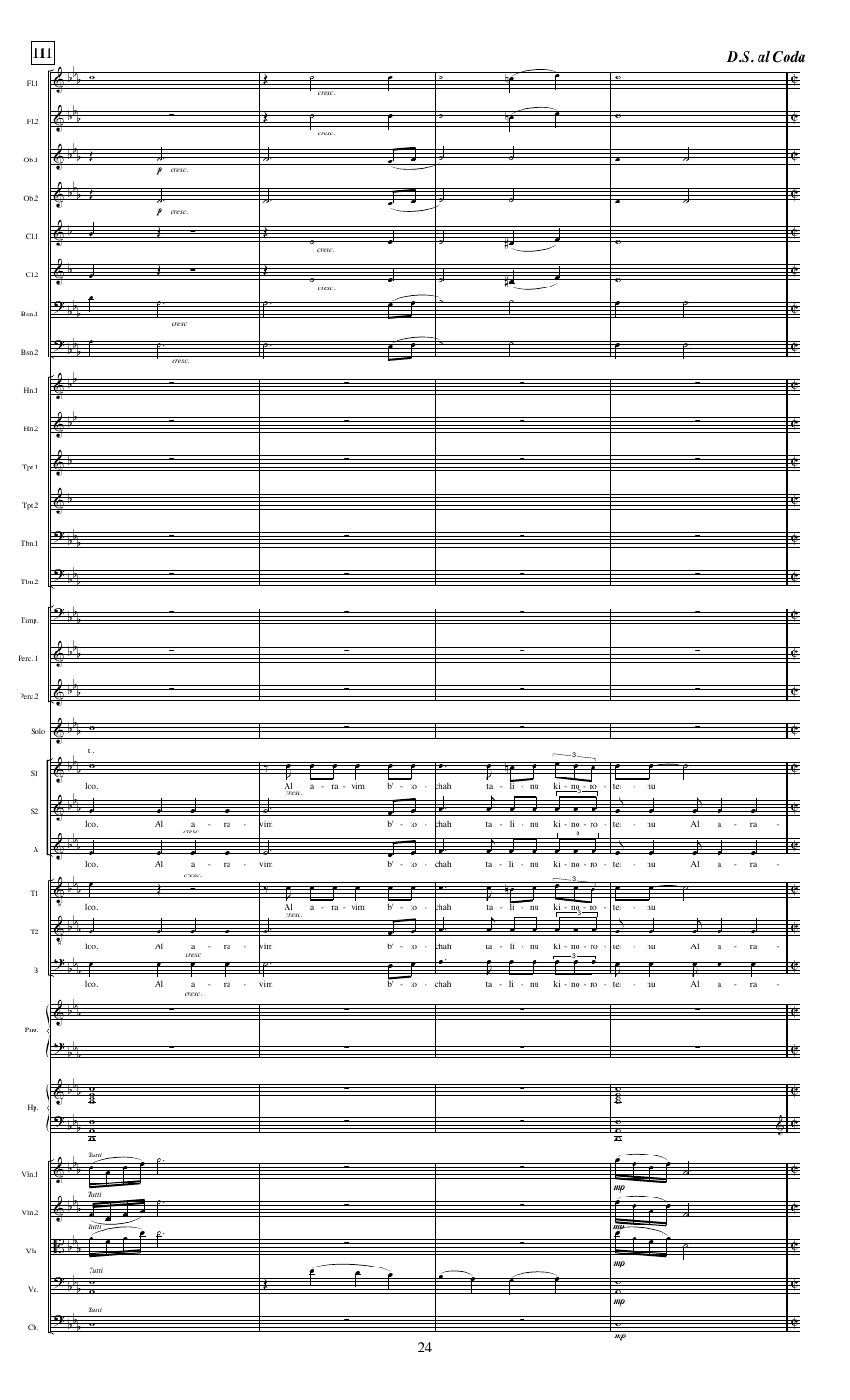